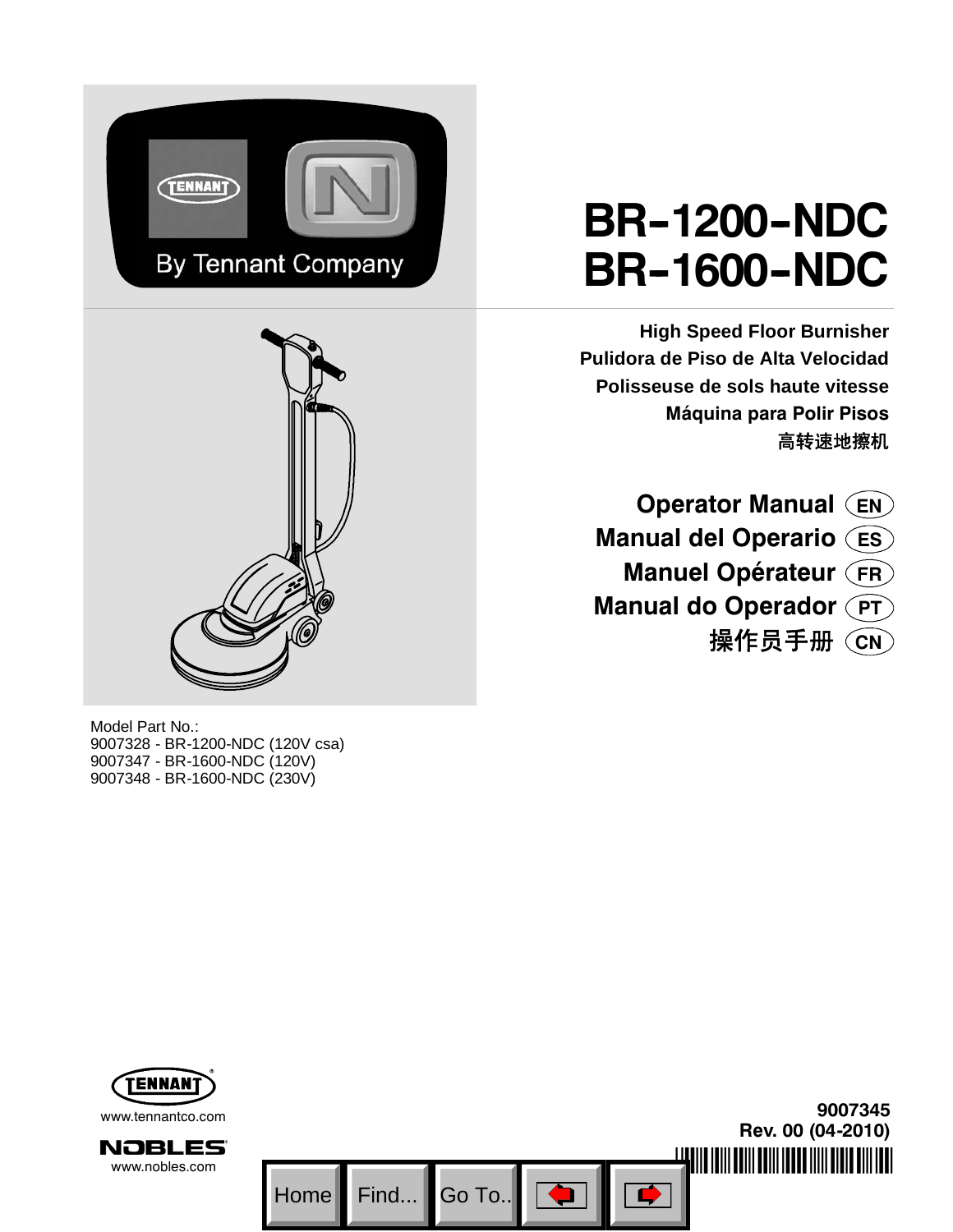This manual is furnished with each new model. It provides necessary operation and maintenance instructions.

#### **Read this manual completely and understand the machine before operating or servicing it.**

A complete illustrated Parts Manual is also furnished with each new model. Use the Parts Manual to order replacement parts. To ensure prompt delivery, follow the "HOW TO ORDER PARTS" instructions printed in the Parts Manual.

This machine will provide excellent service. However, the best results will be obtained at minimum costs if:

- The machine is operated with reasonable care.
- The machine is maintained regularly per the machine maintenance instructions provided.
- The machine is maintained with manufacturer--supplied or equivalent parts.

**UNCRATING MACHINE:** Carefully check carton for signs of damage. Report damages at once to carrier.



#### **PROTECT THE ENVIRONMENT**

Please dispose of packaging materials and old machine components in an environmentally safe way according to local waste disposal regulations.

Always remember to recycle.

# **MACHINE DATA**

| Please fill out at time of installation<br>for future reference. |
|------------------------------------------------------------------|
|                                                                  |
|                                                                  |
|                                                                  |
|                                                                  |
|                                                                  |
|                                                                  |
|                                                                  |

# **TABLE OF CONTENTS**

 $Go$  To..

| SAFETY PRECAUTIONS         | 3                |
|----------------------------|------------------|
| <b>WARNING LABEL </b>      | $\boldsymbol{4}$ |
| <b>MACHINE COMPONENTS </b> | 5                |
| MACHINE SETUP              | 5                |
| MACHINE OPERATION          | 6                |
|                            |                  |
| STORING MACHINE            | 8                |
| TRANSPORTING MACHINE       | 8                |
| RECOMMENDED STOCK ITEMS    | 8                |
| TROUBLE SHOOTING           | 9                |
| SPECIFICATIONS             | 9                |
|                            |                  |

**Tennant Company**

PO Box 1452 Minneapolis, MN 55440 USA Phone: (800) 553-8033 or (763) 513-2850 www.tennantco.com www.nobles.com

Specifications and parts are subject to change without notice.

Copyright © 2010 TENNANT Company. All rights reserved.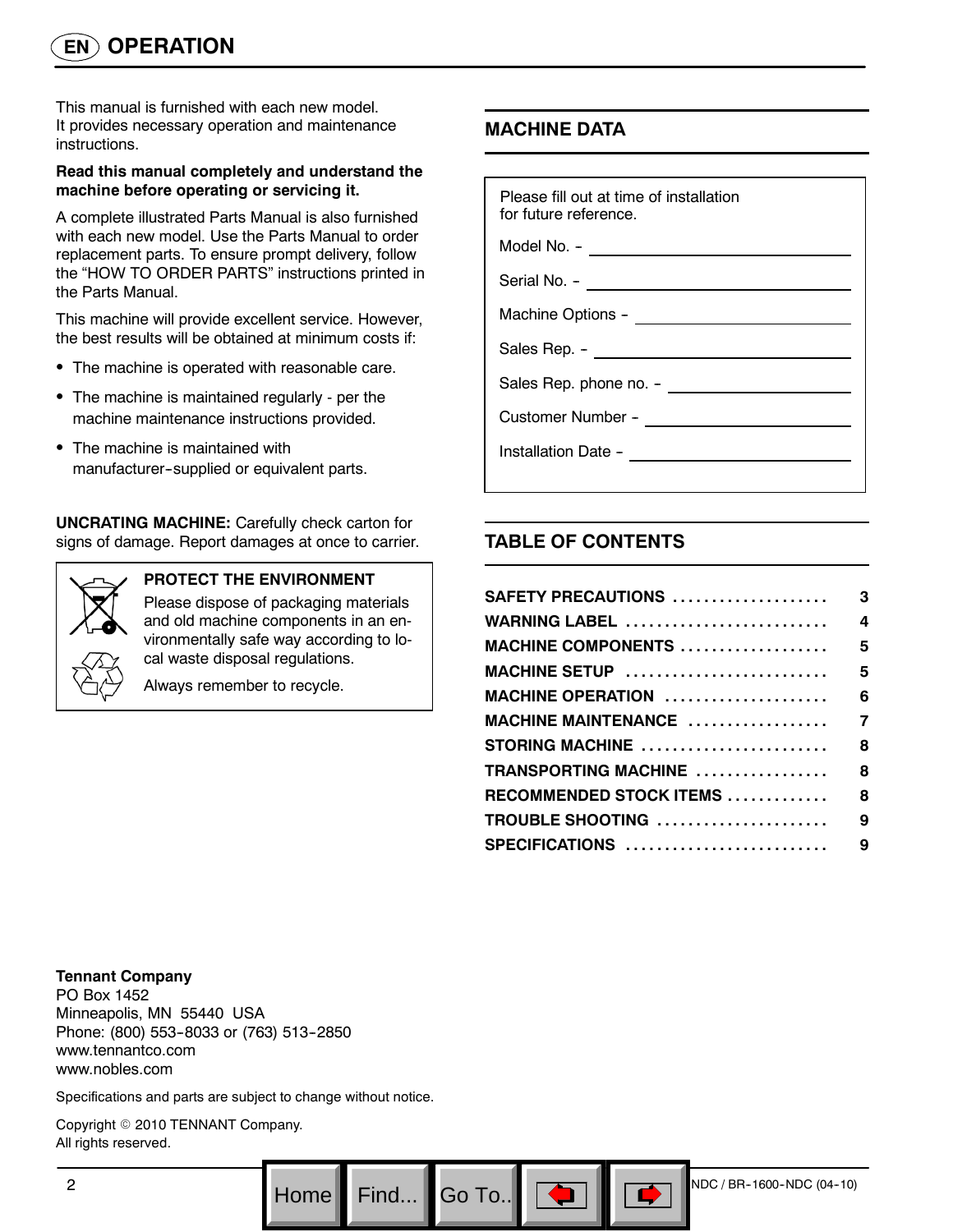# **SAFETY PRECAUTIONS**

**This machine is intended for commercial use only. It is designed exclusively to burnish floors in an indoor environment and is not constructed for any other use. Use only recommended burnishing pads and commercially available floor cleaners and waxes intended for machine application.**

**All operators must read, understand and practice the following safety precautions.**

The following warning alert symbol and the "FOR SAFETY" heading are used throughout this manual as indicated in their description:

**WARNING: To warn of hazards or unsafe practices which could result in severe personal injury or death.**

**FOR SAFETY: To identify actions which must be followed for safe operation of equipment.**

**Failure to follow these warnings may result in: personal injury, electrocution, electric shock, fire or explosion:**

**WARNING: Do Not Use Flammable Liquids Or Operate Machine In Or Near Flammable Liquids, Vapors Or Combustible Dusts.**

**This machine is not equipped with an explosion proof motor. The electric motor will spark upon start up and during operation which could cause a flash fire or explosion if machine is used in an area where flammable vapors/liquids or combustible dusts are present.**

**WARNING: Do Not Operate With Damaged Power Cord. Do Not Modify Plug. Unplug Power Cord Before Servicing Machine**

**If the supply cord is damaged or broken, it must be replaced by the manufacturer or it's service agent or a similarly qualified person in order to avoid a hazard.**

**WARNING: Do Not Use Outdoors. Do Not Expose to Rain. Store Indoors.**

**The following information signals potentially dangerous conditions to the operator or equipment:**

#### **FOR SAFETY:**

- **1. Do not operate machine:**
	- **With flammable liquids or near flammable vapors as an explosion or flash fire may occur.**
- Unless trained and authorized.
- Unless operator manual is read and **understood.**
- Unless cord is properly grounded.
- **With damaged cord or plug.**
- **If not in proper operating condition.**
- In outdoor areas.
- **In standing water.**
- **With the use of an extension cord.**
- **2. Before operating machine:**
	- **Make sure all safety devices are in place and operate properly.**
	- Place wet floor signs as needed.
	- **Remove loose objects on floor to prevent dangerous projectiles if struck by spinning pad.**
- **3. When using machine:**
	- **Stay clear of spinning pad.**
	- Do not run machine over cord.
	- Do not pull machine by plug or cord.
	- Do not pull cord around sharp edges or **corners.**
	- **Wear non-slip shoes.**
	- Do not close doors on cord.
	- Do not unplug by pulling on cord.
	- Do not stretch cord.
	- Do not handle plug with wet hands.
	- Keep cord away from heated surfaces.
	- Never activate the power when the handle **is in the upright position.**
	- Do not release handles until pad comes to **a complete stop.**
	- Go slow on inclines and slippery surfaces.
	- Never allow children to play on or around.
	- **Report machine damage or faulty operation immediately.**
	- **Follow mixing and handling instructions on chemical containers.**
- **4. Before leaving machine:**
	- **Turn off machine.**
	- Unplug cord from wall outlet.
- **5. When servicing machine:**
	- Unplug cord from wall outlet.
	- Avoid moving parts. Do not wear loose **jackets, shirts, or sleeves.**
	- Use manufacturer supplied or approved **replacement parts.**
	- All repairs must be performed by a **qualified service person.**
	- Do not modify the machine from it's **original design.**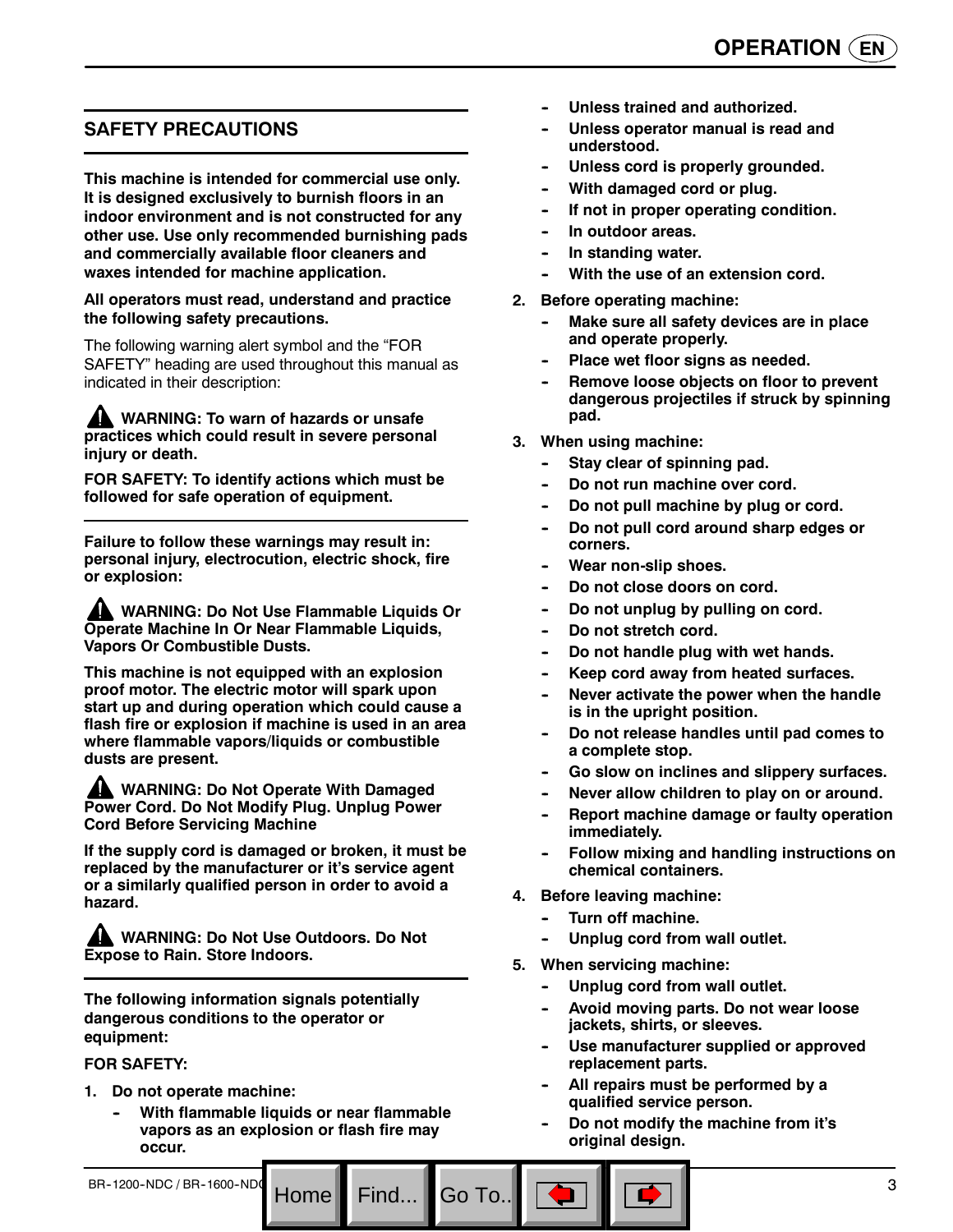- **6. When transporting machine:**
	- **Get assistance when lifting machine.**
	- Unplug cord from wall outlet.
	- Use tie-down straps to secure machine to **truck or trailer.**

#### **GROUNDING INSTRUCTIONS**

**Machine must be grounded. If it should malfunction or breakdown, grounding provides a path of least resistance for electrical current to reduce the risk of electrical shock. This machine is equipped with a cord having an** equipment-grounding conductor and grounding **plug. The plug must be plugged into an appropriate outlet that is properly installed in accordance with all local codes and ordinances. Do not remove ground pin; if missing, replace plug before use.**

### **WARNING LABEL**

The warning label appears on the machine in the location indicated. Replace label if it becomes damaged or illegible.

# **Grounded Outlet Grounding Edge/hole Grounded 3 Hole Outlet Ground Pin 120V 220V/230V/240V**

**WARNING LABEL - Located on backside of machine handle.**

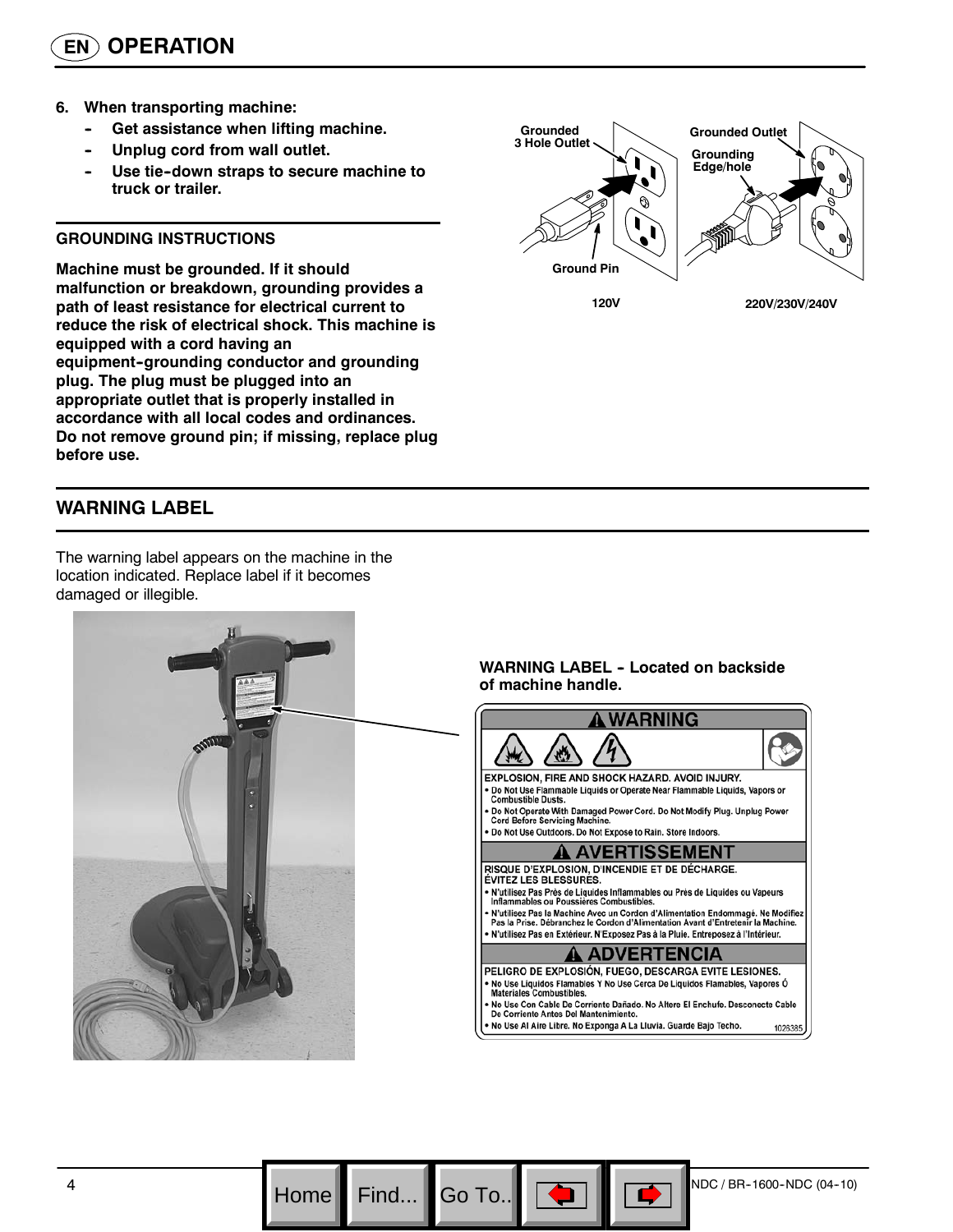### **MACHINE COMPONENTS**



- 1. Power ON/OFF Twist Grips
- 2. Handle Release Lever
- 3. Safety Lock Button
- 4. Circuit Breaker Button
- 5. Power Cord Hook
- 6. 75 ft / 23 m Power Cord
- 7. Motor Cover
- 8. Transport Wheels
- 9. Burnish Head
- 10. Bumper
- 11. Burnishing Pad

### **MACHINE SETUP**

Carefully check carton for signs of damage. Report damages at once to carrier.

#### **INSTALLING PAD**

#### **FOR SAFETY: Before leaving or servicing machine, unplug cord from wall outlet.**

1. The machine is shipped fully assembled. Pads are sold separately. Select and install a recommended pad that best meets your burnishing needs.

*NOTE: Consult your authorized distributor for pad recommendations. Use only manufacturer supplied or approved pads.*

2. Pull the handle release lever and raise the handle to the upright position. Carefully tilt the machine backwards and rest the handle on the floor (Figure 1).



**FIG. 1**

3. To install the pad, remove the plastic centerlock ring from the pad driver by turning it clockwise. Position the pad on the pad driver and replace centerlock ring by turning it counter-clockwise. Make sure the centerlock ring is fastened securely (Figure 2).



**FIG. 2**

4. Return machine to the upright position.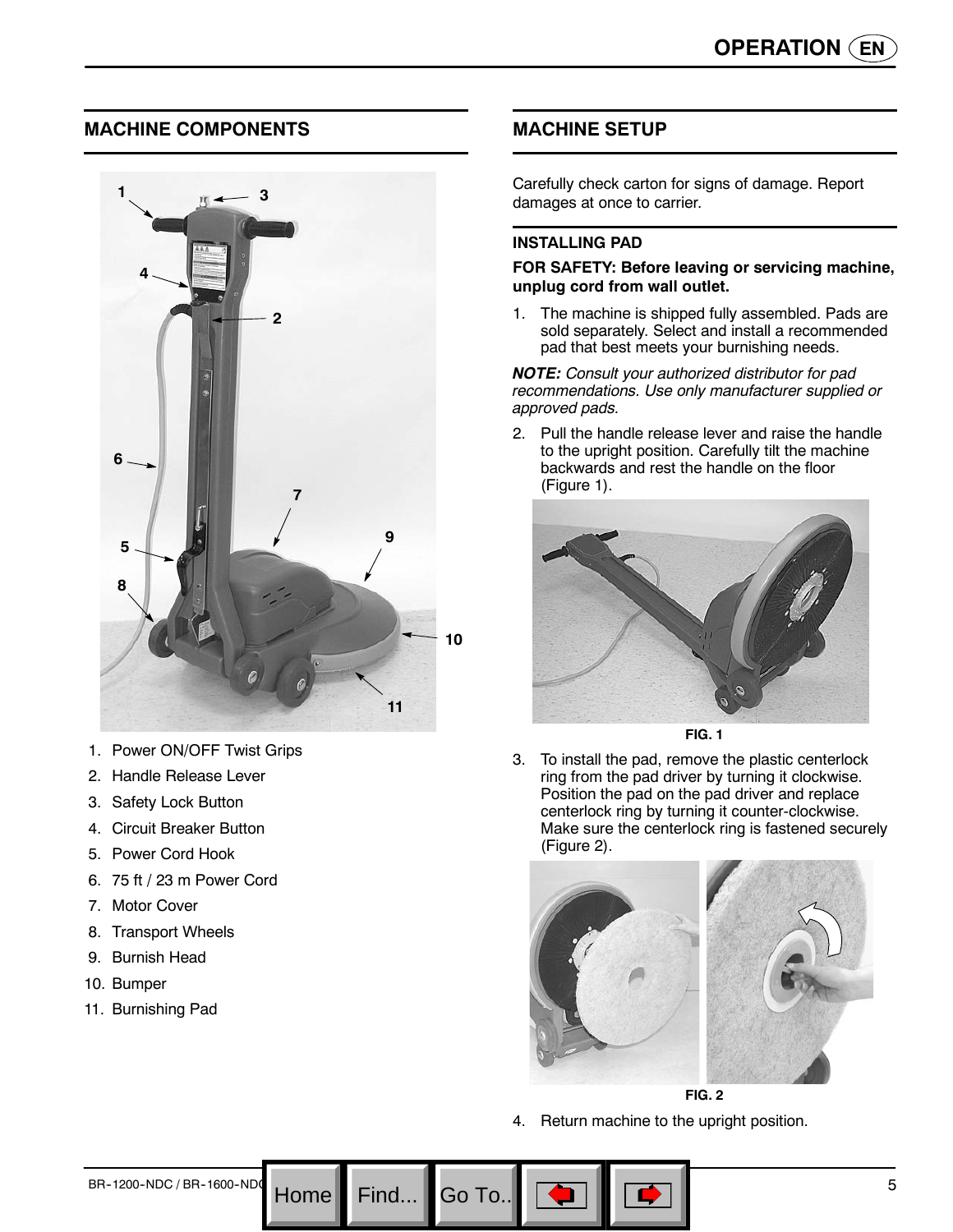# **MACHINE OPERATION**

#### **FOR SAFETY: Do not operate machine unless operator manual is read and understood.**

1. Plug power supply cord to a grounded wall outlet (Figure 3).



**FIG. 3**

**AND WARNING: Do Not Operate With Damaged Power Cord. Do Not Modify Plug. Unplug Power Cord Before Servicing Machine.**

**WARNING: Do Not Use Flammable Liquids Or Operate Machine In Or Near Flammable Liquids, Vapors Or Combustible Dusts.**

**This machine is not equipped with an explosion proof motor. The electric motor will spark upon start up and during operation which could cause a flash fire or explosion if machine is used in an area where flammable vapors/liquids or combustible dusts are present.**

2. Release the handle from the upright position by lifting the handle release lever and lowering the handle (Figure 4).



*NOTE: Handle does not lock while in lowered position. It is designed to allow burnish head to float freely.*

3. Start machine by pressing the safety lock button and turning the twist grips forward. Release thumb from the safety lock button once machine starts (Figure 5).



**FIG. 5**

#### **ATTENTION: Use caution when starting out. Machine will jolt when twist grips are turned.**

4. Begin burnishing by pushing the machine forward or using a "W" pattern motion.

#### **FOR SAFETY: When using machine, stay clear of spinning pad.**

**SPRAY BUFFING INFORMATION:** Spray buffing is only recommended with the BR-1200-NDC model. The BR--1600--NDC model should not be used for spray buffing; circuit breaker may trip or machine overloading may occur. The BR-1600-NDC model require more power at increased amp draw due to higher speeds.

#### **SPRAY BUFFING INFORMATION:**

This machine should not be used for spray buffing; circuit breaker may trip or machine overloading may occur.

5. To prevent the possibility of motor overload and causing circuit breaker to trip, periodically check pad for excessive soil build-up. Turn pad over, clean or replace when necessary.

*NOTE: If circuit breaker should trip, unplug power cord. Wait at least 15 seconds before resetting breaker switch. While waiting determine reason why circuit breaker tripped (Figure 6).*



**FIG. 6**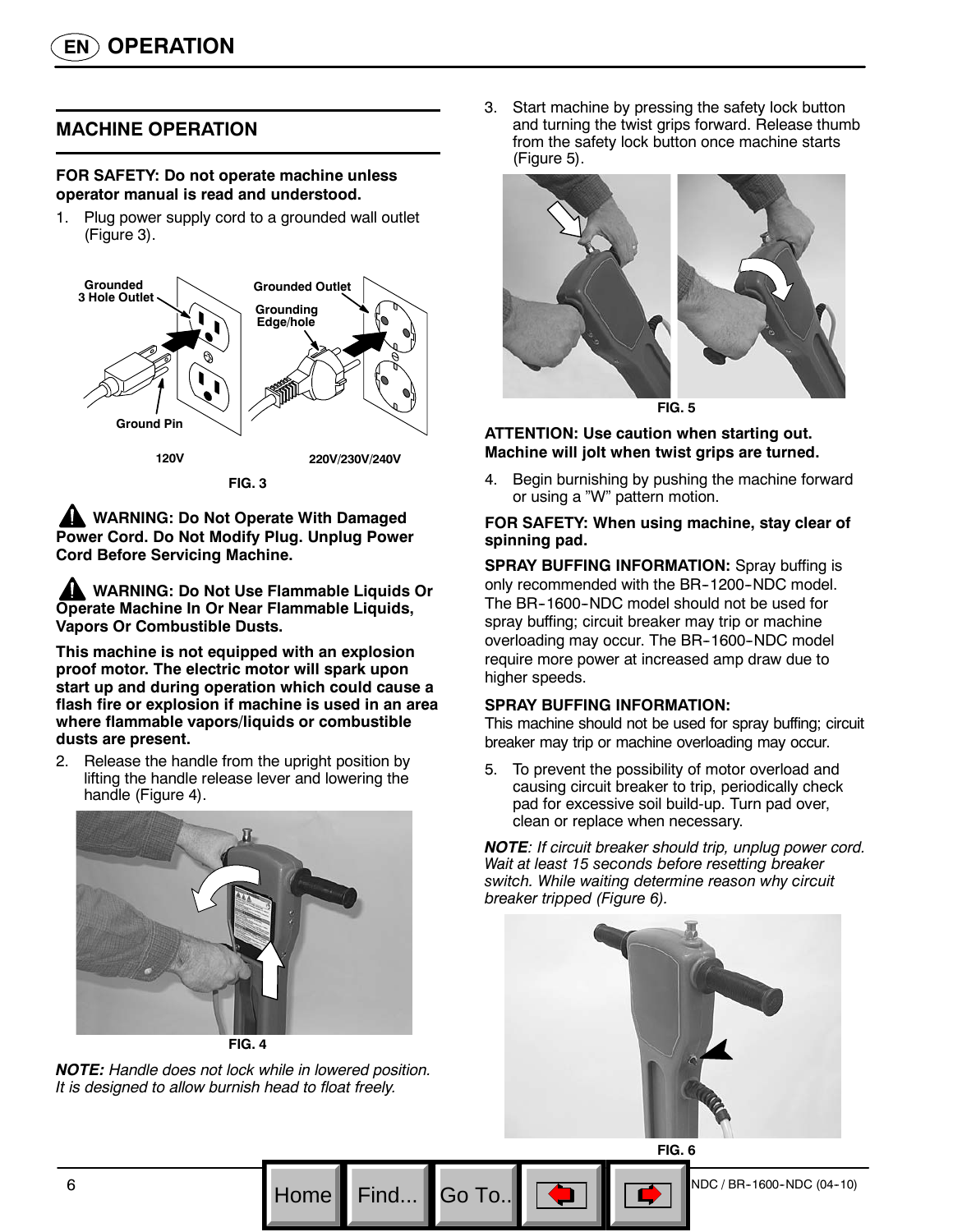#### **FOR SAFETY: Before leaving machine, unplug cord from wall outlet.**

6. To stop machine, rotate twist grips backward and safety lock button will engage.

#### **FOR SAFETY: When using machine, do not release handles until pad comes to complete stop.**

- 7. Do not operate the machine in the same spot for a long period of time. Floor damage may result.
- 8. To maneuver over thresholds and floor grates, stop the machine and tilt it back on the transport wheels.
- 9. When machine is not in use, do not leave machine standing on the pad. Pad damage may result.
- 10. When done burnishing perform the following machine maintenance procedures.

#### **FOR SAFETY: When transporting machine, get assistance when lifting machine.**

#### **MACHINE MAINTENANCE**

#### **FOR SAFETY: Before servicing machine, unplug cord from wall outlet.**

- 1. Remove and clean the pad after each use.
- 2. Always store machine tilted back on rear wheels.
- 3. Clean the machine with an all purpose cleaner after each use.
- 4. Inspect the power cord for damage after each use. If worn or damaged, replace cord immediately.
- 5. Wipe the power cord with damp cloth and neatly coil it around cord hook and handle after each use.
- 6. Gear system and motor are factory lubricated and require no further attention.

Go To.

7. Once a month, check the tension of the drive belt. At mid--point of belt, the belt tension should have a 1/4 in / 6.4 mm deflection at 5 lb of force (Figure 7). To tighten belt, remove the pad driver and loosen the (4) pad driver pulley bracket hex head screws. Loosen the jam nut on the tension bolt and turn bolt clockwise until belt is properly adjusted, then retighten the pulley bracket screws and jam nut (Figure 8).

#### *NOTE: A belt that is too tight nor too loose can cause early belt failure.*





**FIG. 8**

8. Every 250 hours of operation, check the motor for carbon brush wear. Replace brushes when worn to a length of 3/8 in / 1 cm or less. Contact an Authorized Service Center for carbon brush inspection.

**FOR SAFETY: When servicing machine, all repairs must be performed by a qualified service person.**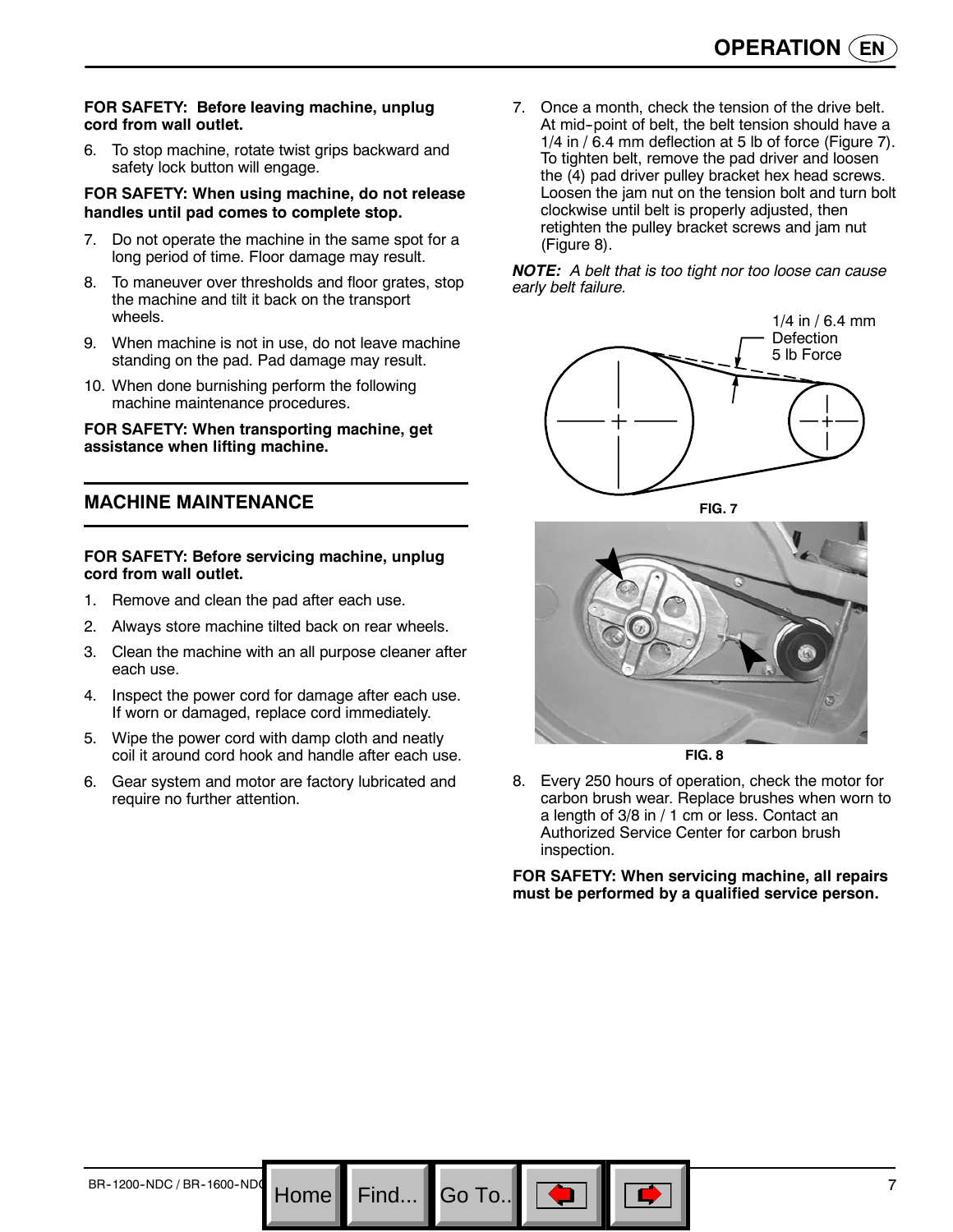## **STORING MACHINE**

1. Unplug the power cord and remove the pad from the machine. Neatly coil the cord around the cord hook and handle to prevent cord damage (Figure 9).



**FIG. 9**

2. Store the machine in a dry area in the upright position with the handle positioned upward or folded down.

**WARNING: Do Not Use Outdoors. Do Not Expose to Rain. Store Indoors.**

### **TRANSPORTING MACHINE**

- 1. Unplug the power cord and remove the pad from the machine. Neatly coil the cord around the cord hook and handle to prevent cord damage.
- 2. Load the machine using a recommended loading ramp or carefully lift the machine with adequate assistance.

#### **FOR SAFETY: When transporting machine, get assistance when lifting machine.**

3. Secure machine with tie-down straps when transporting by vehicle.

**WARNING: Do Not Use Outdoors. Do Not Expose to Rain. Store Indoors.**

# **RECOMMENDED STOCK ITEMS**

Refer to the Parts List manual for recommended stock items. Stock Items are clearly identified with a bullet preceding the parts description. See example below:

|    | 26 1017380 | (00000000- | ) Hose, Drain, Assy, 1.5d X 29.5l, Blk, Flx |
|----|------------|------------|---------------------------------------------|
|    | 27 1008639 | (00000000- | e<br>Drain Assy                             |
|    | 28 1019563 | (00000000- | ) · Strap, Drain Cap                        |
| 29 | 1008637    | (00000000- | () ● O Ring, 1.48" Id, 1.76" Od             |



Go To.. $\parallel$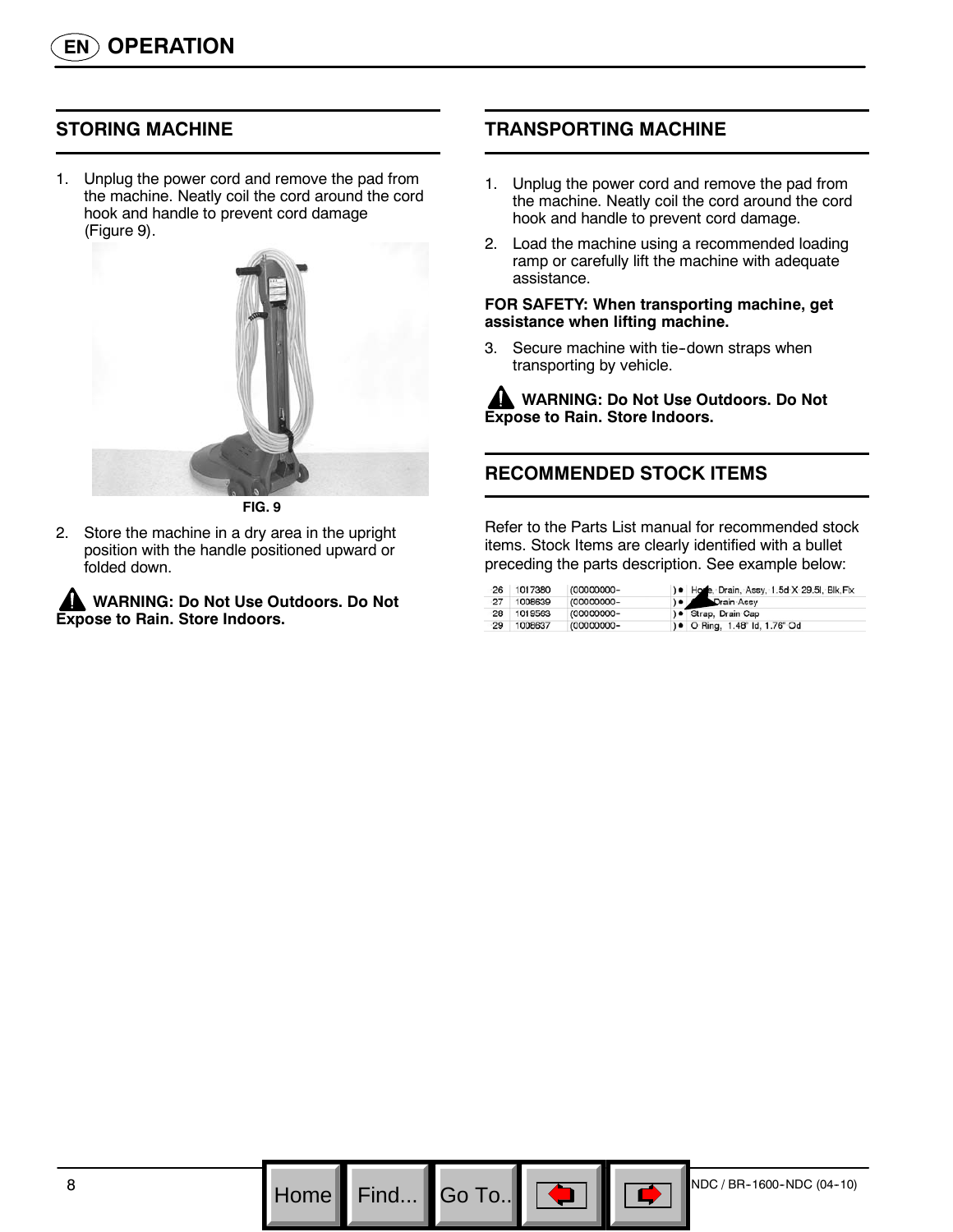# **TROUBLE SHOOTING**

| <b>PROBLEM</b>                  | <b>CAUSE</b>                                                                                          | <b>SOLUTION</b>                                                                                |
|---------------------------------|-------------------------------------------------------------------------------------------------------|------------------------------------------------------------------------------------------------|
| Motor does not operate.         | Machine circuit breaker tripped.<br>(Spray buffing with the BR-1600-NDC<br>model is not recommended). | Determine cause and reset breaker on<br>machine. Wait 15 seconds before<br>restarting machine. |
|                                 | Building circuit breaker tripped.                                                                     | Reset breaker and change to different<br>circuit.                                              |
|                                 | Faulty power cord.                                                                                    | <b>Contact Service Center.</b>                                                                 |
|                                 | Faulty wiring.                                                                                        | Contact Service Center.                                                                        |
|                                 | Faulty twist grip switch.                                                                             | Contact Service Center.                                                                        |
|                                 | Faulty Rectifier.                                                                                     | <b>Contact Service Center.</b>                                                                 |
|                                 | Faulty Motor.                                                                                         | <b>Contact Service Center.</b>                                                                 |
| Machine circuit breaker trips   | Soiled Pad.                                                                                           | Replace Pad.                                                                                   |
| continuously.                   | Improper pad for application.                                                                         | Change to proper pad.                                                                          |
|                                 | Defective circuit breaker.                                                                            | <b>Contact Service Center.</b>                                                                 |
|                                 | Worn carbon brushes in motor.                                                                         | Contact Service Center.                                                                        |
| Pad spins slowly or not at all. | Loose drive belt.                                                                                     | Tighten drive belt.                                                                            |
|                                 | Broken drive belt.                                                                                    | Replace drive belt.                                                                            |

# **SPECIFICATIONS**

| <b>MODEL</b>                                                                | <b>BR-1200-NDC</b>            | <b>BR-1600-NDC</b>            |
|-----------------------------------------------------------------------------|-------------------------------|-------------------------------|
| <b>WIDTH</b>                                                                | 20.75 in / 530 mm             | 20.75 in / 530 mm             |
| <b>HEIGHT</b>                                                               | 49 in / 1,240 mm              | 49 in / 1,240 mm              |
| <b>LENGTH</b>                                                               | 29.75 in / 760mm              | 29.75 in / 760mm              |
| <b>WEIGHT</b>                                                               | 68 lb / 31 kg                 | 68 lb / 31 kg                 |
| DRIVE MOTOR                                                                 | 120 V, 1.5 hp, 15 A, 60 Hz    | 120 V, 1.5 hp, 15 A, 60 Hz    |
| <b>PAD/BRUSH SPEED</b>                                                      | 1,200 rpm                     | 1,600 rpm                     |
| POWER CORD LENGTH                                                           | 75 ft / 23 m Gauge 3 X 1.5 mm | 75 ft / 23 m Gauge 3 X 1.5 mm |
| <b>PAD DIAMETER</b>                                                         | 20 in / 510 mm                | 20 in / 510 mm                |
| <b>DECIBEL RATING AT</b><br>OPERATOR'S EAR, INDOORS ON TILE<br><b>FLOOR</b> | 70 dBA                        | 70 dBA                        |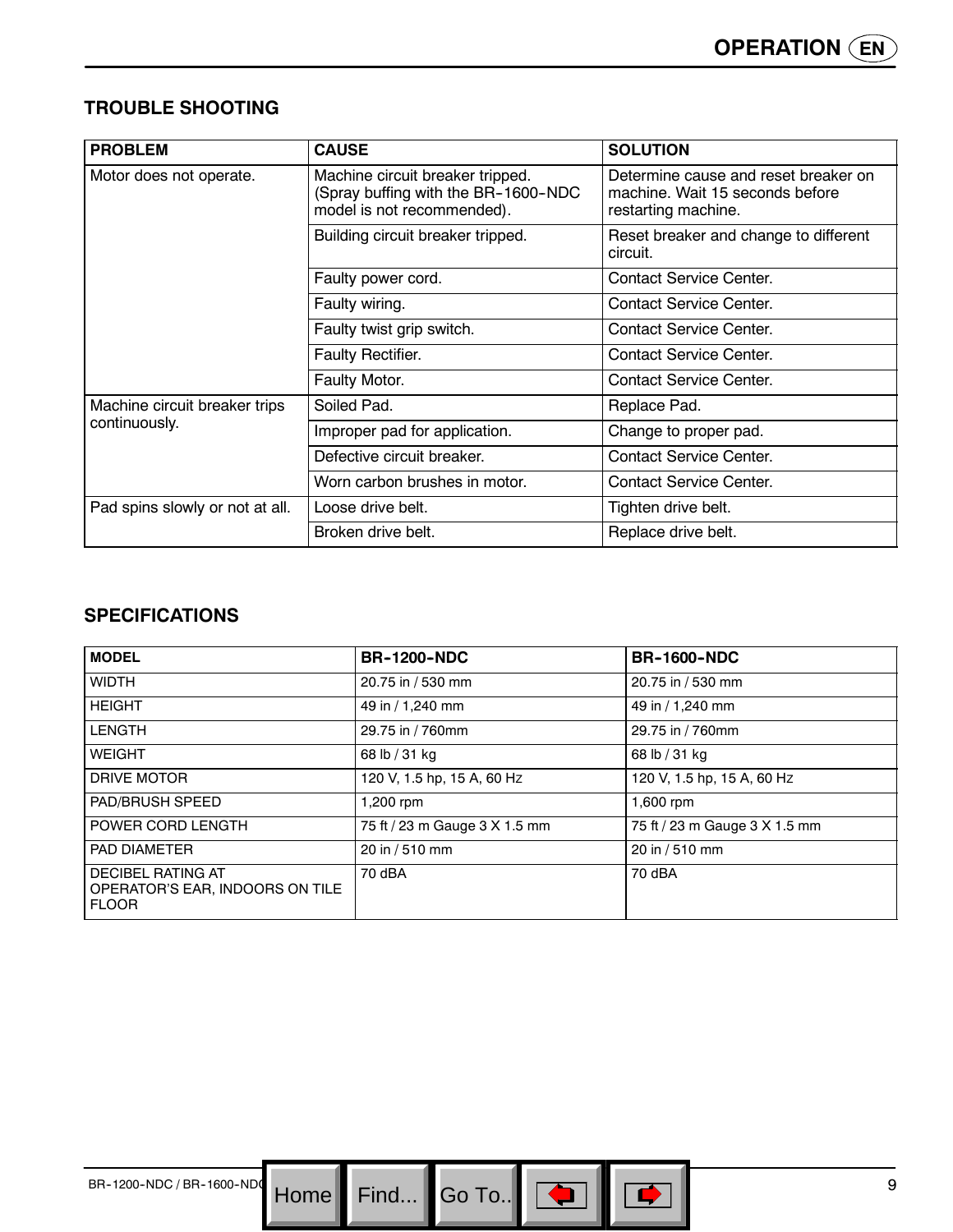# **ES FUNCIONAMIENTO**

Este manual acompaña a los modelos nuevos e incluye las instrucciones necesarias para su utilización y mantenimiento.

#### **Lea todo el manual para familiarizarse con la máquina antes de utilizarla o realizar tareas de mantenimiento.**

Esta máquina ofrece un funcionamiento excelente y puede obtener los mejores resultados con los mínimos costes si:

- Maneja la máquina con un cuidado razonable.
- Revisa la máquina periódicamente, de acuerdo con las instrucciones de mantenimiento adjuntas.
- Las operaciones de mantenimiento de la máquina se realizan con piezas suministradas por el fabricante o equivalentes.

Puede solicitar las piezas a través de internet, por teléfono, por fax o por correo.

#### **DESEMBALADO DE LA MÁQUINA:** Controle cuidadosamente si la caja presenta signos de deterioro. Si detecta desperfectos, informe inmediatamente al transportista.



#### **PROTECCIÓN DEL MEDIO AMBIENTE**

Deseche el material de embalaje y los componentes usados de la máquina de forma segura para el medio ambiente, de acuerdo con las normativas locales sobre desecho de residuos.

No olvide reciclar.

# **DATOS DE LA MÁQUINA**

| Rellénela cuando realice la instalación para utilizarla<br>como referencia en el futuro. |
|------------------------------------------------------------------------------------------|
|                                                                                          |
| $N^{\circ}$ serie: $\qquad \qquad$                                                       |
|                                                                                          |
| Vendedor: <u>____________________</u>                                                    |
| Nº de teléfono del vendedor:                                                             |
| $N^{\circ}$ de cliente:                                                                  |
| Fecha de instalación:                                                                    |

# **ÍNDICE**

 $Go$  To..

| <b>MEDIDAS DE SEGURIDAD</b>            | 11 |
|----------------------------------------|----|
| <b>ETIQUETA DE ADVERTENCIA </b>        | 12 |
| <b>COMPONENTES DE LA MÁQUINA</b>       | 13 |
| INSTALACIÓN DE LA MÁQUINA ……………        | 13 |
| FUNCIONAMIENTO DE LA MÁQUINA           | 14 |
| MANTENIMIENTO DE LA MÁQUINA            | 15 |
| ALMACENAMIENTO DE LA MÁQUINA           | 16 |
| <b>TRANSPORTE DE LA MÁQUINA</b>        | 16 |
| <b>STOCK RECOMENDADO DE REPUESTOS </b> | 16 |
| LOCALIZACIÓN DE AVERÍAS                | 17 |
| ESPECIFICACIONES                       | 17 |
|                                        |    |

**Tennant Company** PO Box 1452 Minneapolis, MN 55440 EE.UU. Teléfono: (800) 553--8033 o (763) 513--2850 www.tennantco.com www.nobles.com

Las características técnicas y las piezas están sujetas a modificaciones sin previo aviso.

Copyright © 2010 TENNANT Company. Todos los derechos reservados.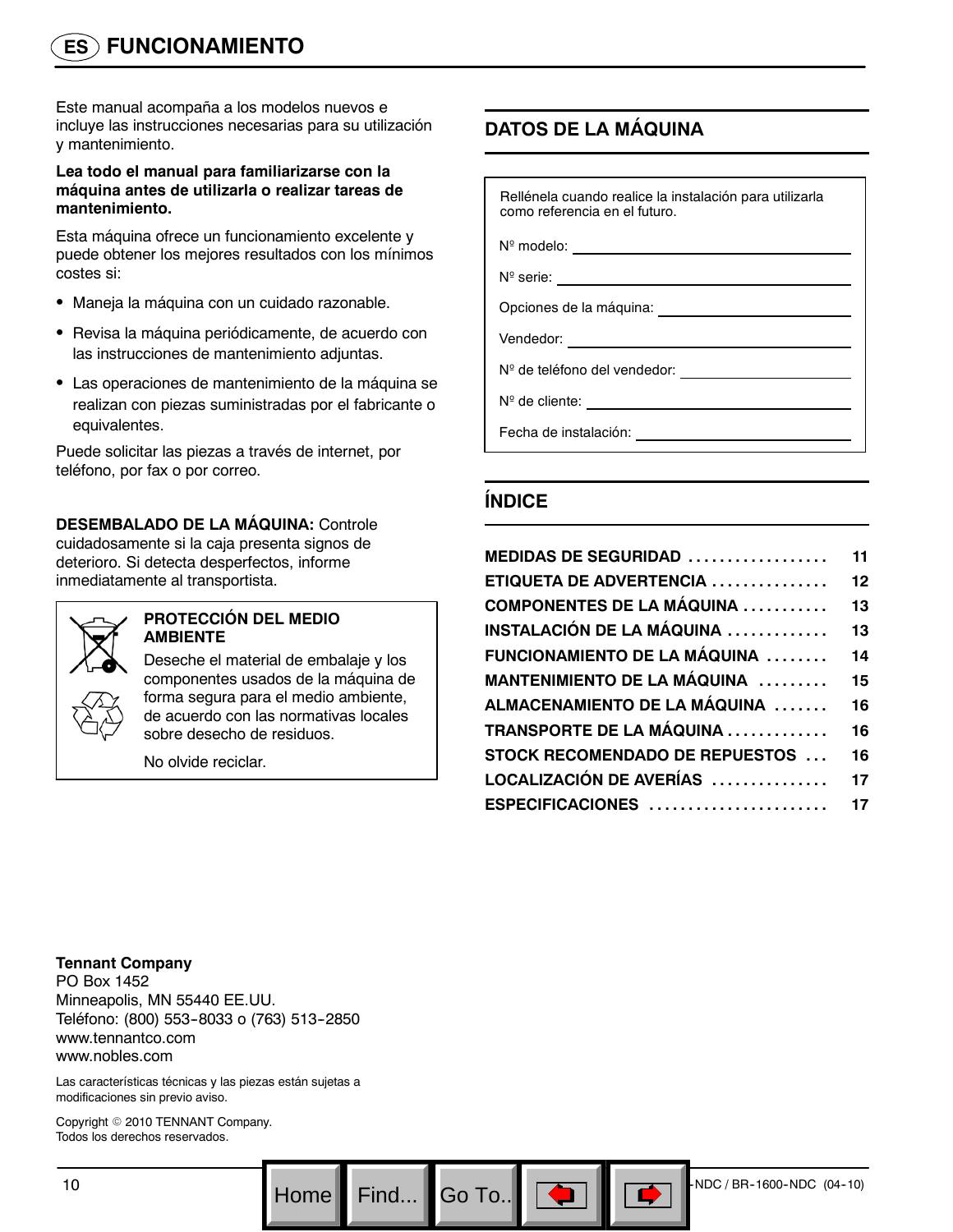### **MEDIDAS DE SEGURIDAD**

**Esta máquina sólo se usa para uso comercial. Está diseñada exclusivamente para pulir pisos en un ambiente interior y no se construye para ningún otro uso. Usa sólo almohadillas recomendados y limpiadores de suelo y ceras disponibles comercialmente y ceras destinados para la aplicación de la máquina.**

**Todos los operadores deben leer, deben entender y deben practicar las precauciones siguientes de seguridad.**

El símbolo siguiente de advertencia de alerta y el encabezamiento "FOR SAFETY" ("PARA SEGURIDAD") se usan a lo largo de este manual como se indicó en su descripción:

**ADVERTENCIA: Para advertir acerca de riesgos o prácticas inseguras que podrían resultar en severas lesiones personales o la muerte.**

**PARA SEGURIDAD: Para identificar acciones que deben seguirse para el funcionamiento seguro del equipo.**

**La falla en seguir estas advertencias puede resultar en: lesión personal, electrocución, choque eléctrico, fuego o explosión:**

**ADVERTENCIA: No use líquidos inflamables ni opere la máquina en o cerca de Inflamable líquidos, vapores, polvos combustibles, inflamables.**

**Esta máquina no está provista con un motor a prueba de explosión. El motor eléctrico chispea en el arranque y durante el funcionamiento lo que podría causar un fuego explosivo o explosión si la máquina se usa en una área donde están presentes vapores/líquidos inflamables o polvos combustibles.**

**ADVERTENCIA: No opere con un cordón eléctrico dañado. No modifique el enchufe. Desenchufe el cordón eléctrico antes de reparar la máquina.**

**Si el cordón del suministro se daña o se rompe, debe ser reemplazado por el fabricante o su agente de servicio o una persona similarmente calificada para evitar un riesgo.**

**ADVERTENCIA: No use al aire libre o en superficies húmedas. No exponga a la lluvia. Almacene bajo techo.**

**La información siguiente señala condiciones potencialmente peligrosas al operador o equipo:**

#### **PARA SEGURIDAD:**

- **1. No opere la máquina:**
	- **Con líquidos inflamables o cerca de vapores inflamables ya que puede ocurrir una explosión o fuego explosivo.**
	- A menos que se capacitó y fue autorizado.
	- **-- A menos que el manual del operador se lea y entienda.**
	- A menos que el cordón se conecte **apropiadamente a tierra.**
	- Con un cordón o enchufe dañados.
	- **-- Si no está en una condición apropiada de operación.**
	- **En áreas al aire libre.**
	- En agua estancada.
	- Con el uso de una extensión de cordón.
- **2. Antes de operar máquina:**
	- Asegúrese que todos los dispositivos de **seguridad están en lugar y operan propiamente.**
	- Coloque señales de piso húmedo según se **necesite.**
	- **Quite objetos sueltos en suelo para prevenir proyectiles peligrosos si son golpeados por la almohadilla giratoria.**
- **3. Al usar la máquina:**
	- Aléjese de la almohadilla giratoria.
	- **-- No pase la máquina encima del cordón.**
	- **-- No tire de la máquina por el enchufe o el cordón.**
	- **-- No tire del cordón alrededor de bordes o esquinas aguzados.**
	- Usar zapatos antideslizantes.
	- No cierra las puertas sobre el cordón.
	- No desenchufe tirando del cordón.
	- No estire el cordón.

- **-- No maneje el enchufe con las manos húmedas.**
- **-- Mantenga el cordón lejos de las superficies calientes.**
- **-- Nunca active la potencia cuando la manija esté en posición vertical.**
- **No suelte las manijas hasta que la almohadilla se detenga completa.**
- Proceda con lentitud lento en las cuestas y **las superficies resbaladizas.**
- **-- Nunca permita que los niños jueguen en o alrededor.**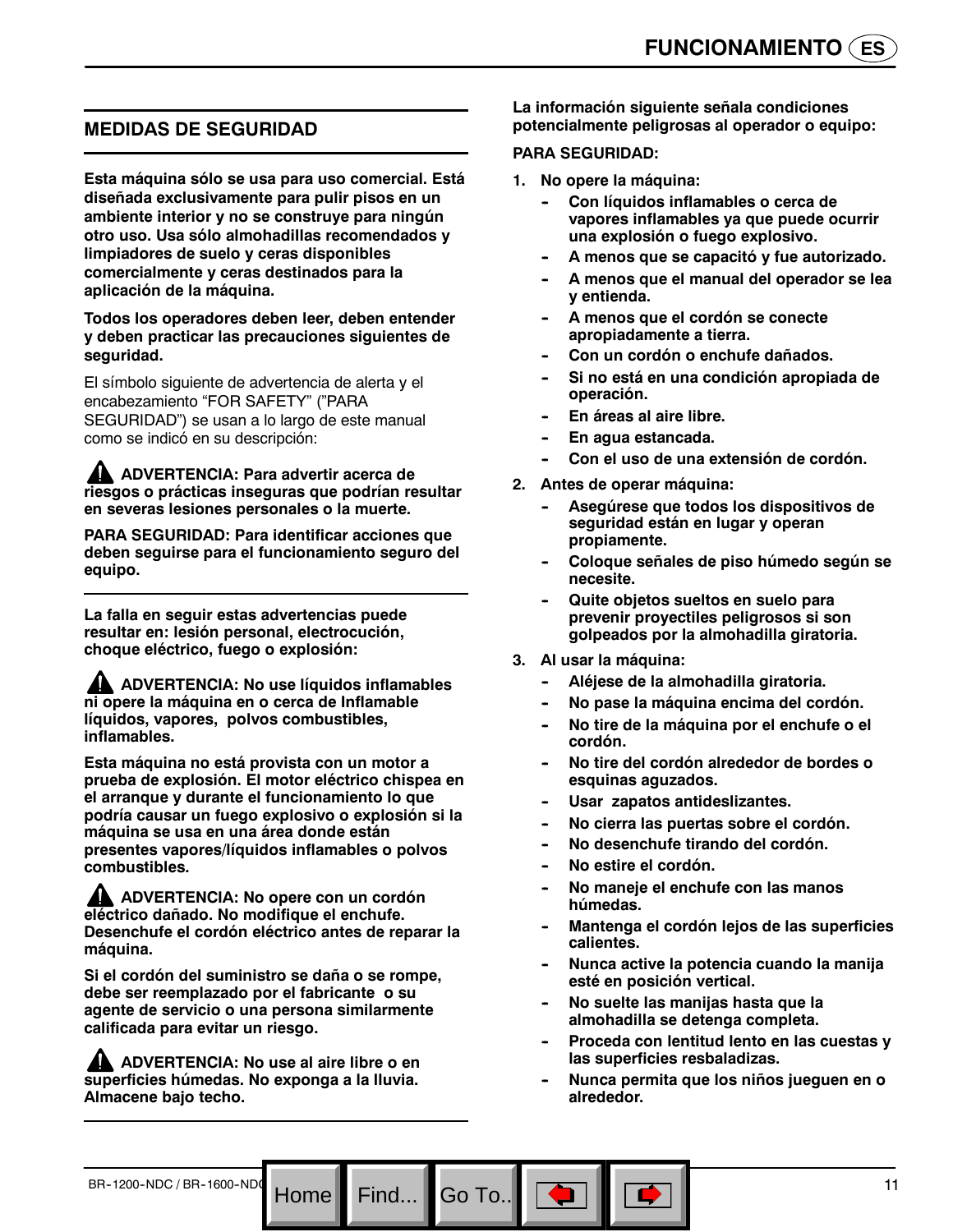- **Informe inmediatamente acerca daños u operación defectuosa de la máquina.**
- Siga las instrucciones de manipulación y **mezcla indicadas en los envases de los productos químicos.**
- **4. Antes de dejar la máquina:**
	- Apague la máquina.
	- Desenchufe cordón del tomacorriente de la **pared.**
- **5. Al reparar máquina:**
	- Desenchufe cordón del tomacorriente de la **pared.**
	- Evite las piezas móviles. No use chaquetas, **camisas, o mangas, holgadas.**
	- Use piezas de repuesto proporcionadas o **aprobadas por el fabricante.**
	- Todas las reparaciones se deben realizar **por una persona cualificadad para el servicio.**
	- No modifique el diseño original de la **máquina.**
- **6. Al transportar máquina:**
	- Se requiere ayuda adecuada al alzar la **máquina.**
	- Desenchufe cordón del tomacorriente de la **pared.**
	- Use correas de amarre para asegurar la **máquina a un camión o remolque.**

#### **INSTRUCCIONES PARA REALIZAR LA TOMA DE TIERRA**

**La máquina debe estar conectada a una toma de tierra. En caso de funcionamiento incorrecto o avería de la máquina, la toma de tierra proporciona el camino de menor resistencia a la corriente eléctrica reduciendo de este modo el riesgo de descarga eléctrica. La máquina está equipada con un cable y enchufe con toma de tierra. Conecte el enchufe en un enchufe**

**apropiado correctamente instalado de acuerdo con los códigos y ordenanzas locales. No extraer la clavija de conexión a tierra; si falta, reemplazar el enchufe antes de usar.**



# **ETIQUETA DE ADVERTENCIA**

La etiqueta de advertencia aparece en la máquina en la ubicación indicada. Reemplace la etiqueta si se daña o es ilegible.

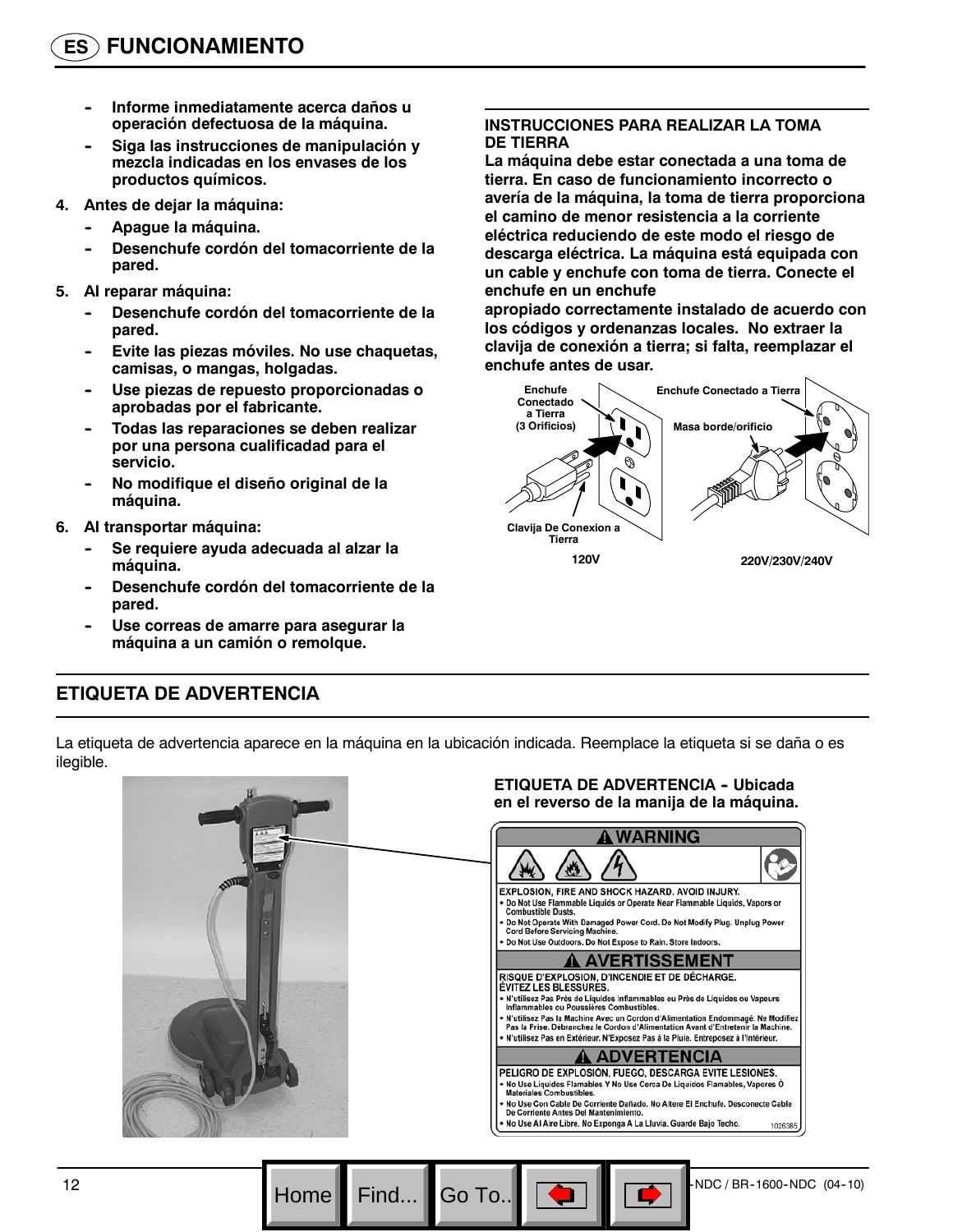# **COMPONENTES DE LA MÁQUINA**



- 1. Mandos giratorios Encendido/Apagado
- 2. Palanca de desenganche de la manija
- 3. Palanca de bloqueo de seguridad
- 4. Botón de reajuste del cortacircuitos
- 5. Gancho para el cable eléctrico
- 6. 75 ft / 23 m cable eléctrico
- 7. Caja del Motor
- 8. Ruedas de transporte
- 9. Base del cabezal de fregado
- 10. Parachoques
- 11. Almohadilla de pulido

# **INSTALACIÓN DE LA MÁQUINA**

Controle cuidadosamente si la caja presenta signos de deterioro. Si existieran desperfectos, informe inmediatamente al transportista.

Go To.

# **INSTALACIÓN DE LA ALMOHADILLA**

**PARA SU SEGURIDAD: Antes de abandonar o revisar la máquina, desconecte el cable del enchufe de la pared.**

1. La máquina se envía completamente ensamblada. Las almohadillas se venden separadamente. Seleccione e instale una almohadilla recomendada que mejor satisfaga sus necesidades de pulido.

#### *NOTA: Consulte a su distribuidor autorizado para recomendaciones de almohadillas. Use sólo almohadillas provistas o aprobadas por el fabricante.*

2. Tire de la palanca de desenganche de la manija y eleve la manija a la posición vertical. Incline cuidadosamente la máquina hacia atrás y apoye la manija sobre el piso (Figura 1).



**FIG. 1**

3. Para instalar la almohadilla, extraiga el anillo plástico central de calce del impulsor de la almohadilla girándolo en sentido de las agujas del reloj. Coloque en posición la almohadilla en el impulsor de la almohadilla y vuelva a colocar el anillo central de calce girándolo en el sentido contrario de las agujas del reloj. Asegúrese que el anillo central de calce esté bien fijo (Figura 2).



**FIG. 2** 4. Devuelva la máquina a la posición vertical.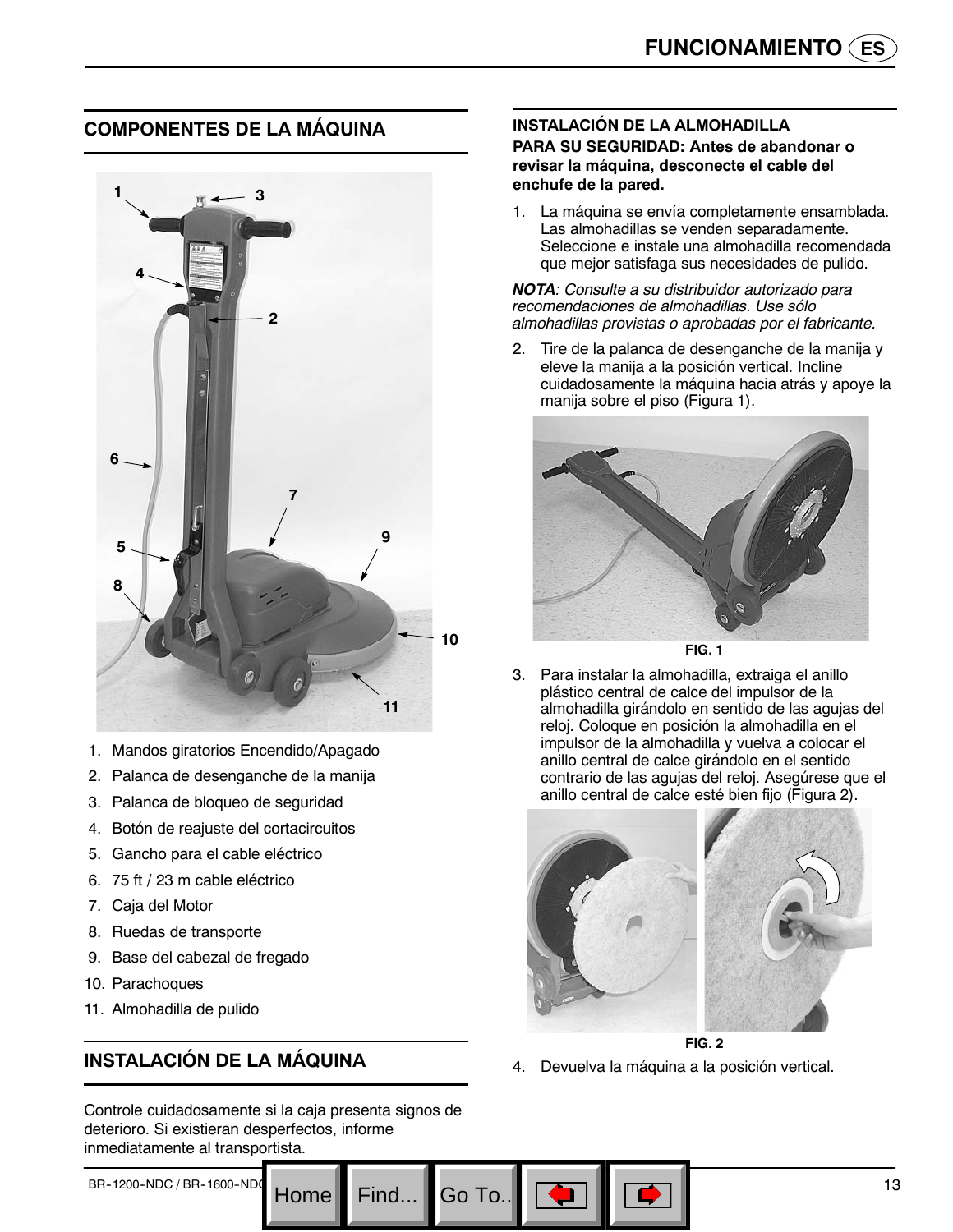# **FUNCIONAMIENTO DE LA MÁQUINA**

**PARA SU SEGURIDAD: No utilice la máquina salvo que haya leído y comprendido el manual del operario.**

1. Enchufe el cable eléctrico en una toma de la pared con toma de tierra (Figura 3).



**FIG. 3**

**ADVERTENCIA: No opere con un cordón eléctrico dañado. No modifique el enchufe. Desenchufe el cordón eléctrico antes de reparar la máquina**.

**ADVERTENCIA: No use líquidos inflamables ni opere la máquina en o cerca de Inflamable líquidos, vapores, polvos combustibles, inflamables.**

**Esta máquina no está provista con un motor a prueba de explosión. El motor eléctrico chispea en el arranque y durante el funcionamiento lo que podría causar un fuego explosivo o explosión si la máquina se usa en una área donde están presentes vapores/líquidos inflamables o polvos combustibles.**

2. Desenganche la manija de la posición vertical elevando la palanca de desenganche de la manija y bajando la manija (Figura 4).



**FIG. 4**

Go To.

*NOTA: La manija no se calza mientras está en la posición baja. Está diseñada para permitir que el cabezal de pulido flote libremente.*

3. Arranque la máquina oprimiendo el botón de calce de seguridad y girando hacia adelante las empuñaduras giratorias. Levante el pulgar del botón de calce de seguridad una vez que arranca la máquina (Figura 5).



**FIG. 5**

**ATENCION: Sea precavido al arrancar. La máquina se sacude cuando se giran las empuñaduras giratorias.**

4. Comience a pulir empujando la máquina hacia adelante o usando un patrón de movimiento en "W".

#### **POR SEGURIDAD: Al usar la máquina, permanezca alejado de la almohadilla giratoria.**

#### **INFORMACION DE PULIDO CON ROCIADO**: El

pulido con rociado se recomienda sólo el modelo BR-1200-NDC. Los modelo BR-1600-NDC no deben usarse para pulido con rociado; el interruptor de circuito puede activarse o puede ocurrir una sobrecarga de la máquina. Los modelo BR-1600-NDC requieren más electricidad a una absorción mayor de amperios debido a mayores velocidades.

#### **INFORMACION DE PULIDO CON ROCIADO**: Esta

máquina no deben usarse para pulido con rociado; el interruptor de circuito puede activarse o puede ocurrir una sobrecarga de la máquina.

5. Para impedir la posibilidad de sobrecarga del motor y la activación del interruptor de circuitos, inspeccione periódicamente la almohadilla por una acumulación excesiva de suciedad. Revierta la almohadilla, limpie o reemplace cuando sea necesario.

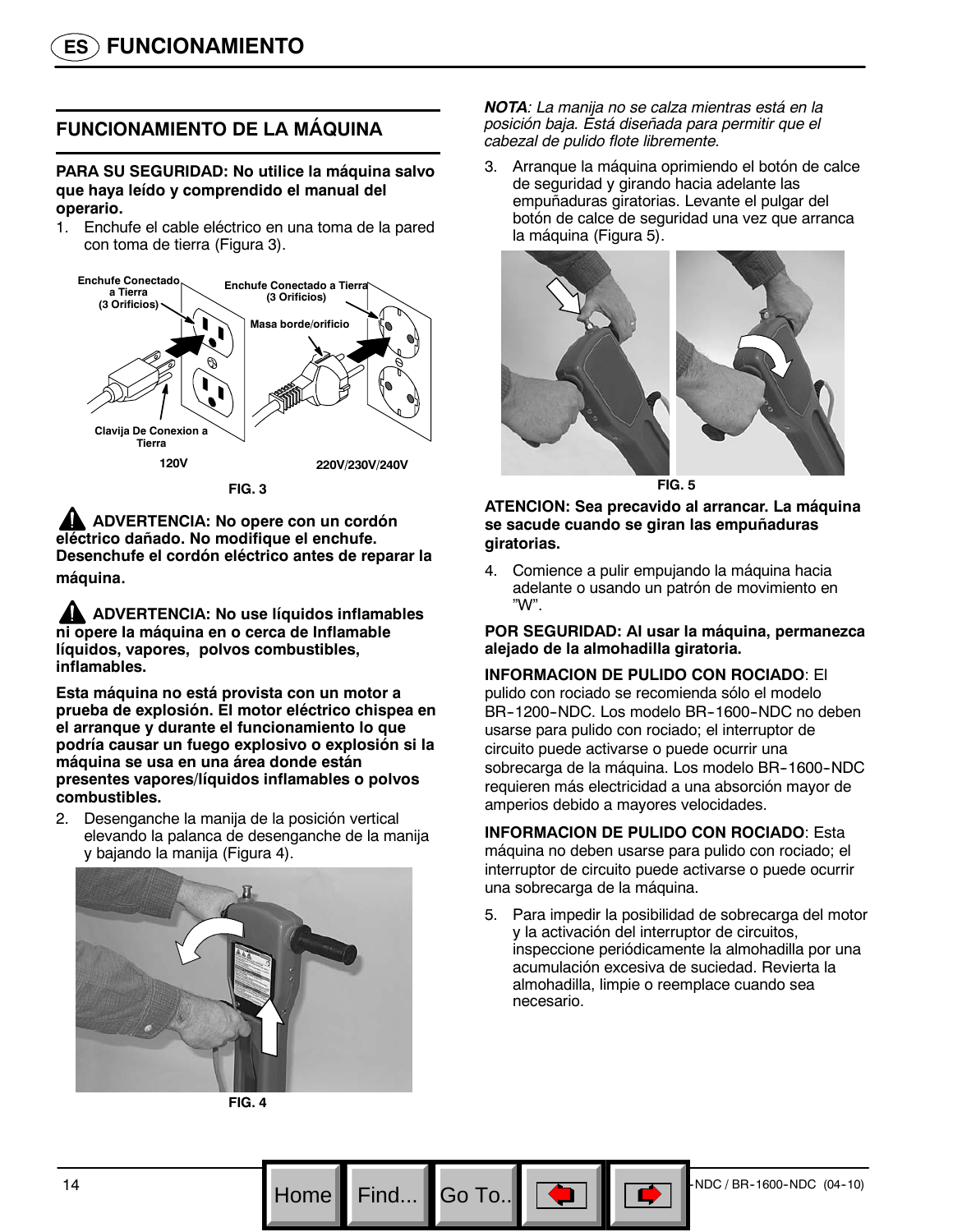*NOTA: Desenchufe el cordón eléctrico si el interruptor de circuitos se activa. Espere 15 segundos por lo menos antes de regraduar el conmutador del interruptor. Mientras espera determine la razón por la cual se activó el interruptor de circuitos (Figura 6).*



**FIG. 6**

#### **PARA SU SEGURIDAD: Antes de abandonar la máquina, desconecte el cable del enchufe de la pared.**

6. Para detener la máquina, gire las empuñaduras de giro hacia atrás y el botón de calce de seguridad se engancha.

#### **PARA SU SEGURIDAD: Al utilizar la máquina, no suelte los mandos hasta que la almohadilla se haya detenido totalmente.**

- 7. No utilice la máquina en el mismo lugar durante mucho tiempo. Podría deteriorar el suelo.
- 8. Para maniobrar sobre umbrales y rejillas, detenga la máquina e inclínela hacia atrás hasta situarla sobre las ruedas de transporte.
- 9. No deje la máquina vertical sobre el cepillo/almohadilla cuando no la utilice. Podría deteriorar el cepillo o la almohadilla.
- 10. Una vez finalizada la operación de fregado, realice las siguientes operaciones de mantenimiento de la máquina.

#### **PARA SEGURIDAD: Obtenga asistencia al levantar la máquina.**

# **MANTENIMIENTO DE LA MÁQUINA**

#### **PARA SU SEGURIDAD: Antes de revisar la máquina, desconecte el cable del enchufe de la pared.**

1. Extraiga y limpie la almohadilla después de cada uso.

Home

2. Siempre almacene la máquina inclinada hacia atrás sobre las ruedas posteriores.

- 3. Limpie la máquina con un limpiador universal después de cada uso.
- 4. Compruebe si el cable eléctrico está deteriorado después de cada uso. En caso de estar deteriorado, sustitúyalo inmediatamente.
- 5. Limpie con un paño húmedo el cable eléctrico y enróllelo cuidadosamente alrededor del mando y colóquelo en su gancho después de cada uso.
- 6. El sistema de engranajes y el motor están lubricados de fábrica y no requieren atención adicional.
- 7. Una vez por semana inspeccione la tensión de la correa impulsora. En el punto medio de la correa, la tensión de la misma debe tener una deflección de 1/4 pulg / 6.4 mm a 5 lb de fuerza (Figura 7). Para ajustar la correa, extraiga el impulsor de la almohadilla y afloje los cuatro (4) tornillos de cabeza hexagonal del soporte de la polea impulsora de la almohadilla. Afloje la contratuerca en el perno de tensión y gire el perno en el sentido de las agujas del reloj, a continuación reajuste los tornillos del soporte de la polea y la contratuerca (Figura 8).

*NOTA: Una correa que está demasiado ajustada ni está demasiado floja puede causar una falla prematura de la misma.*







**FIG. 8**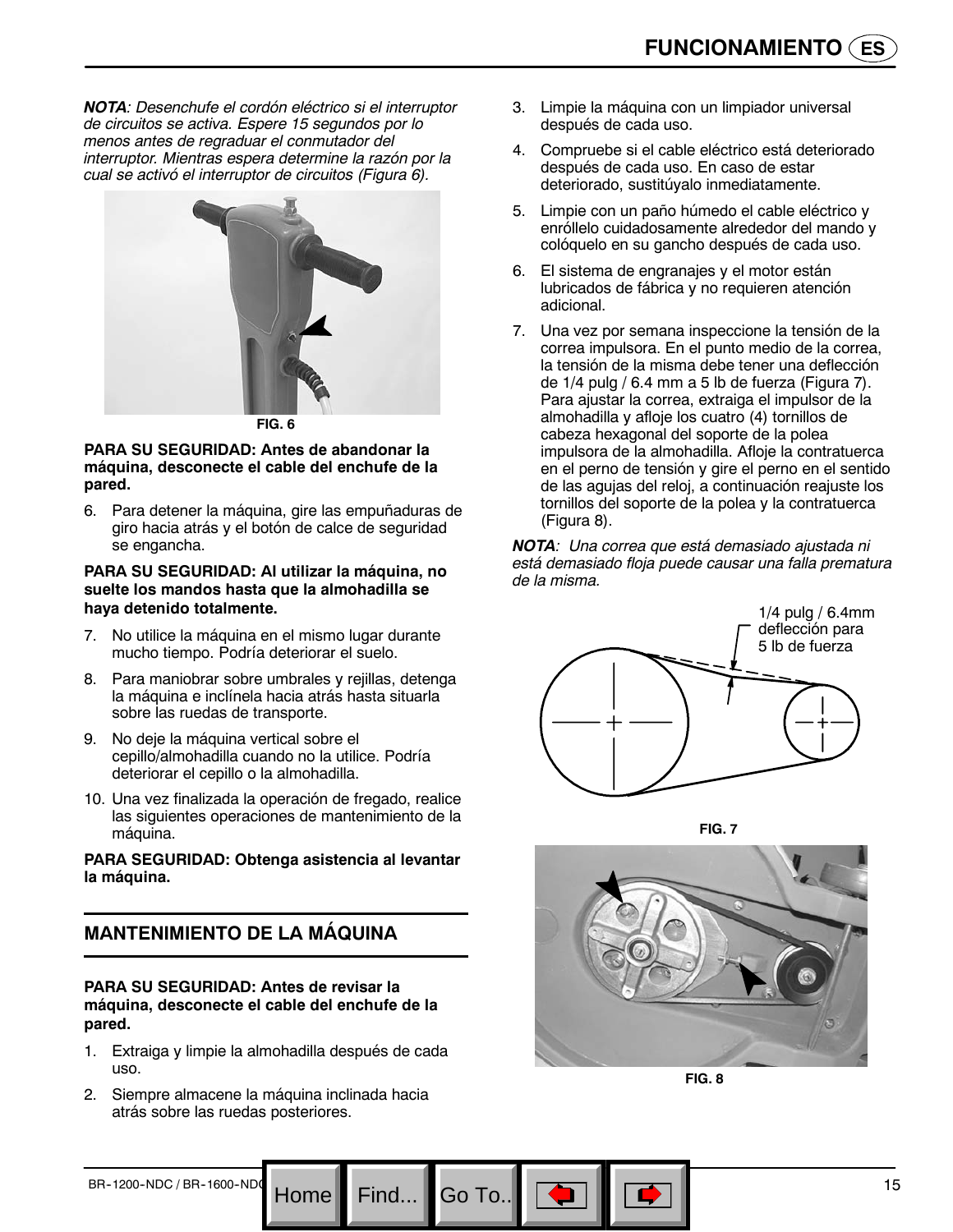8. Controle el desgaste de las escobillas de carbono del motor cada 250 horas de utilización. Sustituya los cepillos cuando la longitud de sus cerdas sea igual o inferior a 3/8 pulg / 1 cm debido al desgaste. Para la inspección de las escobillas de carbón consulte con su Centro Autorizado de Servicio.

**PARA SU SEGURIDAD: Al reparar máquina, todas las reparaciones se deben realizar por una persona cualificadad para el servicio.**

# **ALMACENAMIENTO DE LA MÁQUINA**

1. Desenchufe el cordón eléctrico y extraiga la almohadilla de la máquina. Enrolle prolijamente el cordón alrededor del gancho del cordón y el mango (Figura 9).



**FIG. 9**

2. Almacene la máquina en un área seca en la posición vertical con la manija colocada en posición vertical o plegada.

**ADVERTENCIA: No use al aire libre. No exponga a la lluvia. Almacene bajo techo.**

# **TRANSPORTE DE LA MÁQUINA**

- 1. Desenchufe el cordón eléctrico y extraiga la almohadilla de la máquina. Enrolle prolijamente el cordón alrededor del gancho del cordón y el mango.
- 2. Guarde la máquina en posición vertical en un lugar seco.

#### **PARA SEGURIDAD: Al transportar máquina, obtenga asistencia al levantar la máquina.**

3. Asegure la máquina con las bandas de amarre cuando sea transportada por camión.

**ADVERTENCIA: No use al aire libre. No exponga a la lluvia. Almacene bajo techo.**

# **STOCK RECOMENDADO DE REPUESTOS**

Consulte el manual de repuestos para saber qué repuestos conviene tener en stock. Los repuestos que debe tener en almacén se identifican fácilmente por la marca que precede a la descripción de las piezas. Consulte el siguiente ejemplo:

| 26 | 1017380    | (00000000- | ) . Hose, Drain, Assy, 1.5d X 29.5l, Blk, Flx |
|----|------------|------------|-----------------------------------------------|
| 27 | 1008639    | (00000000- | <b>C</b> Drain Assy                           |
|    | 28 1019563 | (00000000- | ) ● Strap, Drain Cap                          |
| 29 | 1008637    | (00000000- | ) • O Ring, 1.48" Id, 1.76" Od                |

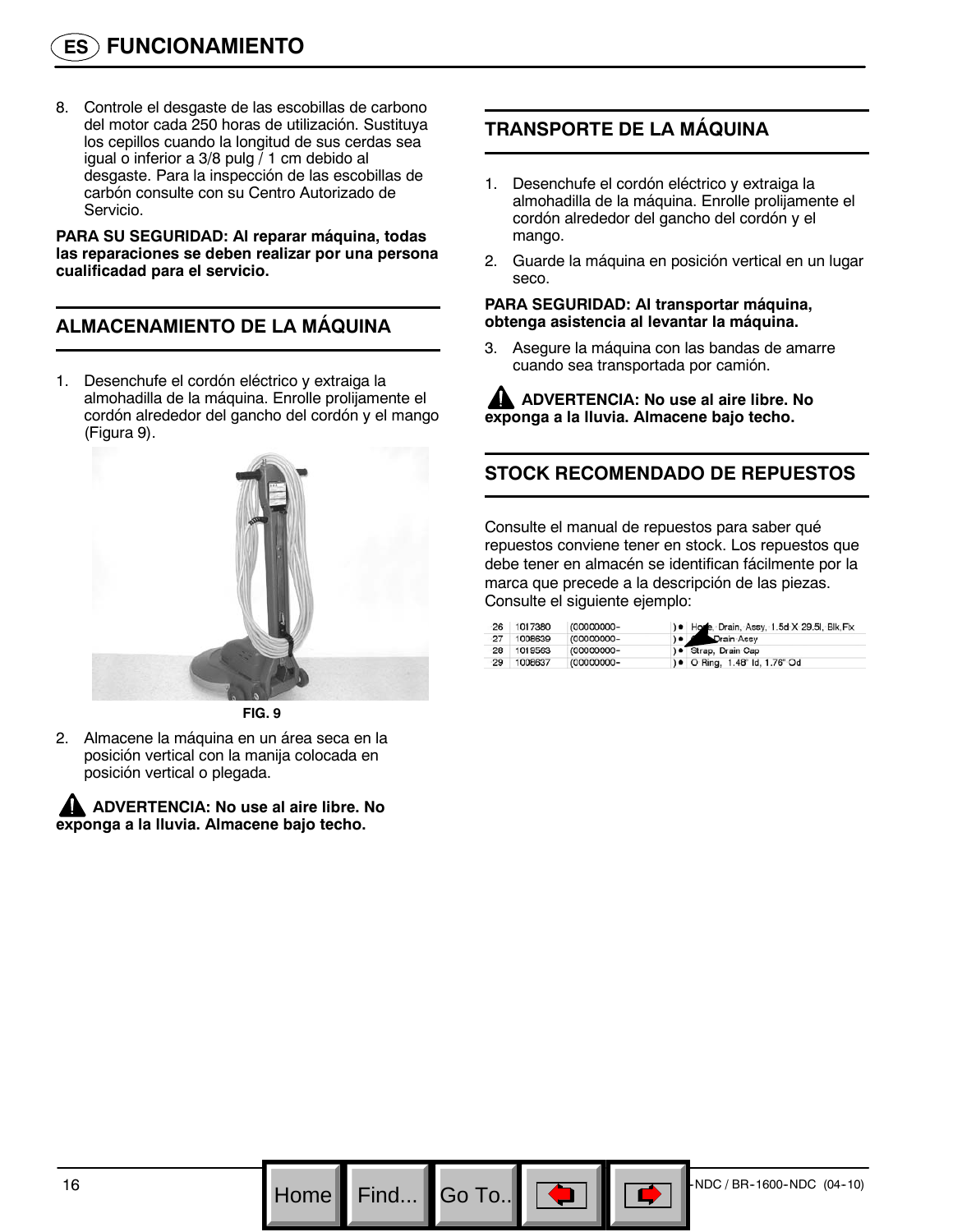# **LOCALIZACIÓN DE AVERÍAS**

| <b>PROBLEMA</b>                      | <b>CAUSA</b>                                                                                                                | <b>SOLUCIÓN</b>                                                                                                                         |
|--------------------------------------|-----------------------------------------------------------------------------------------------------------------------------|-----------------------------------------------------------------------------------------------------------------------------------------|
| La máquina no funciona.              | Interruptor de circuito de la máquina<br>activado. (No se recomienda pulido con<br>rociado con los modelos<br>BR-1600-NDC). | Determinar la causa y reajustar el corta-<br>circuitos de la máquina. Esperar 15 se-<br>gundos antes de arrancar de nuevo la<br>máquina |
|                                      | Cortacircuitos activado.                                                                                                    | Reajustar el cortacircuitos del edificio.                                                                                               |
|                                      | Cable eléctrico defectuoso.                                                                                                 | Contactar con el Servicio Técnico                                                                                                       |
|                                      | Cableado de la máquina defectuoso.                                                                                          | Contactar con el Servicio Técnico                                                                                                       |
|                                      | Interruptor de la palanca de Apagado/<br>Encendido defectuoso.                                                              | Contactar con el Servicio Técnico                                                                                                       |
|                                      | <b>Faulty Rectifier.</b>                                                                                                    | Contactar con el Servicio Técnico                                                                                                       |
|                                      | Motor defectuoso.                                                                                                           | Contactar con el Servicio Técnico                                                                                                       |
| La máquina se desplaza con           | Almohadilla sucia.                                                                                                          | Sustituir almohadilla.                                                                                                                  |
| un movimiento oscilante y<br>brusco. | Almohadilla incorrecta para la<br>aplicación.                                                                               | Sustituir por el almohadilla correcto.                                                                                                  |
|                                      | Interruptor de circuito defectuoso.                                                                                         | Contactar con el Servicio Técnico                                                                                                       |
|                                      | Escobillas de carbón gastadas en el<br>motor.                                                                               | Contactar con el Servicio Técnico                                                                                                       |
| La almohadilla gira lentamente       | Correa impulsora floja.                                                                                                     | Ajuste la correa impulsora.                                                                                                             |
| o no gira.                           | Correa impulsora rota.                                                                                                      | Reemplace la correa impulsora.                                                                                                          |

### **ESPECIFICACIONES**

| <b>MODELO</b>                                                                                                      | <b>BR-1200-NDC</b>            | <b>BR-1600-NDC</b>            |
|--------------------------------------------------------------------------------------------------------------------|-------------------------------|-------------------------------|
| <b>ANCHURA</b>                                                                                                     | 20.75 pulg / 530 mm           | 20.75 pulg / 530 mm           |
| <b>ALTURA</b>                                                                                                      | 49 pulg / 1,240 mm            | 49 pulg / 1,240 mm            |
| <b>LONGITUD</b>                                                                                                    | 29.75 pulg / 760mm            | 29.75 pulg / 760mm            |
| <b>PESO</b>                                                                                                        | 68 lb / 31 kg                 | 68 lb / 31 kg                 |
| <b>MOTOR IMPULSOR</b>                                                                                              | 120 V, 1.5 hp, 15 A, 60 Hz    | 120 V, 1.5 hp, 15 A, 60 Hz    |
| VELOCIDAD DEL CEPILLO/ALMOHA-<br>DILLA                                                                             | 1,200 rpm                     | 1,600 rpm                     |
| LONGITUD DEL CABLE ELÉCTRICO                                                                                       | 75 ft / 23 m Gauge 3 X 1.5 mm | 75 ft / 23 m Gauge 3 X 1.5 mm |
| DIAMETRO DEL CEPILLO/ALMOHADIL-<br>LA                                                                              | 20 pulg / 510 mm              | 20 pulg / 510 mm              |
| NIVEL DE RUIDO (EN DECIBELIOS) A<br>LA ALTURA DEL OPERARIO, EN RE-<br>CINTO CERRADO CON SUELO DE<br><b>BALDOSA</b> | 70 dBA                        | 70 dBA                        |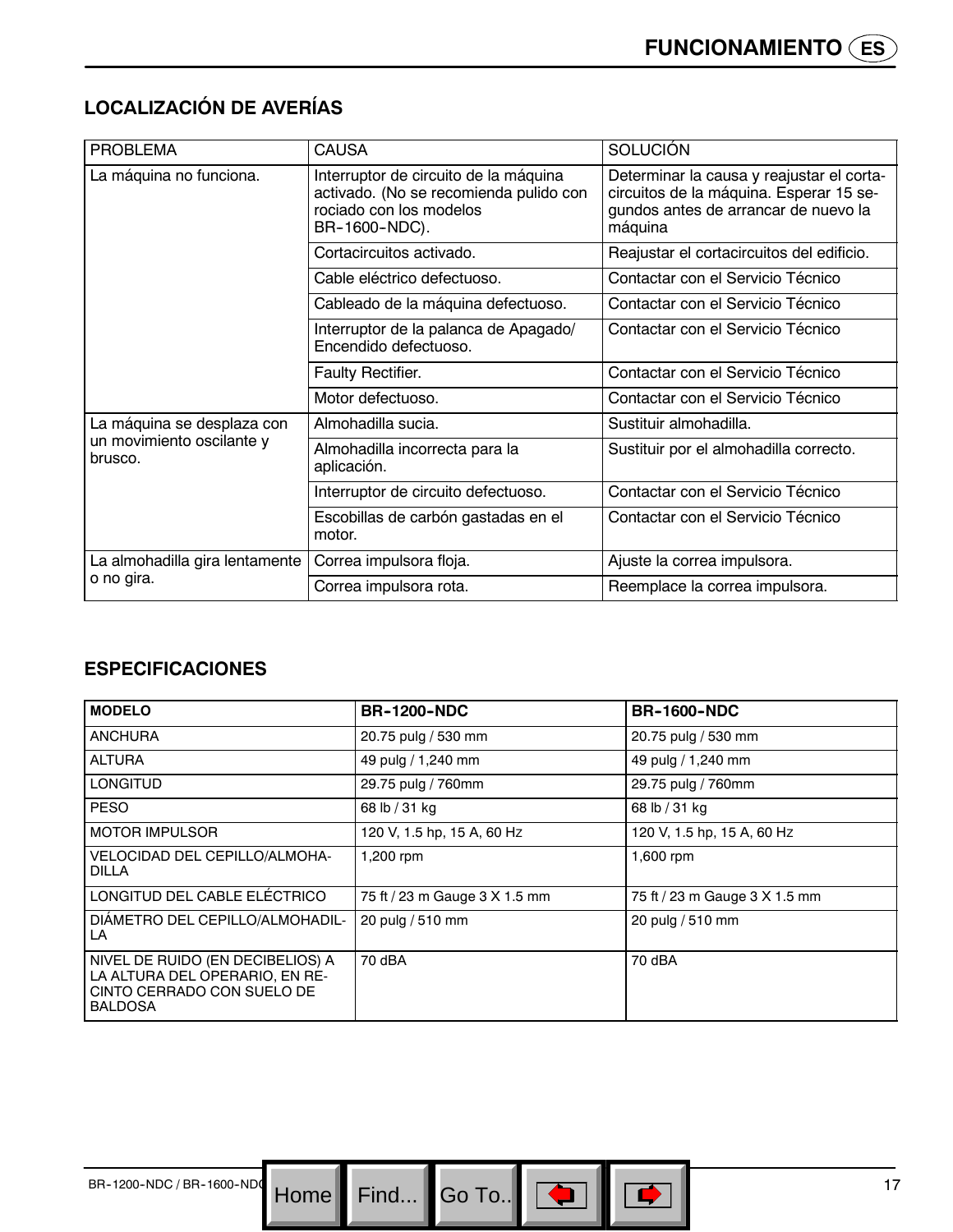# **FR FONCTIONNEMENT**

Ce manuel accompagne chaque nouveau modèle. Il contient les instructions de fonctionnement et d'entretien nécessaires.

#### **Lisez complètement ce manuel et familiarisez--vous avec la machine avant de l'utiliser ou de l'entretenir.**

Cette machine vous fournira d'excellents services. Toutefois, vous obtiendrez les meilleurs résultats pour un prix de revient minimum si:

- La machine est manipulée avec un certain soin.
- La machine fait l'objet d'un entretien régulier conformément aux instructions d'entretien de ce manuel.
- L'entretien de la machine est effectué avec des pièces fournies par le fabricant ou des pièces équivalentes.

Les pièces et fournitures peuvent être commandées en ligne, par téléphone, fax, ou par courrier.

### **DÉBALLAGE DE LA MACHINE:** Vérifiez

soigneusement si le carton ne présente pas de dommages. Signalez immédiatement tout dommage au transporteur.



#### **PROTECTION DE L'ENVIRONNEMENT**

Veuillez éliminer les matériaux d'emballage et les composants usagés de l'appareil de manière à protéger l'environnement, conformément aux règlements locaux concernant l'élimination des déchets.

N'oubliez pas de toujours recycler.

# **DONNÉES DE LA MACHINE**

| A remplir au moment de l'installation à<br>titre de référence.                                                                                                                                                                                 |
|------------------------------------------------------------------------------------------------------------------------------------------------------------------------------------------------------------------------------------------------|
|                                                                                                                                                                                                                                                |
| N <sup>o</sup> de série - <u>_________________________</u>                                                                                                                                                                                     |
| Options de la machine - <u>_______________</u>                                                                                                                                                                                                 |
|                                                                                                                                                                                                                                                |
| N <sup>o</sup> de tél. de l'agent commercial - <b>composité de la contrarcte de la contrarcte de la contrarcte de la contrarcte de la contrarcte de la contrarcte de la contrarcte de la contrarcte de la contrarcte de la contrarcte de l</b> |
|                                                                                                                                                                                                                                                |
| Date d'installation -                                                                                                                                                                                                                          |

# **TABLE DES MATIÈRES**

| <b>MESURES DE SÉCURITÉ <math>\,\dots\,\dots\,\dots\,\dots\,\dots</math></b> | 19 |
|-----------------------------------------------------------------------------|----|
| ÉTIQUETTE DE MISE EN GARDE                                                  | 20 |
| $\sf COMPOSANTS$ DE LA MACHINE $\;\ldots\ldots\ldots\;$                     | 21 |
| MISE EN SERVICE DE LA MACHINE  21                                           |    |
| $\mathsf F\mathsf{ONCTIONNEMENT}$ DE L'APPAREIL $\ldots\ldots\ldots$        | 22 |
| $ENTRETIEN DE LA MACHINE$                                                   | 23 |
| $ENTREPOSAGE$ DE LA MACHINE $\,\ldots\ldots\ldots\,$                        | 24 |
| TRANSPORT DE LA MACHINE                                                     | 24 |
| ARTICLES DE STOCK RECOMMANDÉS                                               | 24 |
| <b>DÉPISTAGE DES PANNES</b>                                                 | 25 |
| <b>DONNÉES TECHNIQUES ......................25</b>                          |    |

**Tennant Company** PO Box 1452 Minneapolis, MN 55440 USA Phone: (800) 553-8033 or (763) 513-2850

www.tennantco.com www.nobles.com

Les spécifications et pièces sont susceptibles de modification sans préavis.

Copyright © 2010 TENNANT Company. Tous droits réservés.

Go To.. $\|$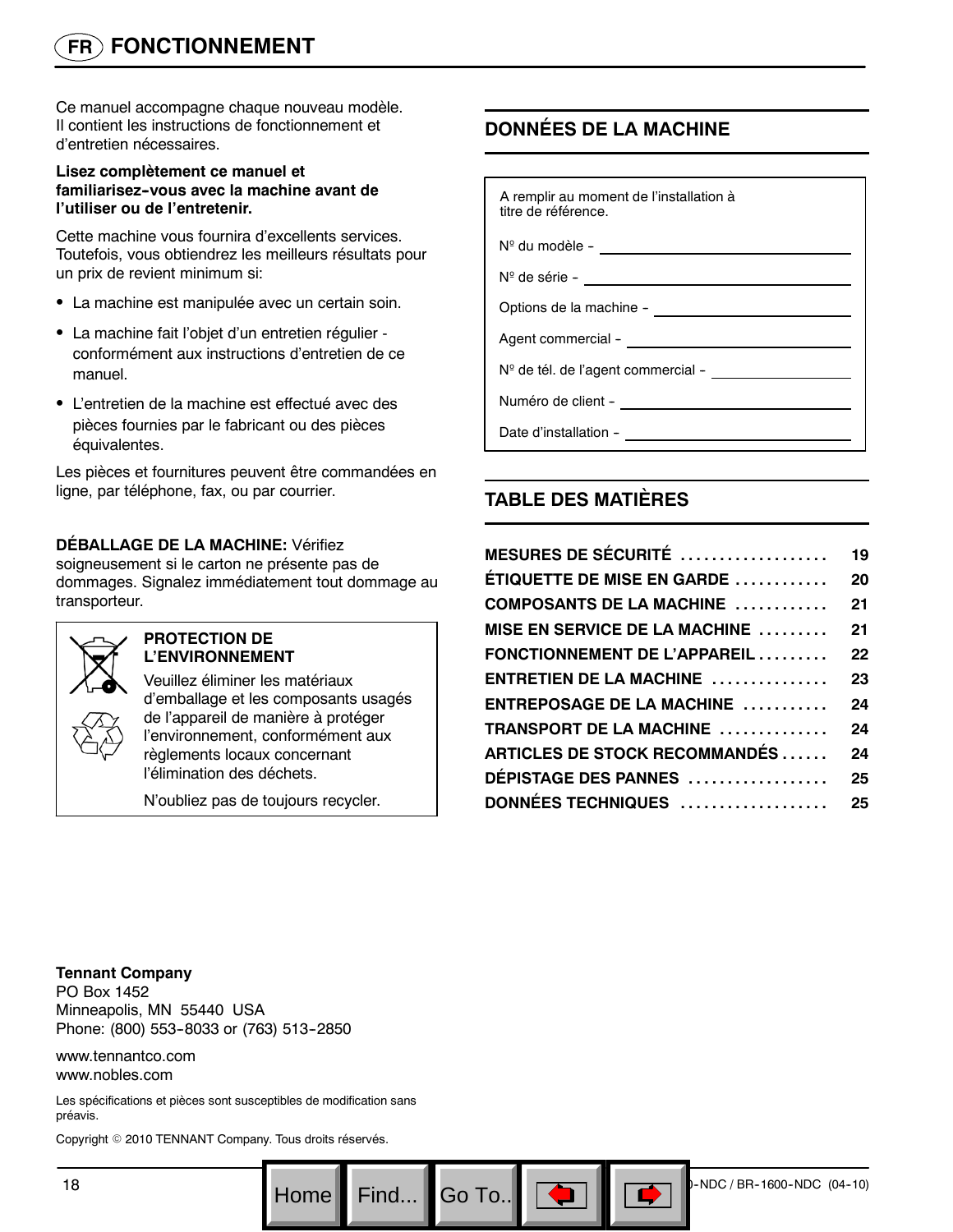# **MESURES DE SÉCURITÉ**

**Cette machine est conçue pour un usage professionnel uniquement. Elle est destinée exclusivement au polissage des sols intérieurs et ne convient pas à un quelconque autre usage. Utilisez uniquement des patins de polissage et des produits nettoyants et cires pour sols disponibles dans le commerce, prévus pour l'application de la machine.**

**Tous les opérateurs sont tenus de lire et comprendre les consignes de sécurité suivantes et de se familiariser avec celles--ci.**

Le symbole de mise en garde suivant et l'en-tête « POUR VOTRE SECURITE » sont utilisés tout au long de ce manuel comme indiqué dans leur description :

**MISE EN GARDE : identifie la présence de dangers ou les opérations dangereuses susceptibles de blesser grièvement ou de provoquer la mort.**

**POUR VOTRE SECURITÉ : identifie les instructions qui doivent être suivies afin de garantir la sécurité lors de l'utilisation de l'équipement.**

**Le fait d'ignorer ces avertissements peut entraîner : des blessures personnelles, une électrocution, un choc électrique, un incendie ou une explosion :**

**MISE EN GARDE : N'utilisez pas de liquides inflammables ou n'utilisez pas la machine dans ou près de liquides ou vapeurs inflammables ou poussières combustibles.**

**Cette machine n'est pas équipée d'un moteur protégé contre les explosions. Le moteur électrique émet des étincelles au moment du démarrage et pendant son fonctionnement, ce qui peut entraîner un incendie instantané ou une explosion si la machine est utilisée dans une zone où des vapeurs/liquides inflammables ou des poussières combustibles, sont présents.**

**MISE EN GARDE : N'utilisez pas la machine avec un cordon d'alimentation endommagé. Ne modifiez pas la prise. Débranchez le cordon d'alimentation avant d'entretenir la machine**

**Si le cordon d'alimentation est endommagé ou rompu, il doit être remplacé par le fabricant ou son agent de maintenance ou toute autre personne qualifiée, afin d'éviter tout danger.**

**MISE EN GARDE : N'utilisez pas en extérieur. N'exposez pas à la pluie. Entreposez à l'intérieur.**

Go To.

Les signaux d'information ci-après indiquent les **situations potentiellement dangereuses pour l'opérateur ou l'équipement :**

#### **POUR VOTRE SECURITÉ :**

- **1. N'utilisez pas la machine :**
	- avec des liquides inflammables ou près de **vapeurs inflammables, afin d'éviter le risque d'explosion ou d'incendie instantané.**
	- Si vous n'y êtes pas formé et autorisé.
	- Avant d'avoir lu et compris le manuel **opérateur.**
	- Si le cordon n'est pas correctement relié à **la terre.**
	- Avec des cordons ou prises endommagés.
	- Si elle n'est pas en bon état de marche.
	- $\hat{A}$  l'extérieur.
	- **Dans l'eau stagnante.**
	- Avec une rallonge.
- **2. Avant d'utiliser la machine :**
	- Assurez-vous que tous les dispositifs de **sécurité se trouvent à leur place et fonctionnent correctement.**
	- **Placez les signes SOL HUMIDE si nécessaire.**
	- **Retirez les objets encombrant le sol afin d'éviter des projectiles dangereux au cas où les objets seraient heurtés par un patin en cours de rotation.**
- **3. Lors de l'utilisation de la machine :**
	- Eloignez-vous d'un patin en cours de **rotation.**
	- Ne roulez pas sur le cordon avec l'appareil.
	- Ne tirez pas la machine par la prise ou le **cordon.**
	- **-- Ne tirez pas le cordon près des bords ou des coins vifs.**
	- Portez des chaussures antidérapantes.
	- Ne fermez pas de portes sur le cordon.
	- **-- Ne débranchez pas l'appareil en tirant sur le cordon.**
	- **N'étirez pas le cordon.**
	- Ne manipulez pas la prise avec des mains **mouillées.**
	- **Éloignez le cordon des surfaces chaudes.**
	- Ne mettez jamais la machine sous tension **lorsque la poignée est en position verticale.**
	- **-- Ne relâchez les poignées qu'après l'arrêt complet du patin.**
	- **-- Roulez lentement sur les pentes et sur les surfaces glissantes.**
	- **-- Empêchez les enfants de jouer à proximité de la machine.**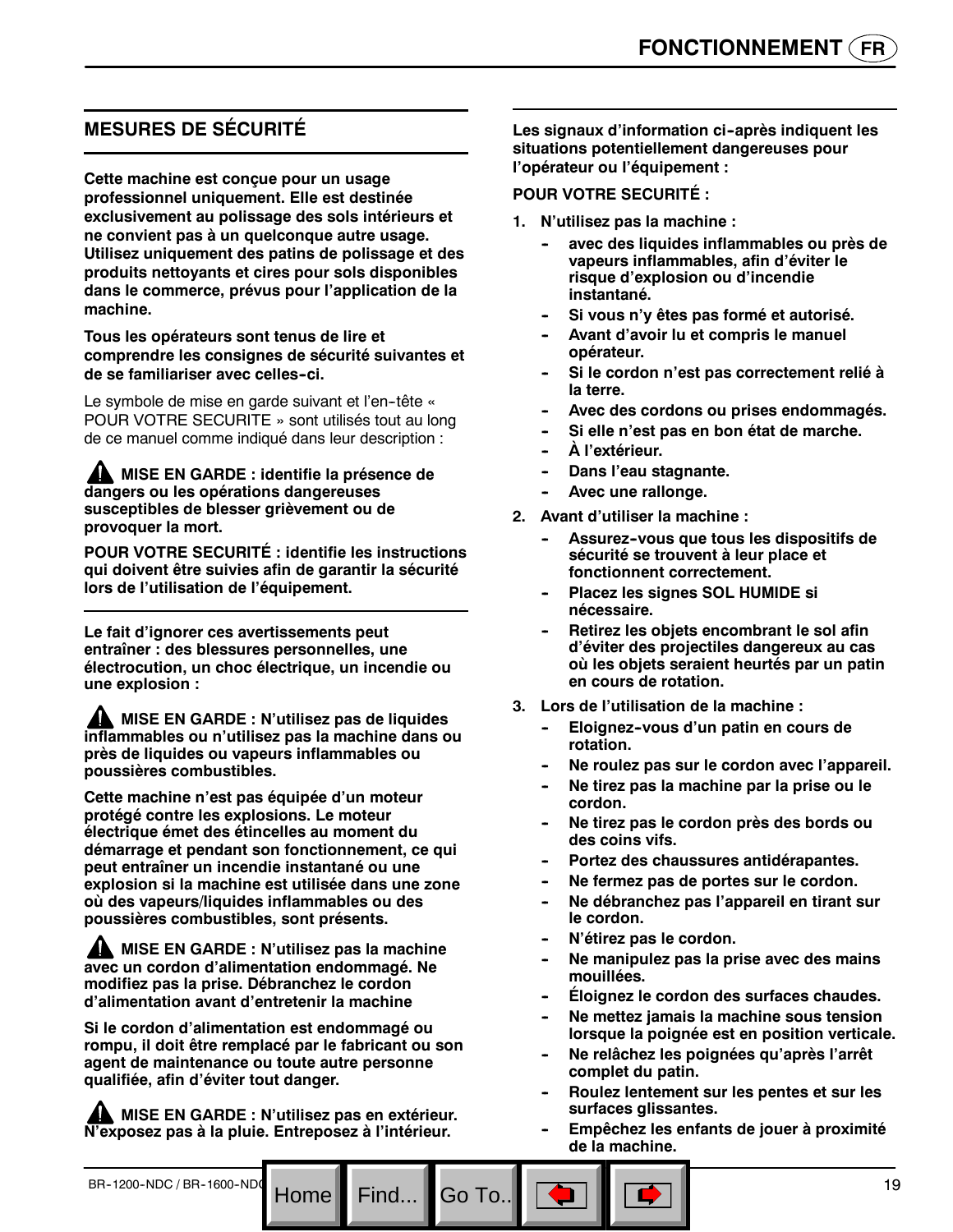- **Signalez immédiatement tout dommage occasionné à la machine ou tout mauvais fonctionnement.**
- Suivez les instructions de mélange et de **manipulation indiquées sur les conteneurs chimiques.**
- **4. Avant de quitter la machine :**
	- Coupez le contact de la machine.
	- Débranchez le cordon de la prise murale.
- **5. Lors de l'entretien de la machine :**
	- Débranchez le cordon de la prise murale.
	- **Évitez les pièces mobiles. Ne portez pas de veste ou de chemise large ou de manches amples.**
	- **-- Utilisez des pièces de rechanges fournies ou agréées par le fabricant.**
	- **Toutes les réparations doivent être effectuées uniquement par un technicien qualifié.**
	- **-- Ne modifiez pas le design d'origine de la machine.**
- **6. Lors du transport de la machine :**
	- **Demandez de l'aide pour soulever la machine.**
	- Débranchez le cordon de la prise murale.
	- **Utilisez des sangles pour arrimer la machine sur le camion ou la remorque.**

#### **INSTRUCTIONS DE MISE À LA TERRE**

**La machine doit être mise à la terre. En cas de dysfonctionnement ou de panne, la mise à la terre offre une voie de moindre résistance au courant électrique, afin de réduire le risque de décharge électrique. Cette machine est équipée d'un cordon muni d'un conducteur de terre principale et d'une fiche avec mise à la terre. La fiche doit être branchée sur une prise appropriée montée correctement, conformément aux réglementations et codes en vigueur au niveau local. Ne supprimez pas la fiche de mise à la terre ; si celle--ci manque, remplacez la prise avant d'utiliser la machine.**



# **ÉTIQUETTE DE MISE EN GARDE**

L'étiquette de mise en garde se trouve sur la machine à l'endroit indiqué. Remplacez l'étiquette lorsqu'elle est endommagée ou qu'elle devient illisible.

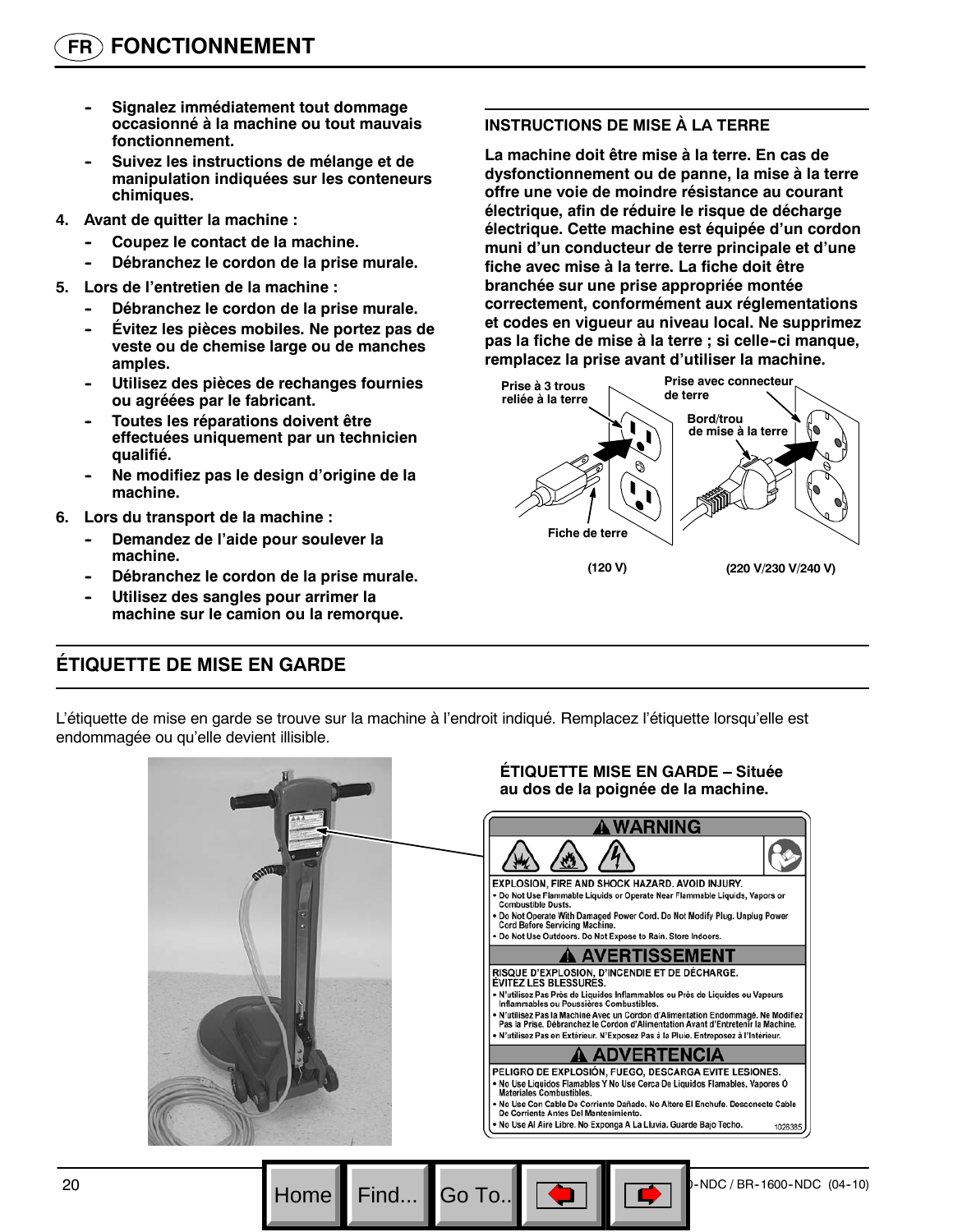### **COMPOSANTS DE LA MACHINE**



- 1. Poignées de Marche/Arrêt
- 2. Levier de déblocage de la poignée
- 3. Bouton du verrouillage de sécurité
- 4. Bouton de coupe-circuit
- 5. Crochet du cordon d'alimentation
- 6. Cordon d'alimentation de 23 m
- 7. Capot du moteur
- 8. Roulettes de transport
- 9. Tête de polissage
- 10. Pare-chocs
- 11. Patin de polissage

# **MISE EN SERVICE DE LA MACHINE**

Vérifiez soigneusement si le carton ne présente pas de dommages. Signalez immédiatement tout dommage au transporteur.

#### **MISE EN PLACE DU PATIN**

**POUR VOTRE SECURITÉ : Avant de quitter ou d'entretenir la machine, débranchez le cordon de la prise murale.**

1. La machine est expédiée complètement assemblée. Les patins sont vendus séparément. Sélectionnez et installez une patin recommandé répondant le mieux à vos besoins en matière de polissage.

*REMARQUE : Consultez votre distributeur agréé pour toute recommandation en matière de patin. Utilisez uniquement des patins fournis ou approuvés par le fabricant.*

2. Tirez le levier de déblocage de la poignée et soulevez la poignée en position verticale. Basculez délicatement la machine vers l'arrière et posez la poignée sur le sol (Figure 1).



**FIG. 1**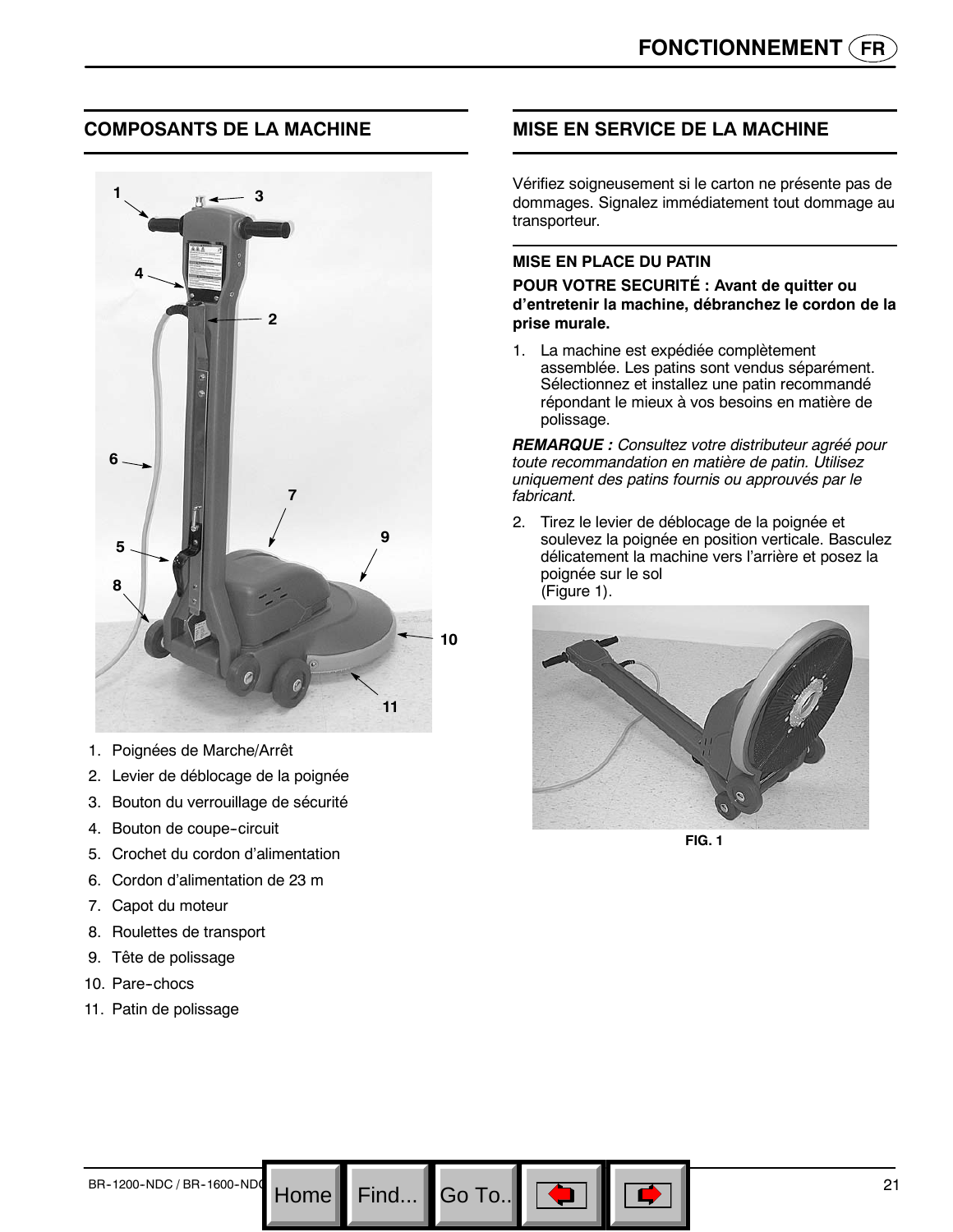3. Pour installer le patin, retirez la bague de blocage central en plastique du pignon menant du patin, en la tournant dans le sens des aiguilles d'une montre. Positionnez le patin sur le pignon menant et réinsérez la bague en la faisant pivoter dans le sens contraire des aiguilles d'une montre. Assurez--vous que la bague de blocage central est fixée fermement (Figure 2).



**FIG. 2**

4. Ramenez la machine en position droite.

### **FONCTIONNEMENT DE L'APPAREIL**

#### **POUR VOTRE SECURITÉ : n'utilisez pas la machine avant d'avoir lu et compris le manuel opérateur.**

1. Branchez le cordon d'alimentation dans une prise murale munie reliée à la terre (Figure 3).



**FIG. 3**

**MISE EN GARDE : N'utilisez pas la machine avec un cordon d'alimentation endommagé. Ne modifiez pas la prise. Débranchez le cordon d'alimentation avant d'entretenir la machine.**

**MISE EN GARDE : N'utilisez pas de liquides inflammables ou n'utilisez pas la machine dans ou près de liquides ou vapeurs inflammables ou poussières combustibles.**

**Cette machine n'est pas équipée d'un moteur protégé contre les explosions. Le moteur électrique émet des étincelles au moment du démarrage et pendant son fonctionnement, ce qui peut entraîner un incendie instantané ou une explosion si la machine est utilisée dans une zone où des vapeurs/liquides inflammables ou des poussières combustibles, sont présents.**

2. Relâchez la poignée à partir de la position verticale, en soulevant le levier de déblocage de la poignée (Figure 4).



**FIG. 4**

*REMARQUE : La poignée ne se bloque pas lorsqu'elle est en position abaissée. Elle est conçue pour permettre à la tête de polissage de flotter librement.*

3. Démarrez la machine en appuyant sur le bouton de verrouillage de sécurité et tournez vers l'avant les poignées. Une fois que la machine démarre, relâchez votre pouce du bouton de verrouillage de sécurité (Figure 5)..



**FIG. 5**

**ATTENTION : Soyez prudent au démarrage. La machine tressaute lorsque vous tournez les poignées.**

4. Commencez le polissage en poussant la machine en avant ou en utilisant un mouvement en "W".

**POUR VOTRE SECURITÉ : Quand vous utilisez la machine, éloignez--vous du patin en cours de rotation.**

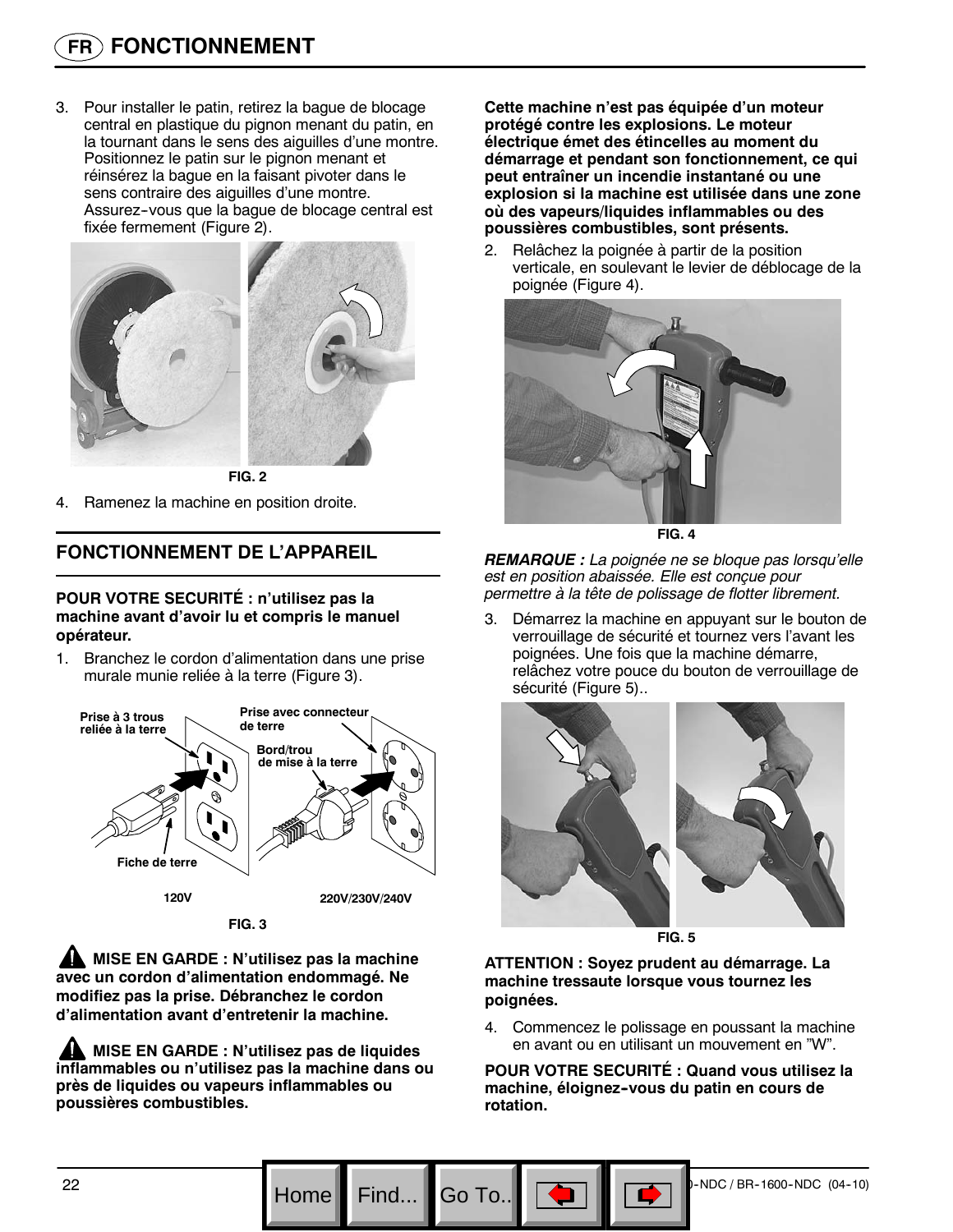#### **INFORMATIONS CONCERNANT LE POLISSAGE AVEC PULVÉRISATION :** Le polissage avec

pulvérisation est recommandé uniquement avec les modèle BR-1200-NDC.

Les modèle BR-1600-NDC ne doivent pas être utilisés pour le polissage avec pulvérisation ; le coupe-circuit risque de se déclencher ou une surcharge de la machine risque d'intervenir. Les modèle BR-1600-NDC nécessitent plus de puissance en

raison d'une consommation de courant plus importante due à des vitesses plus élevées.

#### **INFORMATIONS CONCERNANT LE POLISSAGE AVEC PULVÉRISATION :**

Cette machine ne doivent pas être utilisés pour le polissage avec pulvérisation ; le coupe-circuit risque de se déclencher ou une surcharge de la machine risque d'intervenir.

5. Afin d'éviter le risque de surcharge du moteur provoquant le déclenchement du coupe-circuit, vérifiez périodiquement le patin afin de déceler une accumulation excessive de saleté. Retournez le patin, nettoyez-le ou remplacez-le, le cas échéant.

**REMARQUE** : Si le coupe-circuit se déclenche, *débranchez le cordon d'alimentation. Attendez au moins 15 secondes avant de réenclencher du coupe ---circuit. Durant cette attente, déterminez la* cause du déclenchement du coupe-circuit *(Figure 6).*



**FIG. 6**

#### **POUR VOTRE SECURITÉ : Avant de quitter la machine, débranchez le cordon de la prise murale.**

6. Pour arrêter la machine, tournez les poignées vers l'arrière ; le bouton de verrouillage de sécurité s'engage automatiquement.

#### **POUR VOTRE SECURITÉ : Lorsque vous utilisez la machine, ne relâchez les poignées qu'après l'arrêt complet du patin.**

Go To.

7. N'utilisez pas la machine sur le même emplacement pendant une longue période de temps. Ceci risque d'endommager le sol.

- 8. Afin de manœuvrer au-dessus des seuils de porte et des grilles de plancher, arrêtez la machine et basculez-la de nouveau sur les roulettes de transport.
- 9. Lorsqu'elle n'est pas utilisée, ne laissez pas la machine reposer sur le patin. Vous risquez d'endommager le patin.
- 10. Lorsque le polissage est terminé, exécutez les procédures d'entretien suivantes.

**POUR VOTRE SECURITÉ : Lors du transport la machine, demandez de l'aide pour soulever la machine.**

# **ENTRETIEN DE LA MACHINE**

#### **POUR VOTRE SECURITÉ : Avant d'entretenir ou de réparer la machine, débranchez le cordon de la prise murale.**

- 1. Retirez et nettoyez le patin après chaque utilisation.
- 2. Entreposez toujours la machine posée sur ses roues arrière.
- 3. Nettoyez la machine avec un produit d'entretien multi--usages après chaque utilisation.
- 4. Vérifiez l'endommagement du cordon d'alimentation après chaque utilisation. S'il est usé ou endommagé, remplacez immédiatement le cordon.
- 5. Après chaque utilisation, essuyez le câble d'alimentation avec un chiffon humidifié et entourez-le avec soin autour du crochet du câble et de la poignée.
- 6. Le système de transmission et le moteur ont été lubrifiés en usine et ne nécessite aucune attention particulière.

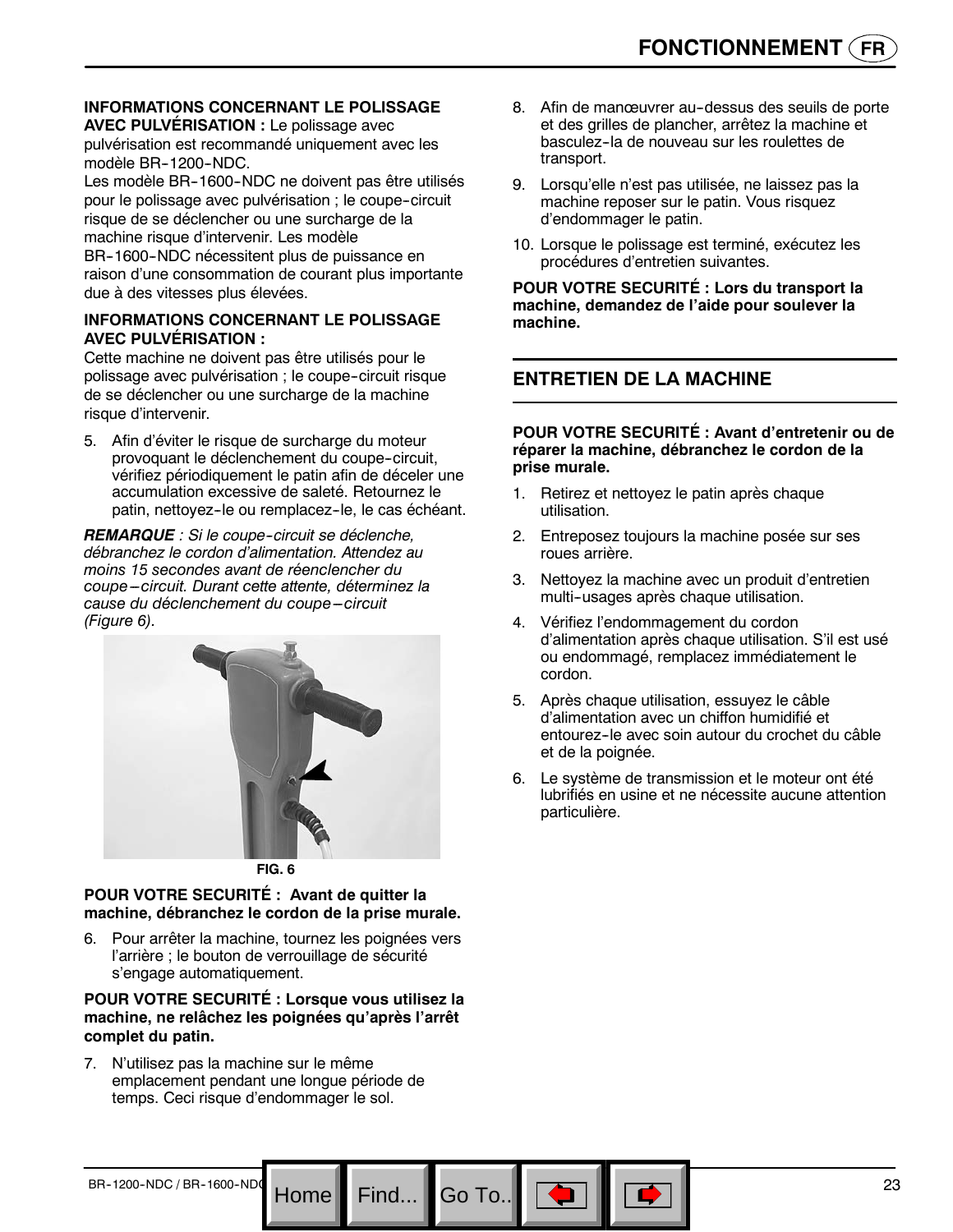7. Une fois par mois, vérifiez la tension de la courroie de transmission. Au centre de la courroie, celle--ci doit avoir une déflexion de 6,4 mm avec une force de 2,3 kg environ (Figure 7). Pour resserrer la courroie, retirez le pignon menant de patin et desserrez les 4 vis à tête hexagonale du support de poulie du pignon menant. Desserrez le contre-écrou sur le boulon de tension et tournez le bouton dans le sens des aiguilles d'une montre jusqu'à ce que la courroie soit ajustée correctement, puis resserrez les vis du support de poulie et le contre-écrou (Figure 8).

*REMARQUE : Une courroie trop tendue ou trop lâche peut entraîner une panne prématurée de courroie.*



**FIG. 7**



**FIG. 8**

8. Toutes les 250 heures de service, vérifiez le degré d'usure des balais au charbon du moteur. Remplacez les balais s'ils mesurent 1 cm ou moins. Contactez un centre d'entretien agréé pour un contrôle des balais de charbon.

**POUR VOTRE SECURITÉ : Lors du dépannage de la machine, toutes les réparations doivent être effectuées uniquement par un technicien qualifié.**

# **ENTREPOSAGE DE LA MACHINE**

1. Débranchez le cordon d'alimentation et retirez le patin de la machine. Enroulez soigneusement le cordon autour des du crochet du câble et de la poignée afin d'éviter son endommagement (Figure 9).



**FIG. 9**

2. Entreposez la machine à l'abri de l'humidité et en position verticale, avec la poignée en position haute ou repliée sur le sol.

**MISE EN GARDE : N'utilisez pas en extérieur. N'exposez pas à la pluie. Entreposez à l'intérieur.**

# **TRANSPORT DE LA MACHINE**

- 1. Débranchez le cordon d'alimentation et retirez le patin de la machine. Enroulez soigneusement le cordon autour des du crochet du câble et de la poignée afin d'éviter son endommagement.
- 2. Chargez la machine à l'aide d'une rampe de chargement appropriée ou soulevez délicatement la machine, avec une aide adéquate.

**POUR VOTRE SECURITÉ : Lors du transport la machine, demandez de l'aide pour soulever la machine.**

3. En cas de transport par véhicule, arrimez la machine avec des sangles.

**MISE EN GARDE : N'utilisez pas en extérieur. N'exposez pas à la pluie. Entreposez à l'intérieur.**

# **ARTICLES DE STOCK RECOMMANDÉS**

Reportez--vous à la section Liste des pièces du manuel pour les articles de stock recommandés. Les articles de stock sont clairement identifiés à l'aide d'un point précédant la description de la pièce. Voir l'exemple ci--dessous :

| ) • Drain Assy<br>(00000000-<br>27 1008639<br>) · Strap, Drain Cap<br>28 1019563<br>(00000000- |    | 26 1017380 | (00000000- | ) . Hoze, Drain, Assy, 1.5d X 29.5l, Blk, Flx |
|------------------------------------------------------------------------------------------------|----|------------|------------|-----------------------------------------------|
|                                                                                                |    |            |            |                                               |
|                                                                                                |    |            |            |                                               |
|                                                                                                | 29 | 1008637    | (00000000- | ) • O Ring, 1.48" Id, 1.76" Od                |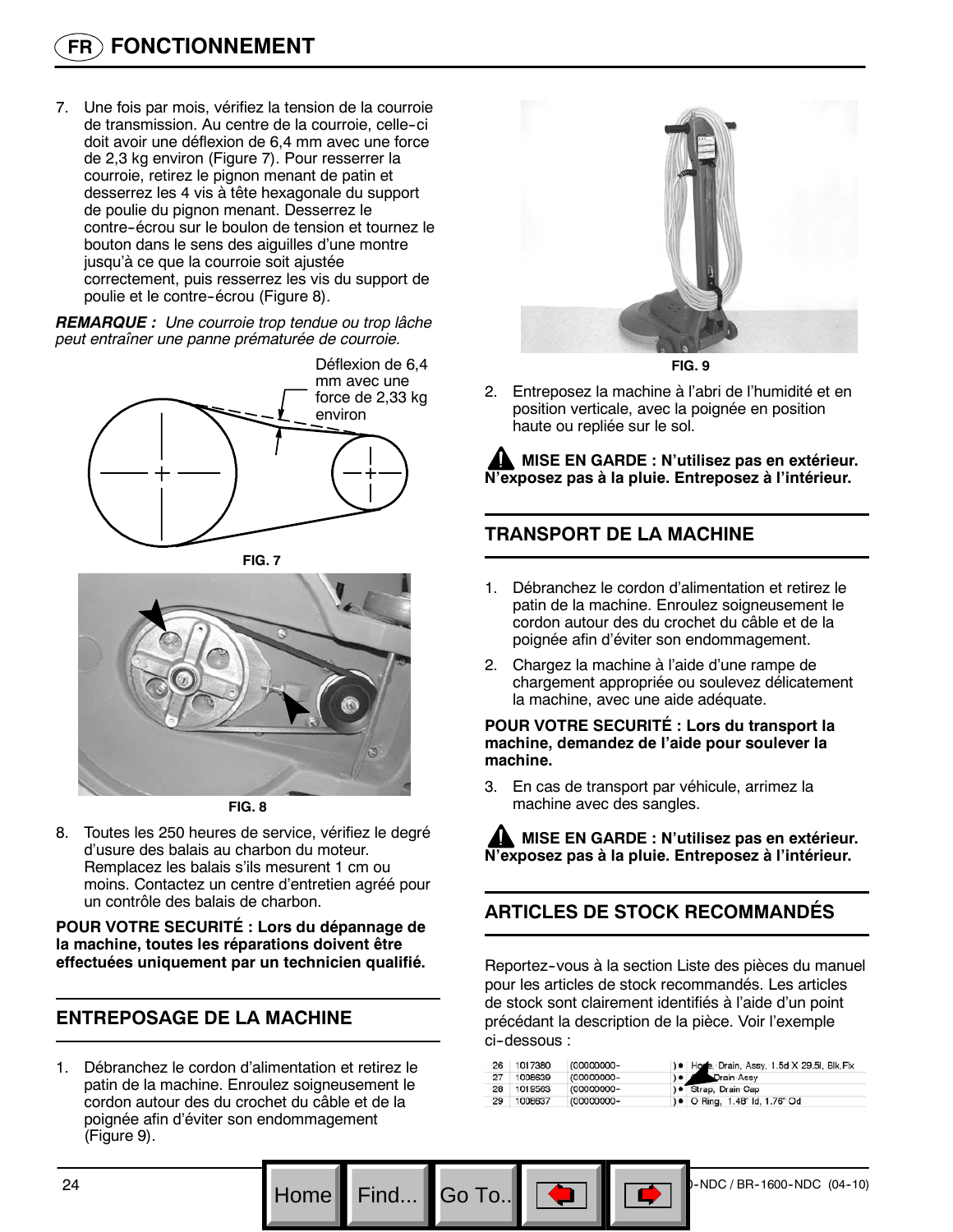# **DÉPISTAGE DES PANNES**

| <b>PROBLÈME</b>                          | <b>CAUSE</b>                                                                                                                        | <b>REMEDE</b>                                                                                                                      |
|------------------------------------------|-------------------------------------------------------------------------------------------------------------------------------------|------------------------------------------------------------------------------------------------------------------------------------|
| Le moteur ne fonctionne pas.             | Coupe-circuit de la machine déclenché.<br>(Le polissage avec pulvérisation n'est<br>pas recommandé avec les modèle<br>BR-1600-NDC). | Déterminez la cause et réenclenchez le<br>coupe-circuit sur la machine. Attendez<br>15 secondes avant de redémarrer la<br>machine. |
|                                          | Coupe-circuit du bâtiment déclenché.                                                                                                | Réenclenchez le coupe-circuit et<br>passez à un circuit différent.                                                                 |
|                                          | Cordon d'alimentation défectueux.                                                                                                   | Contactez le service de dépannage.                                                                                                 |
|                                          | Câblage défectueux.                                                                                                                 | Contactez le service de dépannage.                                                                                                 |
|                                          | Commutateur de poignée défectueux.                                                                                                  | Contactez le service de dépannage.                                                                                                 |
|                                          | Redresseur défectueux.                                                                                                              | Contactez le service de dépannage.                                                                                                 |
|                                          | Moteur défectueux.                                                                                                                  | Contactez le service de dépannage.                                                                                                 |
| Le coupe-circuit de la ma-               | Patin sali.                                                                                                                         | Remplacez le patin.                                                                                                                |
| chine se déclenche contin-<br>uellement. | Patin impropre pour l'application.                                                                                                  | Placez le patin adéquat.                                                                                                           |
|                                          | Coupe-circuit défectueux.                                                                                                           | Contactez le service de dépannage.                                                                                                 |
|                                          | Balais au charbon du moteur usé.                                                                                                    | Contactez le service de dépannage.                                                                                                 |
| Le patin tourne lentement ou             | Courroie de transmission desserrée.                                                                                                 | Serrez la courroie de transmission.                                                                                                |
| pas du tout.                             | Courroie de transmission rompue.                                                                                                    | Remplacez la courroie de transmission.                                                                                             |

# **DONNÉES TECHNIQUES**

| <b>MODÈLE</b>                                                                                             | <b>BR-1200-NDC</b>         | <b>BR-1600-NDC</b>         |
|-----------------------------------------------------------------------------------------------------------|----------------------------|----------------------------|
| <b>LARGEUR</b>                                                                                            | 530 mm                     | 530 mm                     |
| <b>HAUTEUR</b>                                                                                            | 1.240 mm                   | 1.240 mm                   |
| LONGUEUR                                                                                                  | 760 mm                     | 760 mm                     |
| <b>POIDS</b>                                                                                              | 31 kg                      | 31 kg                      |
| <b>MOTEUR</b><br>D'ENTRAINEMENT                                                                           | 120 V, 1,5 CV, 15 A, 60 Hz | 120 V, 1,5 CV, 15 A, 60 Hz |
| <b>VITESSE DU PATIN</b>                                                                                   | 1.200 tr/min.              | 1.600 tr/min.              |
| LONGUEUR DU<br><b>CORDON</b><br>D'ALIMENTATION                                                            | 23 m Dimensions 3 X 1,5 mm | 23 m Dimensions 3 X 1,5 mm |
| DIAMETRE DU PATIN                                                                                         | 510 mm                     | 510 mm                     |
| NIVEAU SONORE AU<br><b>NIVEAU DE</b><br>L'OREILLE DE<br>L'OPÉRATEUR, À<br>L'INTÉRIEUR SUR DU<br>CARRELAGE | 70 dB(A)                   | 70 dBA                     |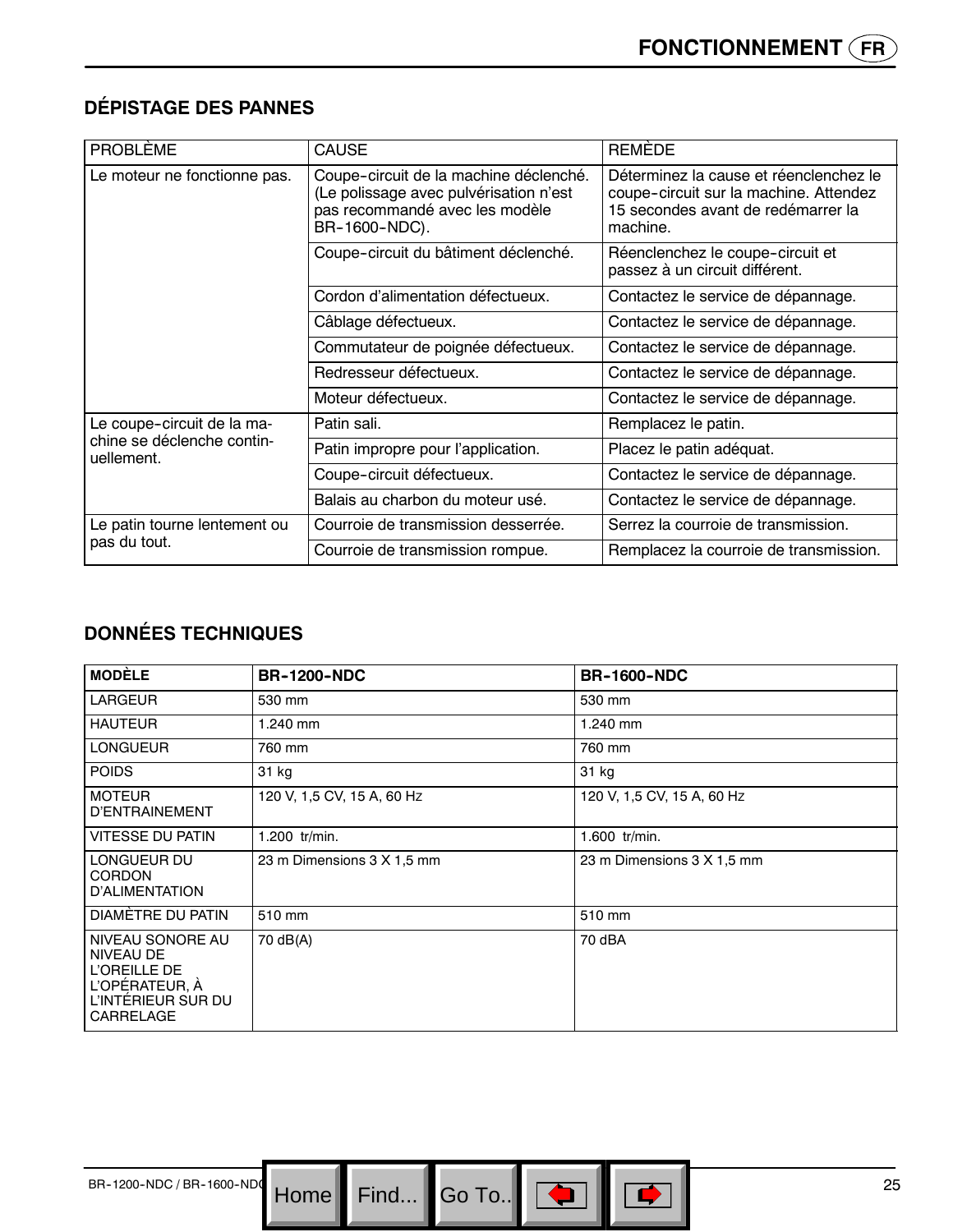Este manual é fornecido com cada modelo novo. Ele contém as instruções de operação e manutenção necessárias.

#### **Leia atenciosamente o manual e familiarize--se com as funções da máquina antes de operá--la ou fazer sua manutenção.**

Esta máquina deverá funcionar muito bem. Entretanto, para obter os melhores resultados com o mínimo de custos:

- Tenha cautela ao operar a máquina.
- Faça regularmente a manutenção da máquina, conforme as instruções de manutenção fornecidas.
- Ao fazer a manutenção, use peças fornecidas pelo fabricante ou peças similares autorizadas.

As peças e consumíveis podem ser encomendados online, por telefone, fax ou correio.



#### **PROTEJA O MEIO--AMBIENTE**

Ao descartar embalagens, componentes antigos da máquina como baterias, fluidos como anti-congelante e óleo, respeite as regulamentações locais de tratamento de detritos.

Recicle sempre que possível.

# **DADOS DA MÁQUINA**

| Preencha estes dados durante a<br>instalação para referência futura.                                          |  |  |
|---------------------------------------------------------------------------------------------------------------|--|--|
| Núm. modelo - _____________________________                                                                   |  |  |
|                                                                                                               |  |  |
|                                                                                                               |  |  |
|                                                                                                               |  |  |
|                                                                                                               |  |  |
| Número do cliente - vermente de la contra de la contra de la contra de la contra de la contra de la contra de |  |  |
| Data de instalação -                                                                                          |  |  |

# **CONTEÚDO**

| MEDIDAS DE SEGURANÇA                  | 27 |
|---------------------------------------|----|
| <b>ETIQUETAS DE AVISO </b>            | 29 |
| <b>COMPONENTES DA MÁQUINA </b>        | 30 |
| <b>MONTAGEM DA MÁQUINA</b>            | 30 |
| FUNCIONAMENTO DA MÁQUINA              | 31 |
| MANUTENÇÃO DA MÁQUINA                 | 32 |
|                                       | 33 |
| <b>TRANSPORTAR A MÁQUINA</b>          | 33 |
| <b>ARTIGOS DE STOCK RECOMENDADOS </b> | 33 |
| RESOLUÇÃO DOS PROBLEMAS               | 34 |
| ESPECIFICAÇÕES                        | 34 |

**TENNANT Company PO Box 1452 Minneapolis, MN 55440 Tel: (800) 553--8033 ou (763) 513--2850**

www.tennantco.com www.nobles.com

Especificações e peças sujeitas a alterações sem aviso prévio.

Copyright © 2010 TENNANT COMPANY. Impresso nos EUA. Todos os direitos reservados.

Go To.. $\|$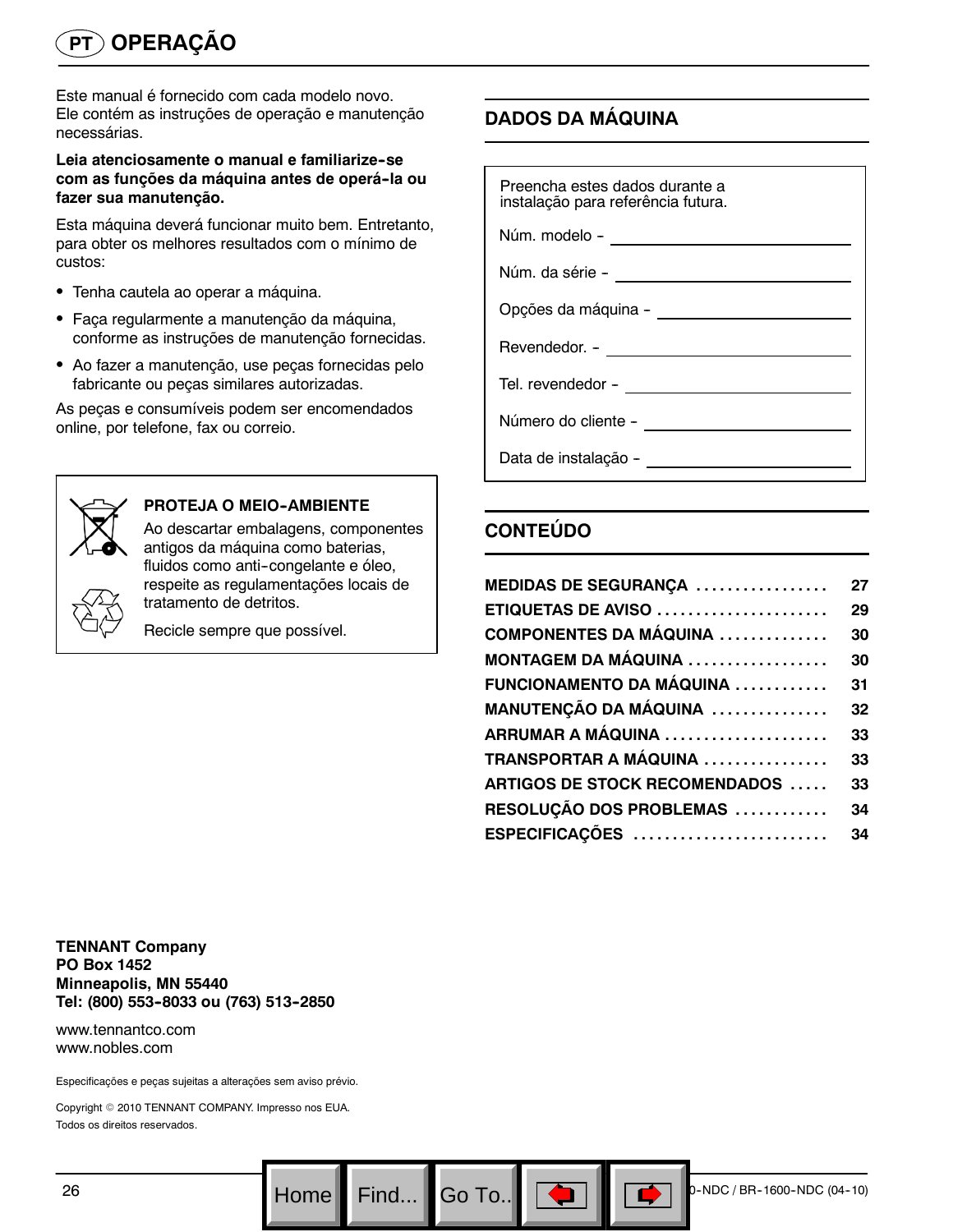### **MEDIDAS DE SEGURANÇA**

**Esta máquina destina--se a uso comercial. É apropriada para polir pisos em ambientes internos, e não foi concebida para qualquer outra utilização. Utilizar somente as pastilhas de polimento recomendadas.**

**Todos os operadores têm de ler, entender e pôr em prática as seguintes precauções de segurança.**

O seguinte símbolo de aviso e o cabeçalho "POR RAZÕES DE SEGURANÇA" são utilizados ao longo deste manual, conforme indicado na sua descrição:

**ADVERTÊNCIA: Adverte o utilizador sobre os perigos e as práticas inseguras que podem causar ferimentos graves ou morte.**

**ATENÇÃO: Para identificar procedimentos que devem ser seguidos para a utilização segura do equipamento.**

**A não observância destes avisos pode resultar em: ferimentos pessoais, electrocussão, choque eléctrico, incêndio ou explosão:**

**AVISO: Não utilize próximo de líquidos inflamáveis, vapores ou poeiras combustíveis.**

**Esta máquina não está equipada com motores à prova de explosão. Os motores eléctricos produzem faíscas durante o arranque e durante o funcionamento, o que poderá provocar incêndio ou explosão se a máquina for usada numa zona onde estejam presentes vapores/líquidos inflamáveis ou algum tipo de pó combustível.**

**AVISO: Não utilize a máquina com um cabo de alimentação danificado. Não altere a ficha do cabo de alimentação. Desligue o cabo de alimentação antes de efectuar a manutenção da máquina.**

**Se o cabo de alimentação estiver danificado, deve ser substituído pelo fabricante ou pelo seu agente representante, ou por pessoal de assistência com idênticas qualificações, de modo a evitar todos os riscos.**

Home<sup>|</sup>

**AVISO: Perigo de choque eléctrico. Não utilize ao ar livre. Não exponha à chuva. Arrume em ambientes interiores.**

**Os seguintes sinais informativos alertam para as potenciais condições de perigo que podem correr o utilizador ou o equipamento:**

#### **POR RAZÕES DE SEGURANÇA:**

- **1. Não Utilizar a Máquina:**
	- **-- numa área em que existam vapores/líquidos inflamáveis ou poeiras combustíveis.**
	- A não ser por pessoal formado e **autorizado.**
	- **-- A não ser que o manual do utilizador tenha sido lido e compreendido.**
	- **-- Se o cabo de alimentação não tiver ligação de terra.**
	- Com cabo de corrente ou respectiva ficha **danificados.**
	- Se a máquina não estiver em condições de **funcionamento apropriadas.**
	- ao ar livre.
	- sobre água.
	- **Não utilize extensões.**
- **2. Antes de Utilizar a Máquina:**
	- verifique se todos os equipamentos de **segurança estão instalados e a funcionar correctamente.**
	- **-- coloque sinalização de "chão molhado", conforme seja necessário.**
	- Apanhar os objectos espalhados pelo **chão. Os objectos espalhados podem transformar--se em projécteis perigosos se forem atingidos pela pastilha giratória.**
- **3. Ao Utilizar a Máquina:**
	- Manter as mãos e os pés afastados da **pastilha/escova giratória.**
	- Não passar por cima do cabo de **alimentação; isto pode causar um acidente.**
	- Não puxe a máquina pelo cabo de **alimentação nem pela respectiva ficha.**
	- Não puxe pelo cabo de alimentação a **contornar ângulos ou cantos pontiagudos.**
	- **-- Utilize calçado que não escorregue.**
	- Não feche portas sobre o cabo de **corrente.**
	- Não desligue a máquina puxando pelo **cabo de alimentação.**
	- Sempre trabalhar na área de alcance do **cabo de alimentação, para evitar tensão e danos ao cabo.**
	- **-- Não mexa na ficha com as mãos molhadas.**
	- **-- Mantenha o cabo de alimentação afastado de superfícies quentes.**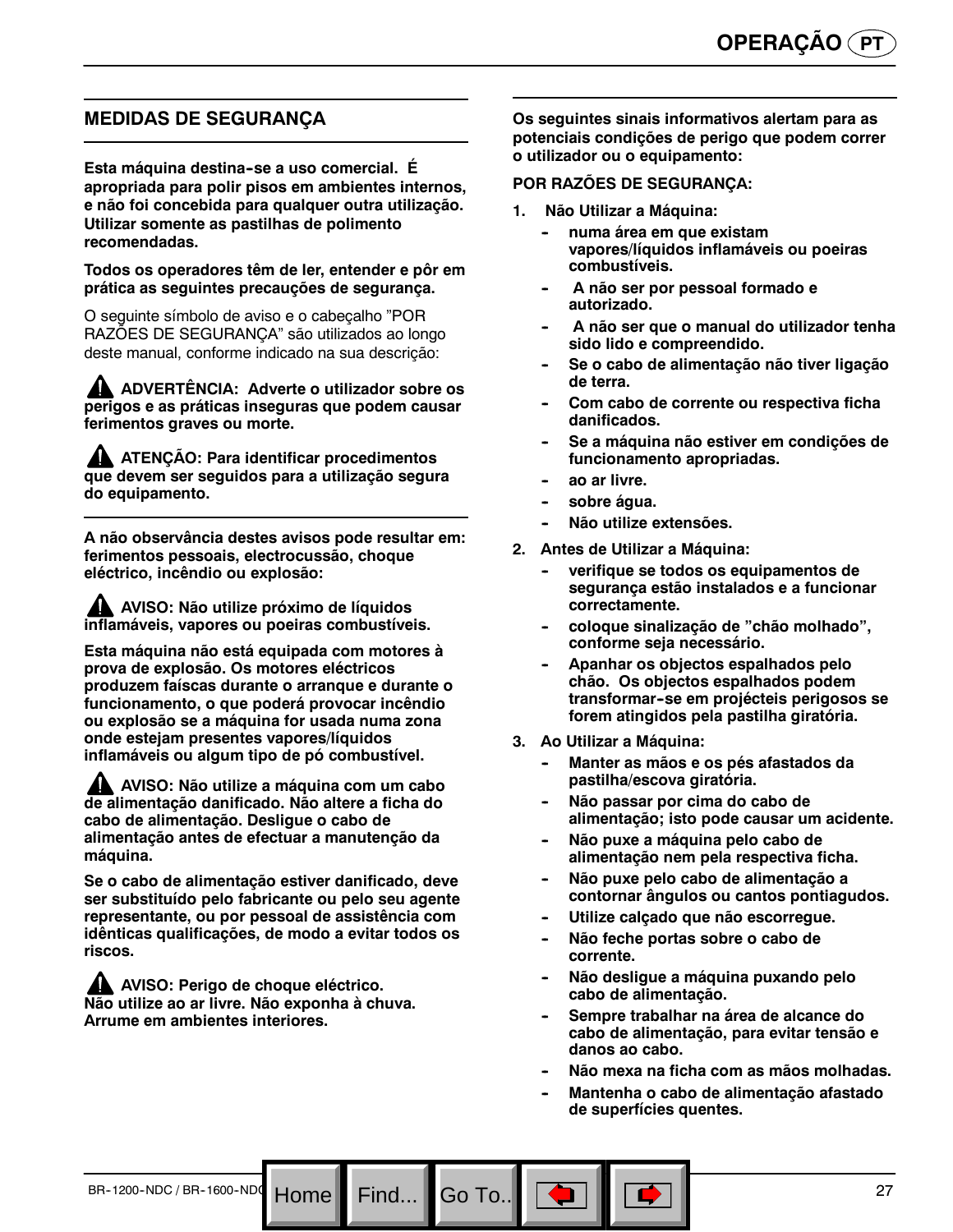- Não deixar os manípulos rotativos de uma **só vez. Quando se desliga a máquina esperar a deixar os manípulos rotativos que o prato pare completamente.**
- Não soltar os punhos da haste. Ao parar a **máquina, esperar até que a pastilha esteja totalmente imóvel antes de soltar os punhos da haste.**
- Não solte os manípulos de controlo antes **da máquina parar por completo.**
- não permita que crianças brinquem com a **máquina nem à volta dela.**
- comunique imediatamente qualquer dano **ou avaria da máquina.**
- siga as instruções de mistura e **manuseamento inscritas nos recipientes dos produtos químicos.**
- **4. Primeiro de deixar a máquina:**
	- **Desligar a máquina.**
	- Remover o cabo de alimentação da tomada **de parede.**
- **5. Primeiro de a reparar máquina:**
	- Remover o cabo de alimentação da tomada **de parede.**
	- **Evite aproximar-se de peças em movimento. Não use casacos, camisas ou mangas largos**
	- Use peças de substituição fornecidas ou **aprovadas pelo fabricante.**
	- **-- Todas as reparações da máquina devem ser efectuadas por pessoal qualificado.**
	- Não altere o design original da máquina.
- **6. Quando transportar a máquina:**
	- Obtenha ajuda para levantar a máquina.
	- Remover o cabo de alimentação da tomada **de parede.**
	- **-- Utilize correias de fixação para amarrar a máquina ao camião ou ao atrelado.**

#### **INSTRUÇÕES PARA A LIGAÇÃO À TERRA**

**A máquina deve estar ligada à terra. No caso de a máquina funcionar avariar, a ligação à terra fornece um percurso de menor resistência para a corrente eléctrica de modo a reduzir o risco de choque eléctrico. Esta máquina está equipada com um cabo de corrente com condutor de terra e respectiva ficha com contacto de terra. A ficha tem de ser ligada a uma tomada que esteja correctamente instalada de acordo com todos os códigos e regulamentos locais.**

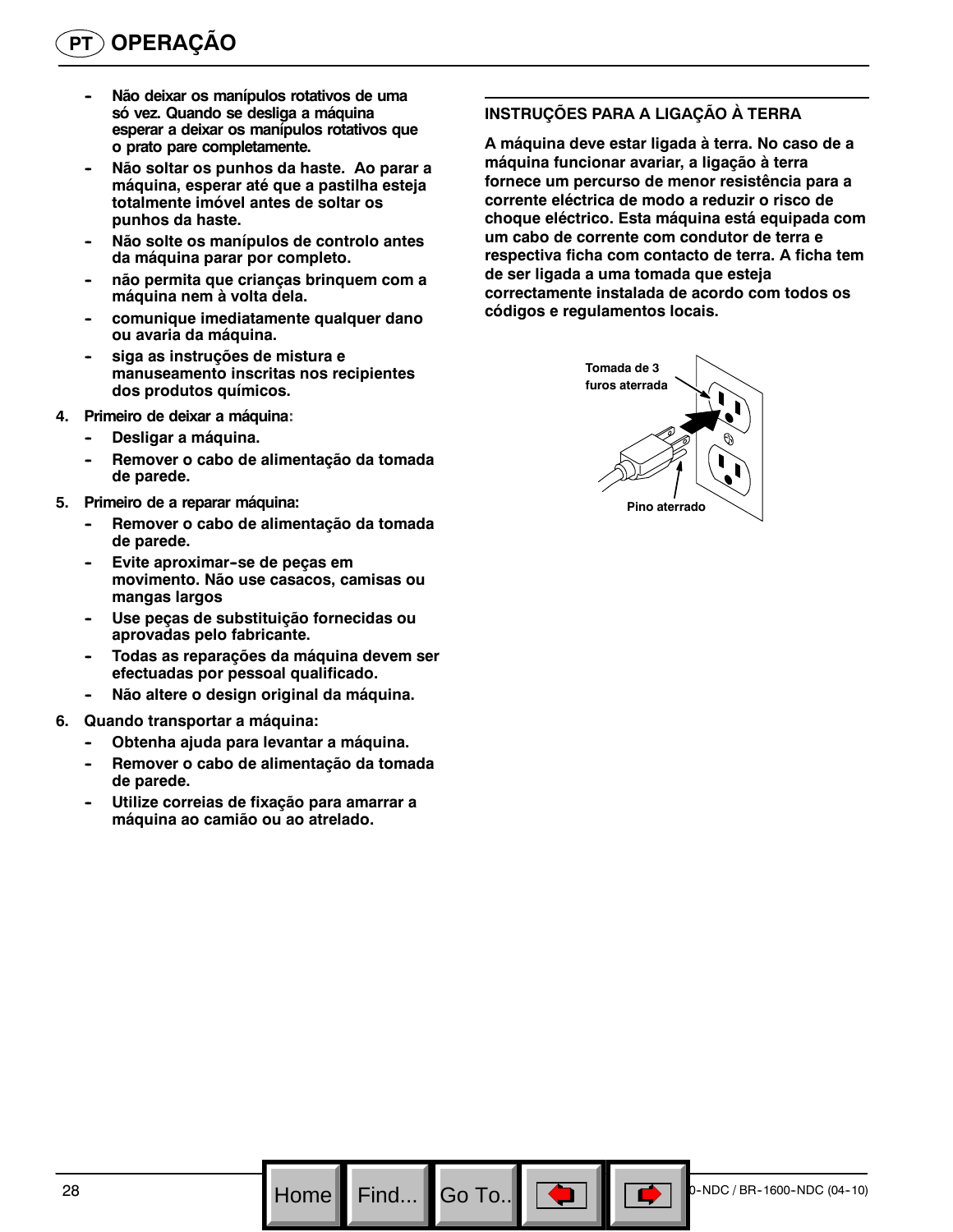# **ETIQUETAS DE AVISO**

As etiquetas de aviso aparecem na máquina nas localizações indicadas. Substitua as etiquetas se elas se soltarem ou se ficarem danificadas ou ilegíveis.



Go To.. $\blacksquare$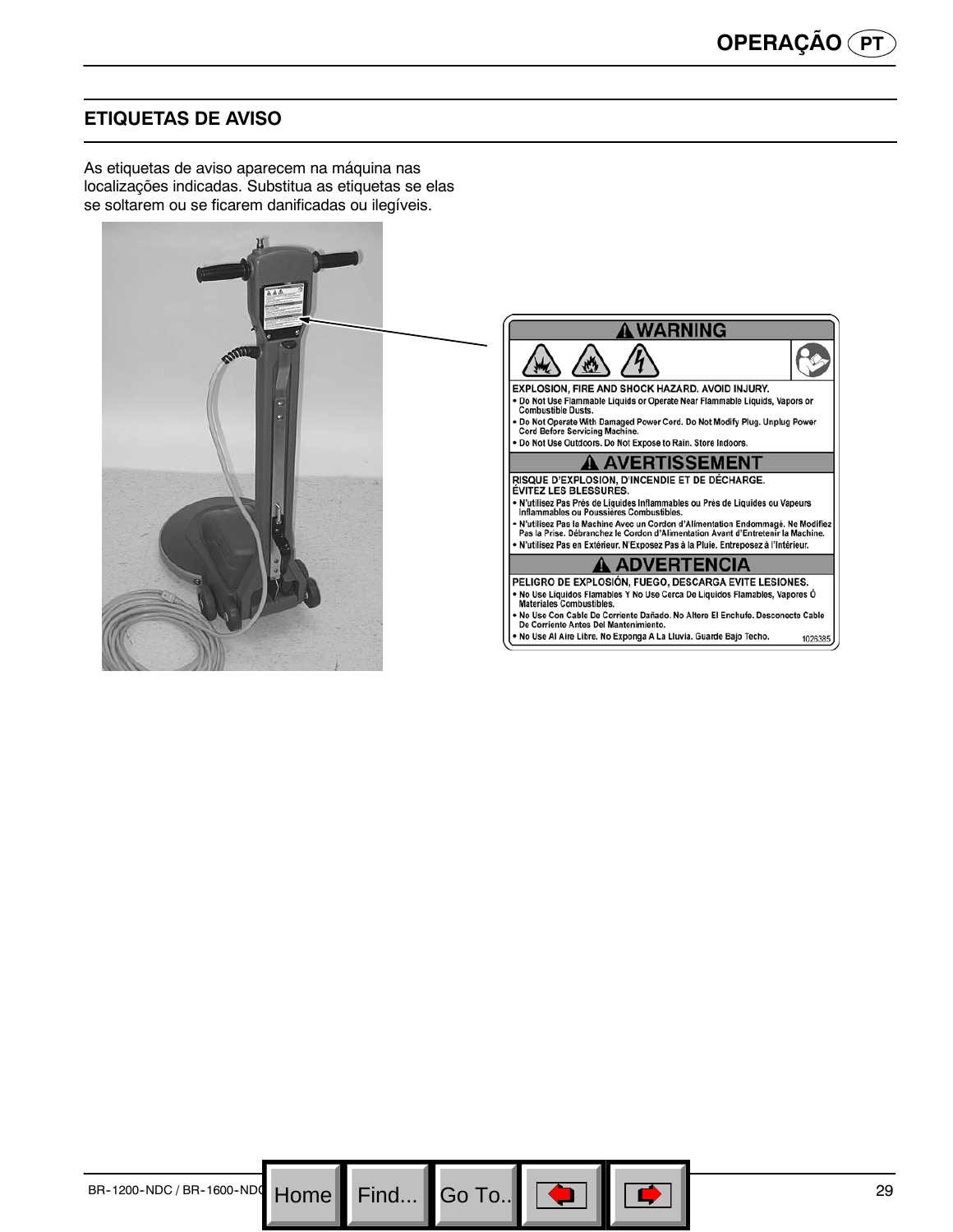# **COMPONENTES DA MÁQUINA**



- 1. Pegas rotativas
- 2. Alavanca de ajuste da pega
- 3. Botão da Trava de Segurança
- 4. Botão do Interruptor de Circuitos
- 5. Gancho do cabo de alimentação
- 6. Cabo de alimentação de 75'/23m
- 7. Cobertura do Motor
- 8. Rodas para Transporte
- 9. Cabeça de Polir
- 10. Amortecedor
- 11. Pastilha de Polimento

# **MONTAGEM DA MÁQUINA**

Controlar cuidadosamente o cartão para saber se há sinais de danos. Informe o transportador imediatamente no caso de haver eventuais danos.

#### **INSTALAR ACESSÓRIOS**

**POR RAZÕES DE SEGURANÇA: Antes de abandonar a máquina ou de efectuar operações de manutenção, desligue o cabo de alimentação da tomada de parede.**

1. A sua máquina é entregue completamente montada. As almofadas são vendidas separadamente. Seleccione e instale a almofada recomendada que melhor se adequa às suas necessidades.

*NOTA: As pastilhas de polimento são vendidas separadamente. Informar--se com o seu revendedor autorizado sobre as pastilhas recomendadas.*

2. Instalar a pastilha de polimento, com a haste travada na posição vertical, inclinar cuidadosamente a máquina para trás, pousando-a sobre a haste (figura 1).



**FIG. 1**

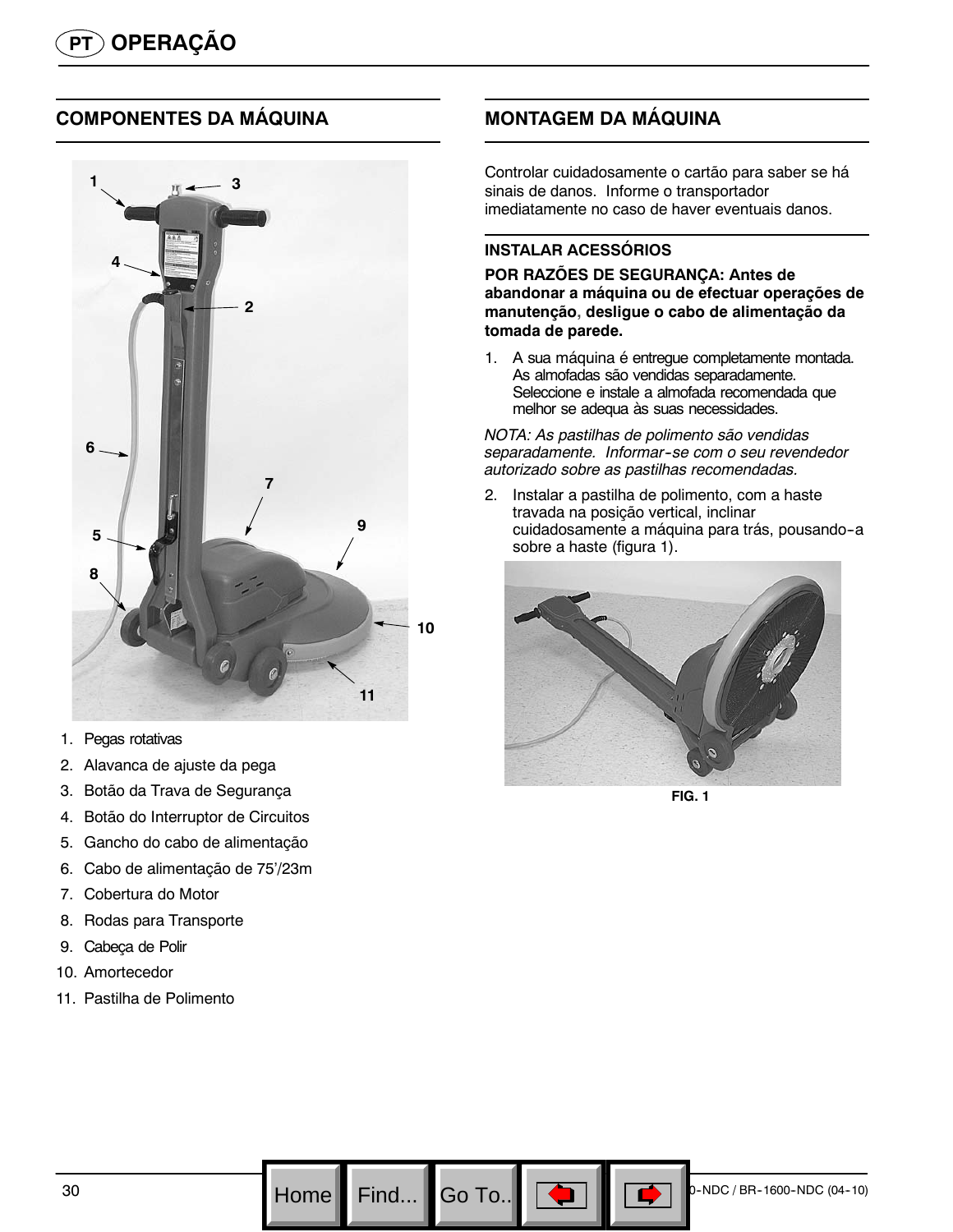3. Remover a trava central do suporte de pastilhas. Colocar a pastilha de polimento sobre o suporte de pastilhas e voltar a fixar com segurança a trava central (figura 2).



**FIG. 2**

4. Recolocar a máquina na posição vertical depois de instalar a pastilha.

# **FUNCIONAMENTO DA MÁQUINA**

#### **POR RAZÕES DE SEGURANÇA: Não utilize a máquina sem ler e compreender o manual do operador.**

1. Inserir o cabo de alimentação numa tomada de parede ligada à terra (figura 3).



**AVISO: Perigo eléctrico. Não utilize a máquina com um cabo de alimentação danificado.**

**AVISO: Perigo de incêndio ou explosão. Nunca utilize a máquina com ou próximo de líquidos inflamáveis, vapores ou poeiras combustíveis.**

**Esta máquina não está equipada com motores à prova de explosão. Os motores eléctricos produzem faíscas durante o arranque e durante o funcionamento, o que poderá provocar incêndio ou explosão se a máquina for usada numa zona onde estejam presentes vapores/líquidos inflamáveis ou algum tipo de pó combustível.**

2. Liberte o puxador da posição vertical: levante a alavanca para libertar o puxador e baixe o puxador (figura 4).



**FIG. 4**

*NOTA: O puxador não fica preso na posição mais baixa. Destina--se a permitir que a cabeça de polir flutue livremente.*

3. Ponha a máquina a funcionar premindo o botão do travão de segurança e rodando as pegas rotativas para a frente. Solte o botão de travão de segurança logo que a máquina comece a funcionar (figura 5).



**FIG. 5**

**ATENÇÃO: Tenha muito cuidado quando começar a usar a máquina. Quando rodar as pegas rotativas a máquina dará um abanão com alguma violência.**

4. Empurrar a máquina para a frente, ou utilizar movimentos em forma de "W".

#### **ATENÇÃO: Manter as mãos e os pés afastados da pastilha/escova giratória.**

**INFORMAÇÃO LUSTRANDO DE PULVERIZAÇÃO:** BR-1200-NDC O polimento com pulverização com os modelo BR--1600--NDC pode aumentar a fricção da pastilha e causar o disparo do interruptor de circuitos BR--1600--NDC.

#### **SPRAY BUFFING INFORMATION:**

Go To.

This machine should not be used for spray buffing; circuit breaker may trip or machine overloading may occur.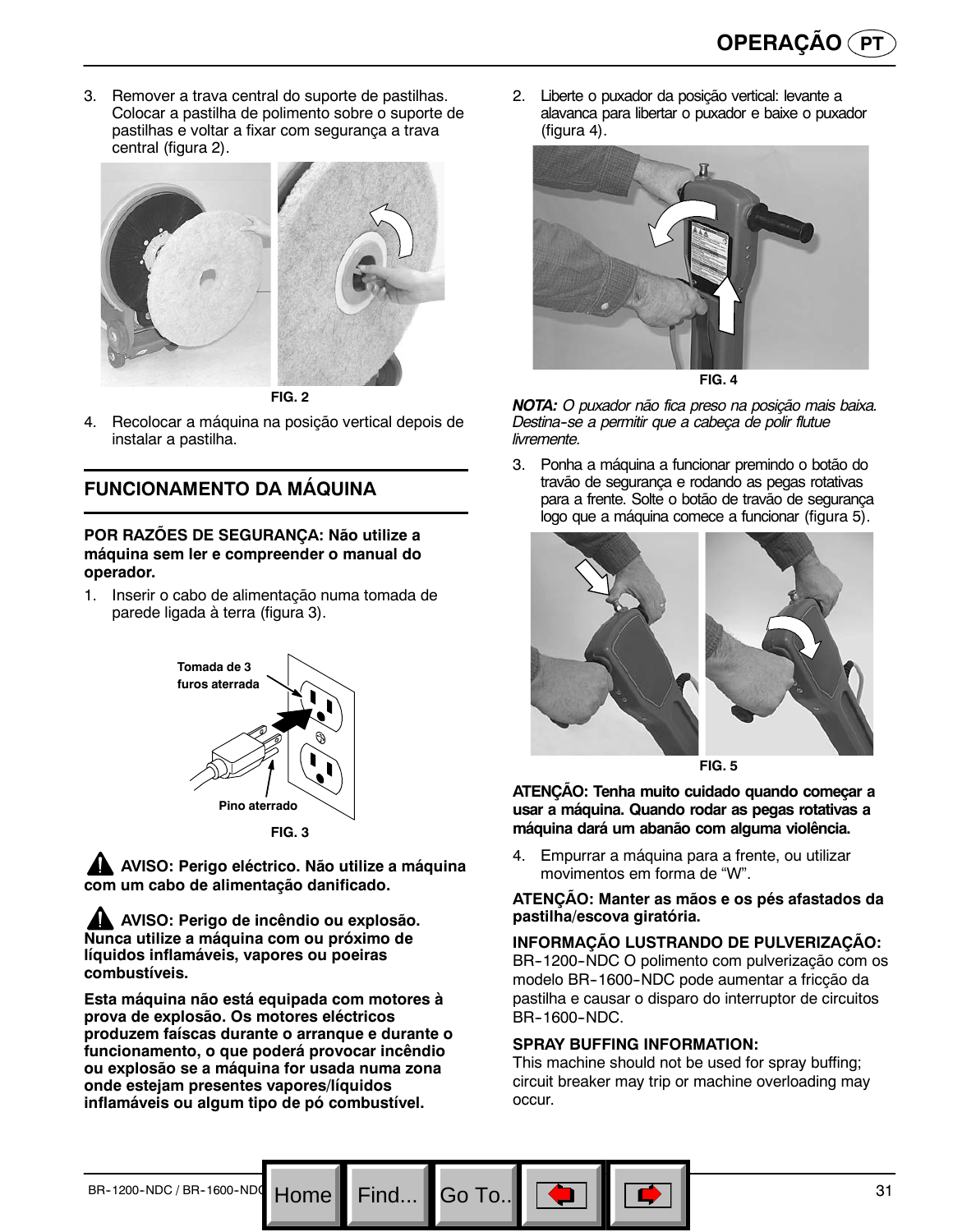5. Para evitar a sobrecarga do motor, inspeccionar periodicamente a pastilha para ver se há acúmulo excessivo de sujidade na mesma. Virar a pastilha para o outro lado, limpá-la ou trocá-la quando necessário.

*NOTA: Se o interruptor de circuitos disparar durante a utilização, retirar o cabo de alimentação da tomada de parede, esperar 15 segundos e carregar no botão de restabelecer para que a máquina volte a funcionar (figura 6).*



**FIG. 6**

**ATENÇÃO: Para evitar ferimentos pessoais graves, desligue sempre a máquina da tomada de corrente antes de desmontar as almofadas.**

6. Para desligar a máquina: Rodar os manípulos para trás e carregar no botão de bloco de segurança.

#### **ATENÇÃO: Para evitar sérios danos pessoais, esperar sempre até que o prato ou a escova parem completamente antes de deixar os manípulos rotativos.**

- 7. Quando não estiver a utilizar a máquina, não a deixe pousada sobre a pastilha/escova. Pode provocar danos na pastilha/escova.
- 8. Para trabalhar em soleiras e grelhas, interrompa o funcionamento da máquina e incline-a para trás nas rodas de transporte.
- 9. No final da utilização da máquina retire a almofada da respectiva transmissão, para evitar danificar a almofada.
- 10. Quando terminar o trabalho, execute os seguintes procedimentos de manutenção.

#### **POR RAZÕES DE SEGURANÇA: Quando transportar a máquina, obtenha ajuda para levantar a máquina.**

# **MANUTENÇÃO DA MÁQUINA**

#### **POR RAZÕES DE SEGURANÇA: Desligue a máquina e retire o cabo de alimentação da tomada de parede, antes de efectuar procedimentos de manutenção.**

- 1. Remover a pastilha e lavá-la. Nunca utilizar pastilhas sujas.
- 2. Armazenar a máquina inclinada sobre as rodas traseiras, para evitar danos ao suporte de pastilhas.
- 3. Após cada utilização da máquina para pulverização de abrilhantador e acabamento do pavimento, limpe a base da máquina.
- 4. Inspeccionar o fio de alimentação para verificar se está danificado; se estiver gasto ou danificado, substituí-lo imediatamente.
- 5. Limpar o cabo de alimentação com um pano húmido e enrolá--lo correctamente do gancho do cabo ao punho da haste.
- 6. O sistema de engrenagens e o motor são lubrificados na fábrica, e não necessitam de qualquer atenção.
- 7. Uma vez por mês, verifique a tensão da correia de transmissão. No ponto mediano da correia, a correia deve ter uma deflexão de pol / 6,4 mm aplicando-se uma força de 5 libras. (figura 7). Para tensionar a correia, remova o porta-disco e solte os 4 parafusos sextavados do suporte da polia. Solte a contra-porca do parafuso tensionador e gire--o no sentido horário até que a correia esteja corretamente tensionada. Então reaperte a contra--porca e os parafusos do suporte da polia (figura 8).

*NOTA: Uma correia muito tensionada ou muito frouxa pode levar ao seu desgaste prematuro.*



**FIG. 7**

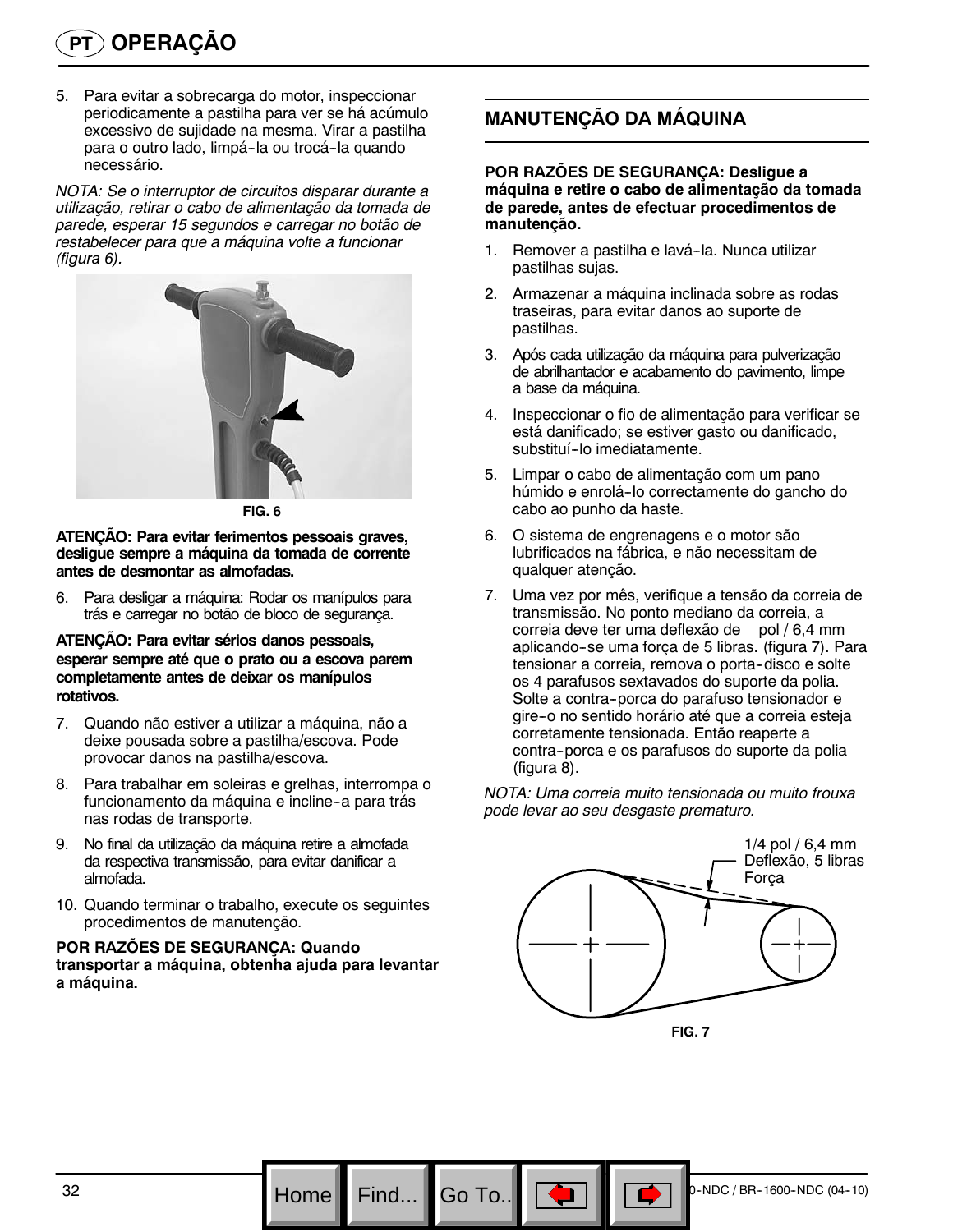

**FIG. 8**

8. A cada 250 horas de utilização, inspeccionar os carvões do motor para ver se estão gastos. Substituir os carvões quando tiverem 1 cm ou menos de comprimento.

**POR RAZÕES DE SEGURANÇA: Quando efectuar a manutenção da máquina, todas as reparações da máquina devem ser efectuadas por pessoal qualificado.**

# **ARRUMAR A MÁQUINA**

1. Retire a escova/suporte da pastilha da máquina e enrole correctamente o cabo, desde o gancho do cabo até ao punho da haste. (figura 9).



2. Armazene num local seco, em posição vertical.

**ATENÇÃO: Não expor à chuva. Armazenar em ambientes interiores.**

Go To..

# **TRANSPORTAR A MÁQUINA**

- 1. Remova a almofada e enrolar sempre o fio da electricidade em redor dos devidos ganchos em vez de os deixar apoiados sobre o manípulo.
- 2. Coloque a máquina com uma rampa de carga recomendada.

#### **POR RAZÕES DE SEGURANÇA: Quando transportar a máquina, obtenha ajuda para levantar a máquina.**

3. Fixe a máquina com fitas de fixação.

**ATENÇÃO: Não deixe a máquina exposta à** chuva; guarde-a num local abrigado.

# **ARTIGOS DE STOCK RECOMENDADOS**

Consulte o manual da lista de peças para saber os itens de estoque recomendados. Os itens de estoque são identificados por uma marca antes da descrição da peça. Veja o exemplo a seguir:

| 26 | 1017380 | (00000000- | ) . Hone, Drain, Assy, 1.5d X 29.5l, Blk, Flx |
|----|---------|------------|-----------------------------------------------|
| 27 | 1008639 | (00000000- | <b>Company</b> Drain Assy                     |
| 28 | 1019563 | (00000000- | ) · Strap, Drain Cap                          |
| 29 | 1008637 | (00000000- | ) • O Ring, 1.48" ld, 1.76" Od                |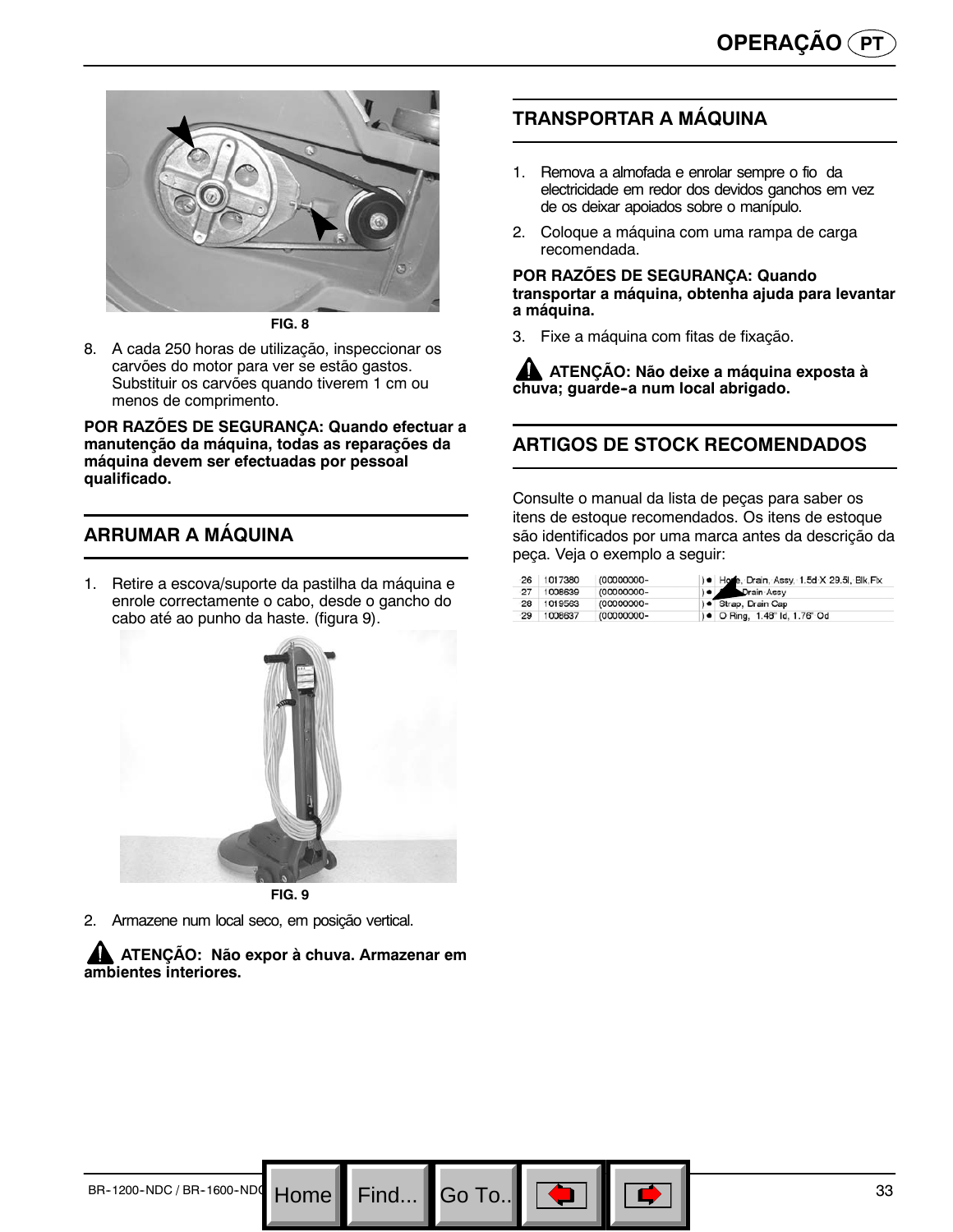# **RESOLUÇÃO DOS PROBLEMAS**

| <b>PROBLEMA</b>              | <b>CAUSAS</b>                                                                                                                        | <b>SOLUÇÃO</b>                                                                                                                                                                     |
|------------------------------|--------------------------------------------------------------------------------------------------------------------------------------|------------------------------------------------------------------------------------------------------------------------------------------------------------------------------------|
| Máquina não funciona         | O interruptor de corte de circuito<br>disparou. (Não se recomenda a<br>pulverização de abrilhantador com o<br>modelo de BR-1600-NDC) | Descubra a causa do sucedido e<br>reponha o interruptor de corte de<br>circuito na posição de funcionamento.<br>Espere 15 segundos antes de voltar a<br>por a máquina a funcionar. |
|                              | Interruptor de circuito original salta                                                                                               | Reset do interruptor ou trocar por um<br>diferente circuito                                                                                                                        |
|                              | Fio da electricidade defeituoso                                                                                                      | Contactar o centro de assistência                                                                                                                                                  |
|                              | Cablagem defeituosa                                                                                                                  | Contactar o centro de assistência                                                                                                                                                  |
|                              | Interruptor manípulo rotativo defeituoso                                                                                             | Contactar o centro de assistência                                                                                                                                                  |
|                              | Rectificador com defeito.                                                                                                            | Contactar o centro de assistência                                                                                                                                                  |
|                              | Defeito no motor.                                                                                                                    | Contactar o centro de assistência                                                                                                                                                  |
| O interruptor de circuito da | Prato sujo                                                                                                                           | Substituir o prato                                                                                                                                                                 |
| máquina salta continuamente  | Prato não adapto para a aplicação                                                                                                    | Substituir com prato adapto                                                                                                                                                        |
|                              | Defeituoso interruptor de circuito                                                                                                   | Contactar o centro de assistência                                                                                                                                                  |
|                              | Escovas do motor consumadas                                                                                                          | Contactar o centro de assistência                                                                                                                                                  |
| A almofada não roda, ou roda | Correia de transmissão larga                                                                                                         | Estique a correia de transmissão.                                                                                                                                                  |
| muito devagar.               | Correia de transmissão partida.                                                                                                      | Substitua a correia de transmissão.                                                                                                                                                |

# **ESPECIFICAÇÕES**

| <b>MODELO</b>                                                                               | <b>BR-1200-NDC</b>            | <b>BR-1600-NDC</b>            |
|---------------------------------------------------------------------------------------------|-------------------------------|-------------------------------|
| <b>LARGURA</b>                                                                              | 20.75 in / 530 mm             | 20.75 in / 530 mm             |
| <b>ALTURA</b>                                                                               | 49 in / 1,240 mm              | 49 in / 1,240 mm              |
| <b>COMPRIMENTO</b>                                                                          | 29.75 in / 760mm              | 29.75 in / 760mm              |
| <b>PESO</b>                                                                                 | 68 lb / 31 kg                 | 68 lb / 31 kg                 |
| ESPIGA DO MOTOR                                                                             | 120 V, 1.5 hp, 15 A, 60 Hz    | 120 V, 1.5 hp, 15 A, 60 Hz    |
| <b>VELOCIDADE PRATO/ESCOVA</b>                                                              | 1,200 rpm                     | 1,600 rpm                     |
| COMPRIMENTO DO FIO<br><b>ELECTRICIDADE</b>                                                  | 75 ft / 23 m Gauge 3 X 1.5 mm | 75 ft / 23 m Gauge 3 X 1.5 mm |
| DIÂMETRO DO PRATO/ ESCOVA                                                                   | 20 in / 510 mm                | 20 in / 510 mm                |
| ESTIMA DECIVEL NA ORELHA DO OP-<br>ERADOR, NUM PAVIMENTO DE AZU-<br>LEJOS NUMA ZONA FECHADA | 70 dBA                        | 70 dBA                        |

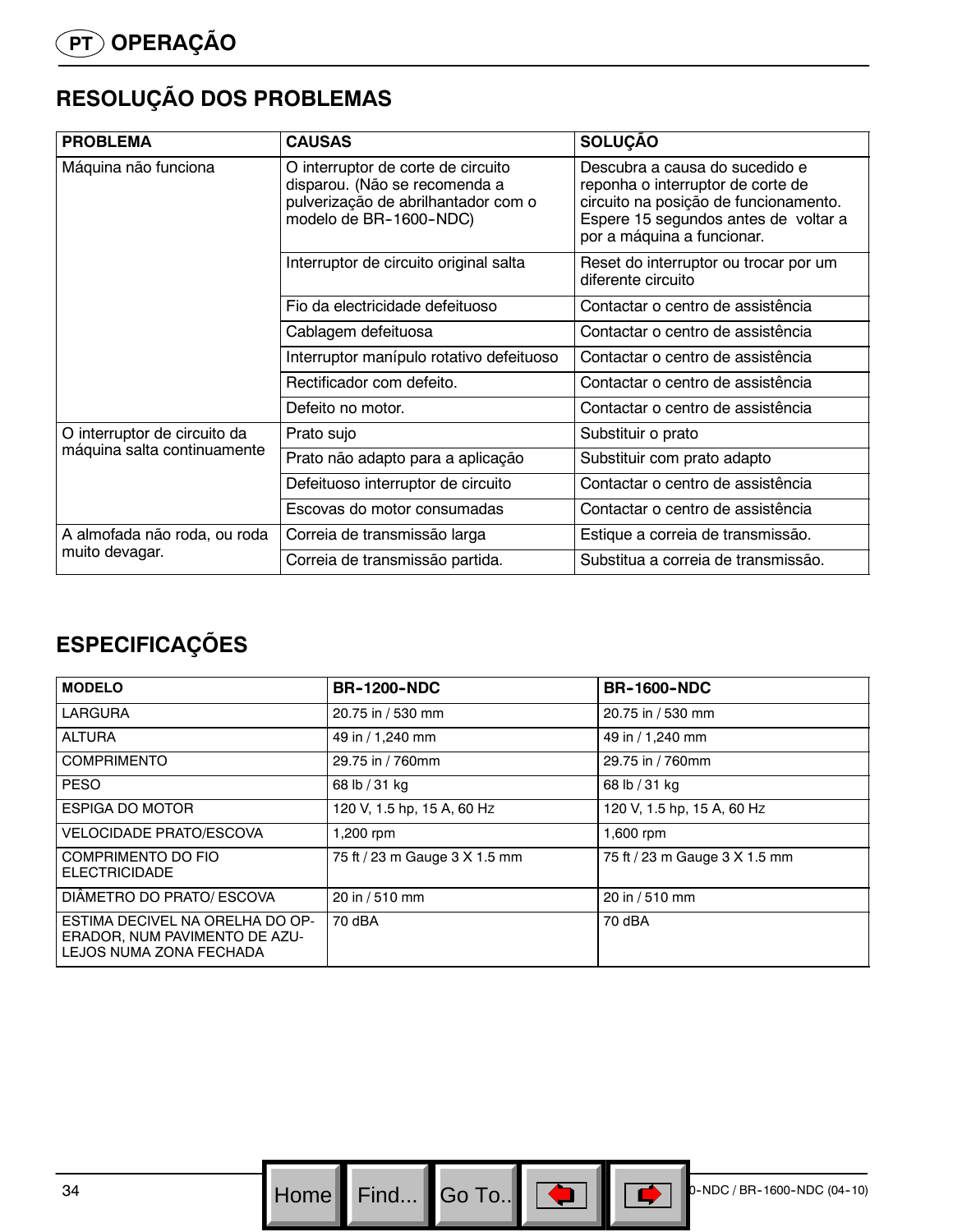本手册随每种新型号提供。 提供必要的操作和维护说明。

#### 操作或维修机器前,请完整阅读本手册并了解机器。

本机器将提供出众的服务。但是,只有在以下情况下才 能以最低成本获得最好的结果:

- 机器操作时得到合理的照顾。
- 定期维护机器 按照提供的机器维护说明。

S 使用制造商提供的或同等部件维护机器。 部件和供应可以在线订购,通过电话、传真或邮件订购。

#### 打开机器包装:

仔细检查硬纸箱是否存在损坏迹象。立刻向运营商报告 损坏。



#### 保护环境

请按照当地废物处理法规以环境安全的 方式处理包装材料和旧的机器组件。 始终记住再循环。

# 机器数据

| 请在安装时填写供未来参考。 |
|---------------|
| 型号 -          |
| 序列号 - ____    |
| 机器选项 -        |
| 销售代表-         |
| 销售代表电话号码 -    |
| 客户编号 -        |
| 安装日期 -        |

### 目录

Go To.. $\,$ 

| 安全注意事项               | 36 |
|----------------------|----|
|                      | 37 |
|                      | 38 |
|                      | 38 |
|                      | 39 |
|                      | 39 |
| 运输机器 ……………………………………… | 40 |
|                      | 40 |
| 建议的常备配件              | 40 |
|                      | 41 |
|                      | 41 |

#### **Tennant Company**

PO Box 1452 Minneapolis, MN 55440 USA Phone: (800) 553-8033 or (763) 513-2850 www.tennantco.com

#### 坦能清洁系统设备(上海)有限公司

上海市青浦区工业园区天盈路66 号3 号楼, 201700 电话: (86-21) 6922-5333 传真:(86-21) 6922-5151 www.tennant.co.cn

规格和零件可能更改,恕不另行通知。

版权所有 © 2008 TENNANT Company. 保留所有权利。中国印刷

BR-1200-NDC/BR-1600-NDC Home Find... Go To..  $\boxed{ }$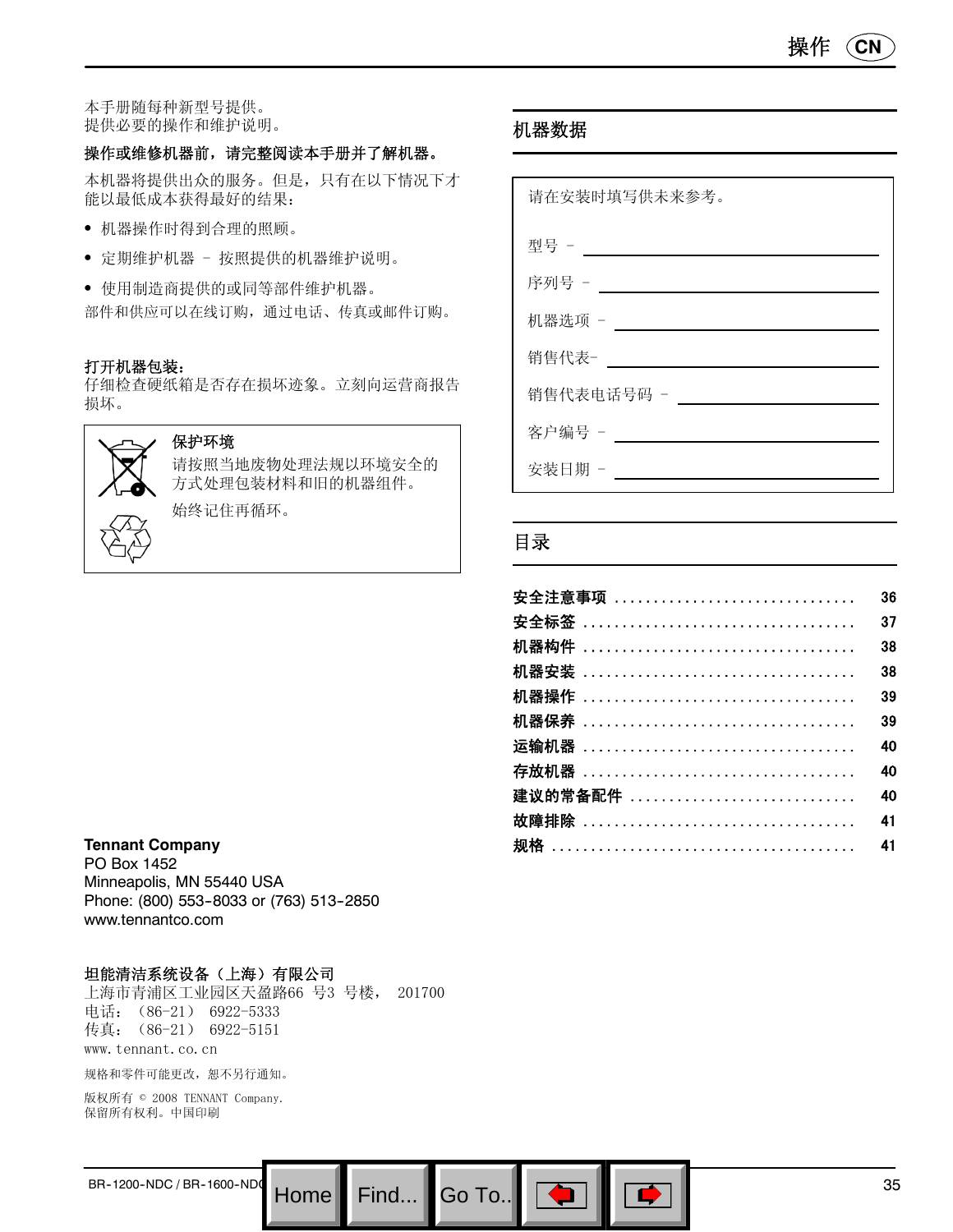**CN** 操作

#### 安全注意事项

这台机器只适用于商业用途,专为磨光室内环境的硬质 地板所设计,不用作任何其它用途。只限使用建设的抛 光圆垫、市面销售的地板清洁剂和本机器适用的蜡。

所有的操作人员必须阅读、理解和执行下面的安全注意 事项。

整本手册内使用下列警告注意符号与(为安全起见)标 题,说明如下:

警告:用于警告会导致生人体伤害或死亡的风险或 不安全的操作。

为安全起见:指出为了安全使用设施所必须遵守的 动作。

若未遵守下列警告可能会造成:个人伤害、触电死亡、 电击休克、火灾或爆炸。

警告:请勿使用易燃液体,切勿在靠近或位于有易 **燃性液体、气体或可燃性灰的地点操作机器。** 

本机器并无配备防爆马达。若在具有易燃性气体/液体 或可燃性灰尘地点使用本机器,在启动及操作期间电动 马达将会产生火花,可能会导致闪火或爆炸。

警告:电源线损坏时请勿操作本机器。请勿更换插 头。在维护本机器前请先将电源插头拔掉。

如果提供的电源线已损坏或断裂,必须由制造商、服务 代理商或具有相同资格的人员来更换电源线,以避免发 生危险。

警告:请勿在户外使用。请勿暴露在雨中。请贮藏 在室内。

下列信息指出对操作人员或设备有潜在危险的情况: 为安全起见:

- **1.** 请勿操作机器:
	- 当接触易燃性液体或靠近易燃性气体时,因为 可能会导致爆炸或闪火状况。
	- 除非受过训练和有授权。
	- 除非已阅读并理解操作手册。
	- 除非电源线已正确接地。
	- 电源线或插头已损坏。
	- 在非正确操作的情况下。
	- 在户外区域。
	- 在不流动的水中。
	- 使用延长线。
- **2.** 在操作机器之前:
	- 请确定所有安全装置都就定位且操作正确。
	- 移开散落在地板上的物品,以避免当碰触旋转 圆垫时会发生危险的抛射意外。
- **3.** 使用机器时:
	- 请保持旋转圆垫的清洁。
	- 请勿压在电源线上运转机器。
	- 请勿以插头或电源线拖机器。
	- 请勿拖拉电源线绕过急转的边缘或角落。
	- 请穿防滑鞋。
	- 关门时请勿夹到电源线。
	- 请勿在插电时以拉扯方式拔出插头。
	- 请勿拉紧电源线。
	- 请勿以湿手触碰插头。
	- 请将电源线远离炙热的地面。
	- 当手把笔直竖起时切勿启动电源。
	- 在圆垫尚未完全停止前,请勿放开手柄。
	- 遇到斜坡及滑面时请减速慢行。
	- 切勿让孩童在机器上或附近玩耍。
	- 机器损坏或操作失灵时应立即报告。
- **4.** 离开或维修机器之前:
	- 关闭机器。
	- 请将插头从插座拔出。
- **5**. 当维修机器时:
	- 请将插头从插座拔出。
	- —避免移动零件。请勿穿着宽松的夹克、衬衫 或袖套。
	- 使用制造商提供或认可的替换零件。
	- 所用的维修必须由合格的维修人员进行。
	- 请勿修改机器的原始设计。
- **6.** 当搬运机器时:
	- 抬起机器时需要他人协助。
	- 请将插头从插座拔出。
	- 请使用绳索将机器绑紧在卡车或拖车上。

#### 接地说明

Go To.

机器一定要接地。当机器故障或损坏时,接地能提供电 流最小阻力的路径,以降低电声或触电的危险。本机器 附有一条配备接地插座的电源线。

插头必须插在适当的插座,插座应按照当地法规和条例 正确地安装。

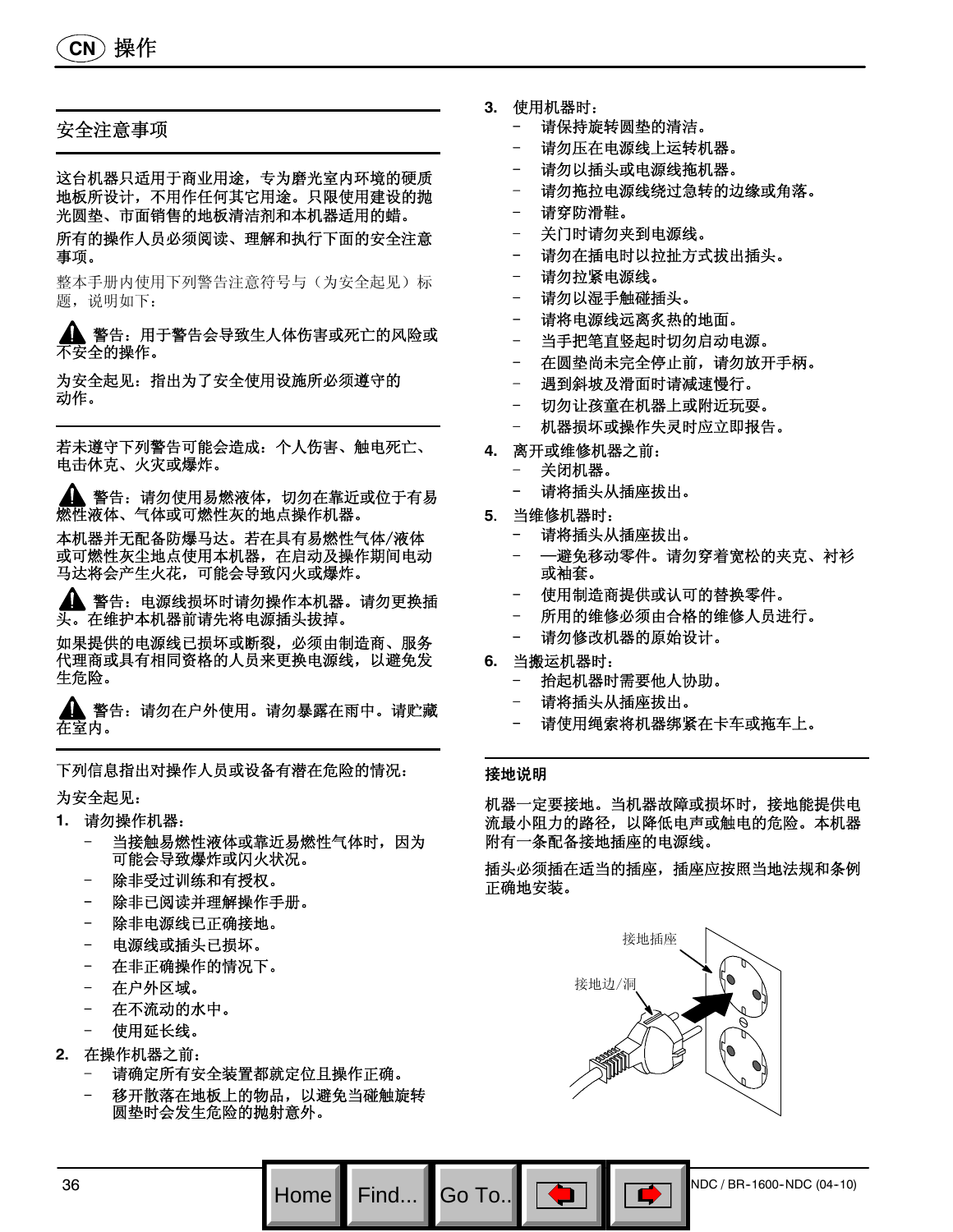# 安全标签



安全标签出现在机器上指示的位置中。如果缺少标签或者损坏或无法读出,请更换。

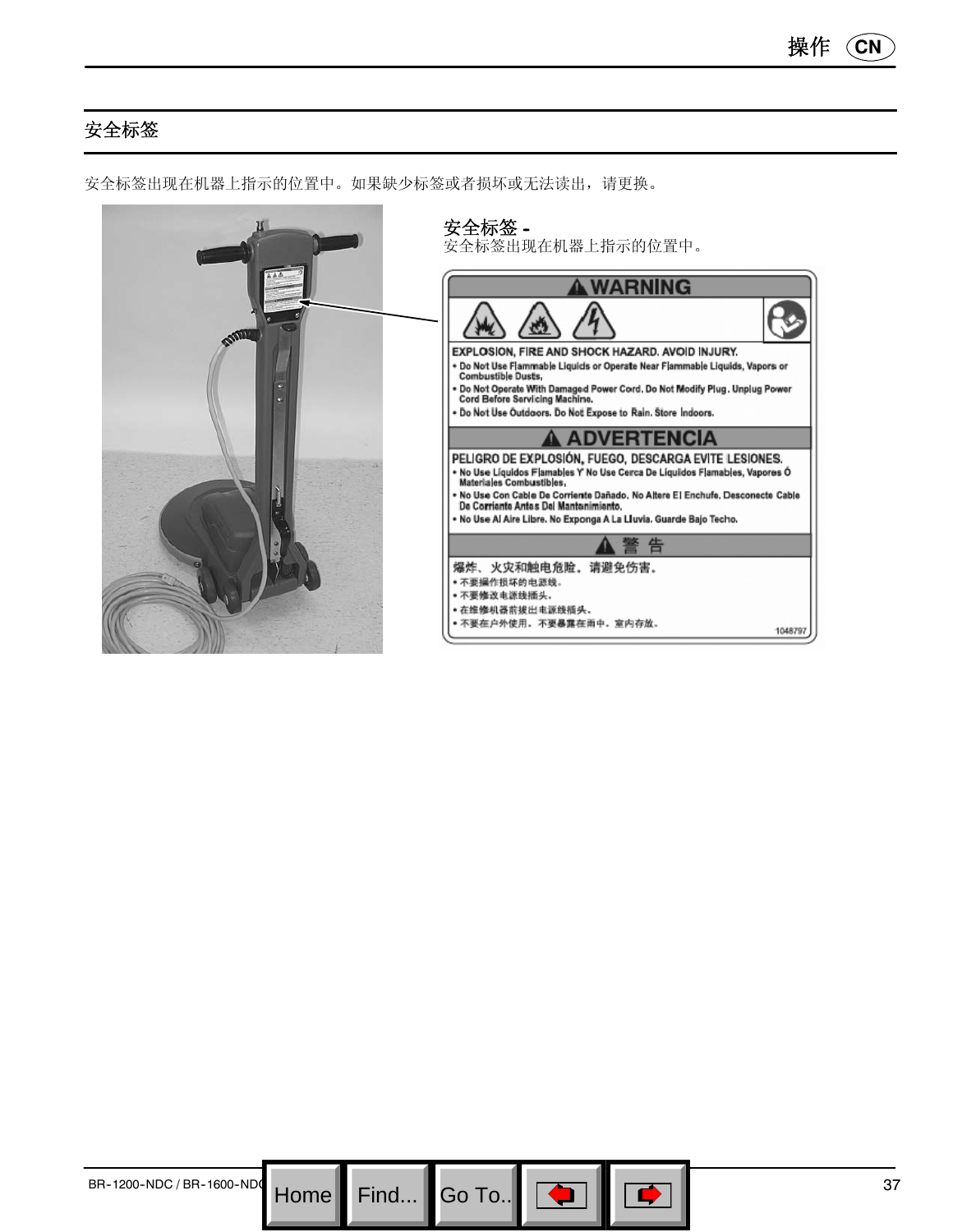# 机器构件



- 1. 旋转手柄
- 2. 手把放松杆
- 3. 安全锁定按钮
- 4. 电源断路器按钮
- 5. 电源线挂钩
- 6. 23米电源线
- 7. 马达盖
- 8. 轮子
- 9. 抛光头
- 10. 软垫驱动器
- 11. 抛光垫

# 机器安装

- 1.小心检查纸箱是否有损坏的痕迹。若有损坏,马上 向送货报告。再检查电源插头是否和你墙上的插座 配套。
- 2. BR-1600-NDC 是全部组装后出厂的。 软垫另外销售。选择和安装最适合的推荐的软垫。

#### 重要:为达到最佳效果,选择合适的软垫是非常重要的 。请向授权分销商咨询,选择正确的软垫。.

- 3. 安装软垫: 让轮子著地, 向后倾斜机器, 直至手柄 放在地上。
- 4.逆时针旋转取出黄色中心锁紧螺丝。
- 5.把选择的软垫放在驱动器上,拧紧螺丝。确认螺丝 拧紧。(图1)



**FIG. 1**

6.装上软垫后,将机器扶起放回直立的位置。 7.把电源插头插到墙壁插座上。(图2)



为安全起见: 除非电源线已经正确接地, 否则请勿操作 本机器。请勿操作电源线或插头已损坏的机器。请勿使 用延长线插座操作机器。

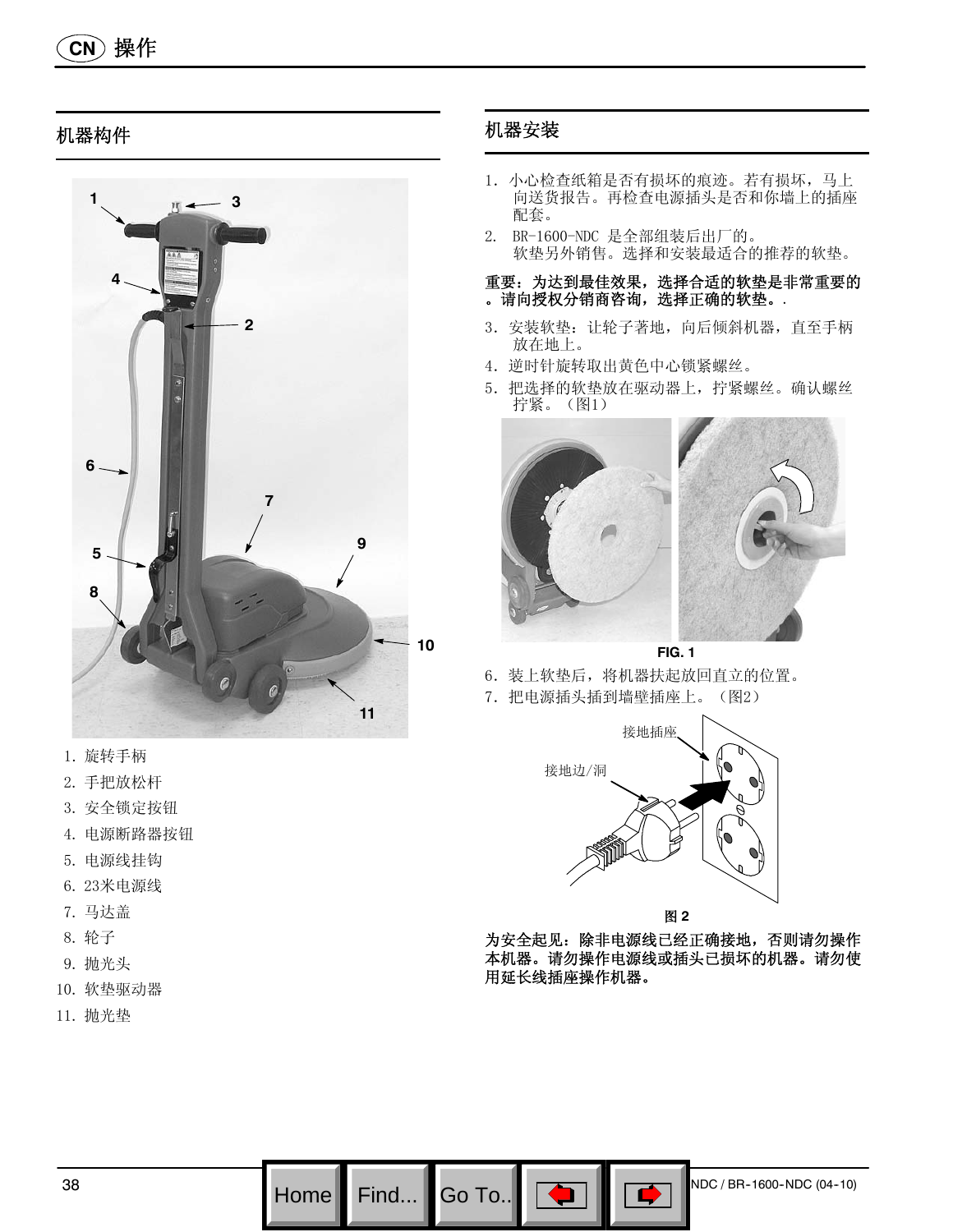### 机器操作

#### 警告:请勿使用易燃性液体,切勿在靠近或位于有 易燃性液体、气体或可燃性灰磨的地点操作机器。

- 1.操作机器前,阅读并理解安全注意事项。
- 2. 把手柄从直立状态放下: 提起手柄放松杆,放下手 柄。(图3)





注意:手柄在放下的位置上没有锁紧。这样设计是为了 使抛光头自由浮动。

#### 警告:开始操作机器时要特别小心。旋转手柄时机 器会剧烈跳动。

3.按下安全锁紧按钮,向前转旋转手柄,开动机器。 机器开动后,把拇指从安全锁紧按钮上放开。 (图4)



图 **4**

4. 向前推机器, 或移动机器走W形, 开始抛光或喷抛光 剂。

注意:厂方不建议使用喷抛光剂。喷雾抛光剂可能会增 加软垫的摩擦,从而导致断路器跳闸。

5.为了防止马达过载、断路器跳闸,定期检查软垫是 否积土过多。必要时把软垫翻过来清理或更换。

注:如果断路器跳闸,拔出电源线。至少等15秒钟,再 使断路器复位。等待时可寻找跳闸的原因。(图5)



图 **5**

#### 警告: 为避免惨重的人身伤害, 在取出软垫时一定 要先拔掉电源插头。

6.停机:向后转旋转手柄,安全锁紧按钮便会脱开。

为安全起见:使用本机器时,在圆垫尚未完全停止前, 请勿放开手柄。

- 7.工作完成,取出软垫以防止损坏。
- 8.保持机器向后倾斜,后轮著地,防止软垫损坏。

# 机器保养

Go To.

#### 为安全起见:对机器进行保养前,拔掉电源插销。

- 1.每次使用后,取出软垫。这样可防止损坏。
- 2.保持机器向后倾斜,后轮著地存放。
- 3.每次使用后,清理机座,去除抛光剂和灰尘。
- 4.每次使用后,清洗软垫。不要使用粘士的软垫或等 粘士过多时才更换。
- 5.总是把电源线绕在钩子上,而不要松散在手柄上。 每次使用后用湿布擦电源线。检查电源线是否损坏 ,如果磨损或损坏,立即更换。
- 6.齿轮系统和马达在工厂已经润滑,不用现管。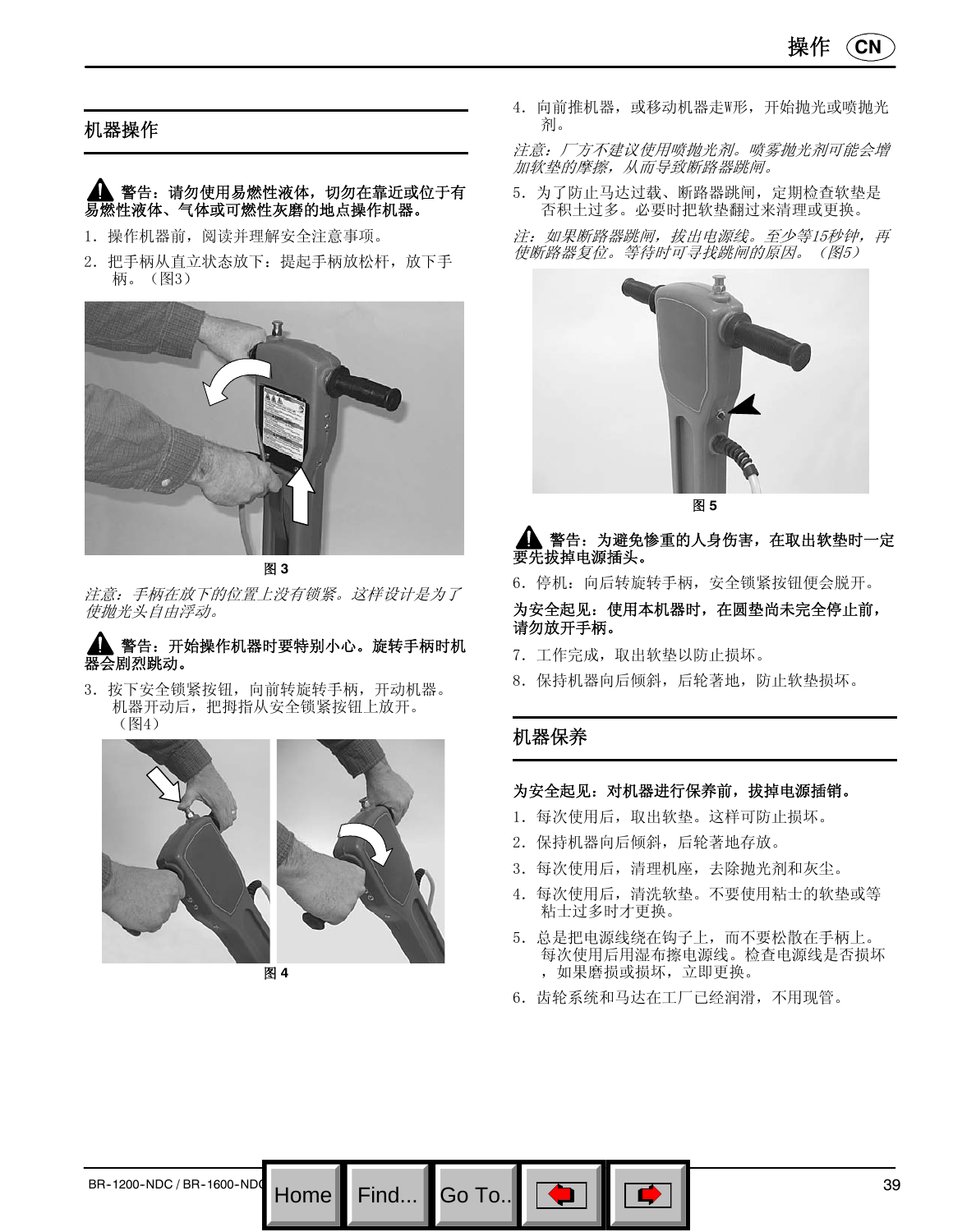7.每月传动带张度。要张紧传动带:取下软垫驱动器 ,松开软垫驱动器滑轮架上的4个六角螺丝。找到张 紧螺栓,松开锁紧螺母,把张紧螺栓顺时针方向拧 ,直至传动带张紧,再拧紧锁螺母。(图6)

*NOTE: A belt that is too tight nor too loose can cause early belt failure.*





图 **6**

- 8.每250小时操作后,检查马达碳刷。取下马达盖以便 够到碳刷。如果磨损则更换。
- 为确保安全:所有修理工作应由专业的维修人员进行。

#### 运输机器

- 1. 拔下电源线插头,从机器上拆卸百洁垫。将电源线 整齐地挂在吊钩上,以免损坏电源线。
- 2. 用推荐的装载坡台装载机器或在别人的帮助 下小心抬起机器。

#### 为确保安全:运输,抬起机器时应寻求帮助。

3. 通过车辆运输时,用紧固带将机器拴在卡车或 拖车上。

#### 存放机器

- 1. 从机器上拆下刷子/针座,并将电源线整齐地挂 在手柄的吊钩上。
- 2. 在干燥区域垂直放置机器。

警告:电击危险。禁止在室外使用。 禁止雨淋。室内存放。

### 建议的常备配件

建议的常备配件信息请参见机器随附的配件手册。常备 配件在配件说明之前用一个黑点清晰表示出来。参见下 列示例:

| 26 | 1017380 | (00000000- | ) . Hone, Drain, Assy, 1.5d X 29.5l, Blk, Flx |
|----|---------|------------|-----------------------------------------------|
| 27 | 1008639 | (00000000- | Drain Assy                                    |
| 28 | 1019563 | (00000000- | ) ● Strap, Drain Cap                          |
| 29 | 1008637 | (00000000- | ) • O Ring, 1.48" ld, 1.76" Od                |